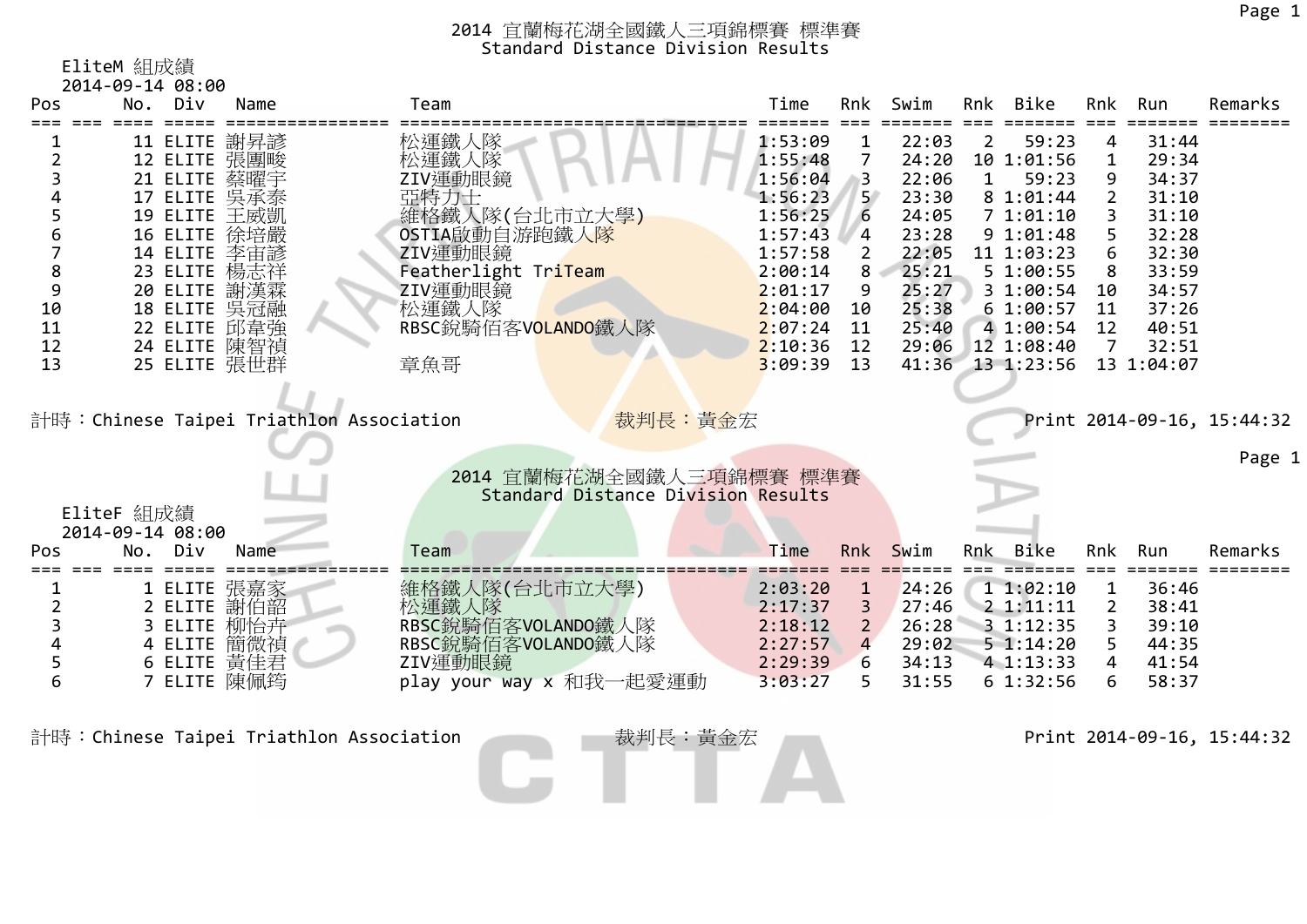| F35 組成績          |  |
|------------------|--|
| 2014-09-14 08:00 |  |

| Pos                                                                              | Div<br>No.                                                                                                 | Name                                              | Team                                                                                                                                               | Time<br>Swim<br>Rnk                                                                                                                                                                                                                                                                             | Rnk Bike                                                                                                                       | Run<br>Rnk                                                                                                                                         | Remarks |
|----------------------------------------------------------------------------------|------------------------------------------------------------------------------------------------------------|---------------------------------------------------|----------------------------------------------------------------------------------------------------------------------------------------------------|-------------------------------------------------------------------------------------------------------------------------------------------------------------------------------------------------------------------------------------------------------------------------------------------------|--------------------------------------------------------------------------------------------------------------------------------|----------------------------------------------------------------------------------------------------------------------------------------------------|---------|
| 2<br>3<br>4<br>5<br>$\frac{6}{7}$<br>$\begin{array}{c} 8 \\ 9 \end{array}$<br>10 | 96 F35<br>81 F35<br>90 F35<br>86 F35<br>87 F35<br>94 F35<br>95 F35<br>93 F35<br>98 F35<br>89 F35<br>84 F35 | 李宜永<br>贾永詩<br>陳美芳<br>羅云伶<br>張沁汝<br>黃林凌謝張<br>葆欣怡姵雅 | TMAN鐵人隊之曉春百鐵<br>TMAN鐵人隊之曉春百鐵<br>………<br>Iron Rabbit<br>水安鐵人隊<br>我最搖擺鐵人團<br>內湖鐵人<br>TMAN鐵人隊之曉春 <mark>百鐵</mark><br>林欣瑩<br>合迪汽車<br>True Yoga<br>蘆洲鐵人三項 | 3:10:18<br>$\overline{2}$<br>38:20<br>3:14:37<br>49:12<br>6<br>3:16:33<br>54:55<br>10<br>3:18:09<br>$\overline{7}$<br>50:16<br>3:24:07<br>8<br>50:41<br>3:39:15<br>46:13<br>5<br>11 1:01:24<br>3:52:21<br>3:55:11<br>52:41<br>9<br>3:57:45<br>42:16<br>3<br>4:06:04<br>38:01<br>1<br>42:35<br>4 | 61:37:51<br>2 1:32:58<br>1 1:25:27<br>4 1:35:08<br>5 1:35:51<br>7 1:41:29<br>3 1:33:44<br>9 2:02:57<br>8 1:55:55<br>10 2:22:26 | 54:08<br>3<br>52:28<br>1<br>56:11<br>4<br>$\overline{2}$<br>52:46<br>5<br>57:36<br>8 1:11:34<br>9 1:17:14<br>59:34<br>6<br>10 1:19:36<br>7 1:05:38 | ====    |
|                                                                                  |                                                                                                            |                                                   | 計時: Chinese Taipei Triathlon Association                                                                                                           | 裁判長:黃金宏                                                                                                                                                                                                                                                                                         |                                                                                                                                | Print 2014-09-16, 15:44:32                                                                                                                         |         |
|                                                                                  |                                                                                                            |                                                   |                                                                                                                                                    |                                                                                                                                                                                                                                                                                                 |                                                                                                                                |                                                                                                                                                    |         |
|                                                                                  |                                                                                                            |                                                   |                                                                                                                                                    |                                                                                                                                                                                                                                                                                                 |                                                                                                                                |                                                                                                                                                    |         |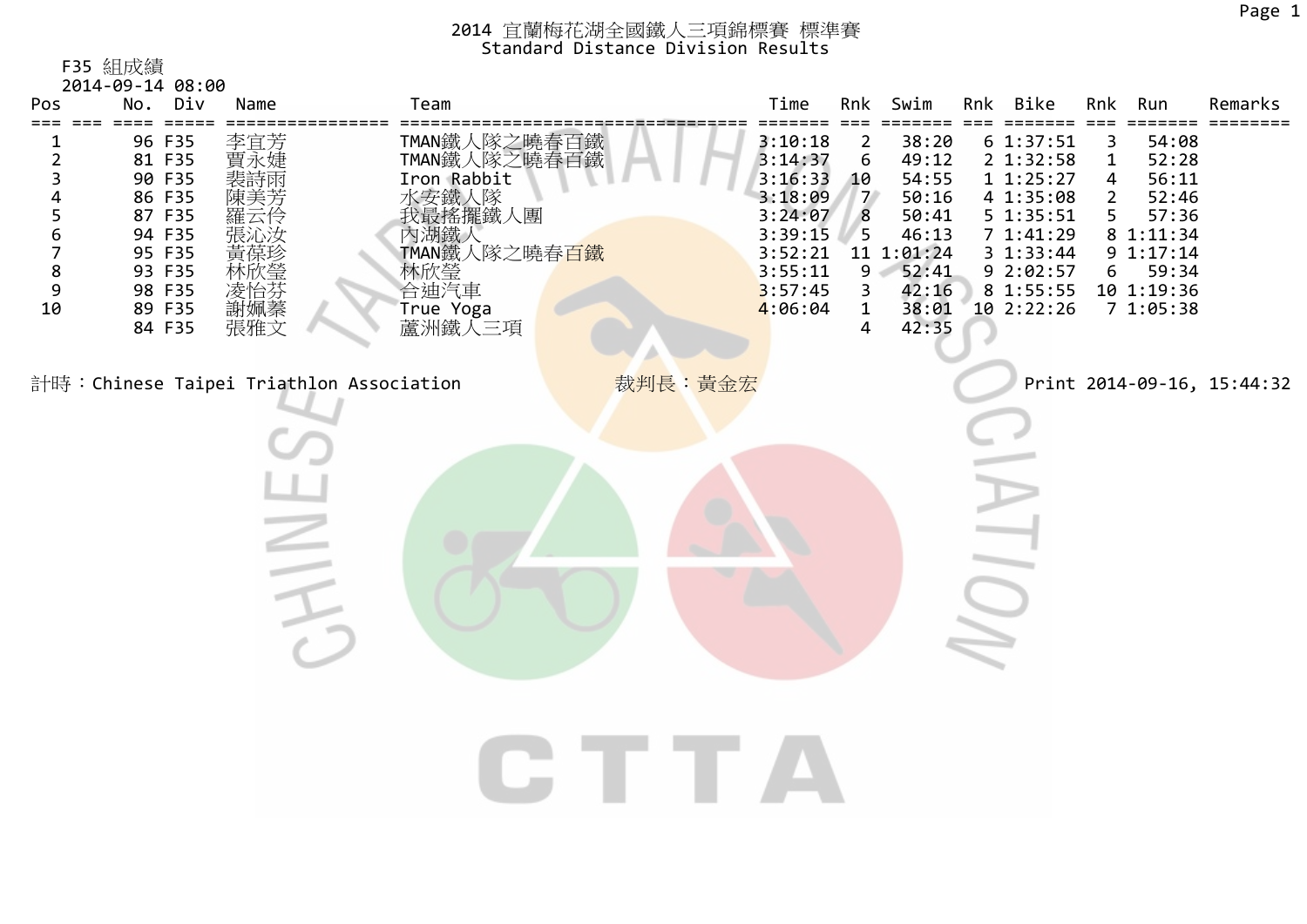F20 組成績

| Pos            | No.        | Div    | Name               | Team                                               | Time    | Rnk            | Swim       | Rnk | Bike       | Rnk            | Run        | Remarks                    |
|----------------|------------|--------|--------------------|----------------------------------------------------|---------|----------------|------------|-----|------------|----------------|------------|----------------------------|
|                |            | 60 F20 | 蘇玟琪                | OSTIA啟動自游跑鐵人隊                                      | 2:38:57 | 3              | 35:36      |     | 11:21:53   | $\mathbf{1}$   | 41:29      |                            |
| $\overline{2}$ |            | 36 F20 | 張若凡                |                                                    | 2:54:23 | 4              | 35:59      |     | 4 1:25:19  | 8              | 53:06      |                            |
| 3              |            | 46 F20 | 鍾淳綺                | 我的第四鐵                                              | 2:58:44 | 1              | 31:57      |     | 91:29:07   | 16             | 57:41      |                            |
| Δ              |            | 40 F20 | 高玲晏                | 蘆洲鐵人三項                                             | 2:59:23 | $\overline{7}$ | 39:36      |     | 31:24:56   | 10             | 54:51      |                            |
| 5              |            | 67 F20 | 陳知輿                |                                                    | 2:59:45 | 10             | 42:20      |     | 13 1:31:04 | 3              | 46:21      |                            |
| 6              |            | 51 F20 | 徐維妤                | 宜中運動家                                              | 3:00:23 | 8              | 42:04      |     | 5 1:27:07  | $\overline{4}$ | 51:14      |                            |
| $\overline{7}$ |            | 58 F20 | 吳佳珮                | T.R.I-FORCE Triathlon                              | 3:03:47 | 13             | 43:24      |     | 61:27:22   | 7              | 53:03      |                            |
| $\bf 8$        |            | 69 F20 | (吳ง神經)<br>林治<br>李朝 |                                                    | 3:07:00 | 24             | 53:03      |     | 8 1:27:45  | $\overline{2}$ | 46:12      |                            |
| 9              |            | 64 F20 |                    |                                                    | 3:09:51 | 14             | 44:24      |     | 15 1:33:41 | 6              | 51:47      |                            |
| 10             |            | 53 F20 |                    |                                                    | 3:10:47 | 5              | 38:20      |     | 23 1:39:11 | 9              | 53:16      |                            |
| 11             |            | 74 F20 | 鍾佩珊                |                                                    | 3:13:34 | 18             | 49:12      |     | 71:27:40   | 13             | 56:43      |                            |
| 12             |            | 47 F20 | 余彥臻                | 交友不慎三鐵部<br>宜府鐵人隊<br>我最搖擺鐵人團                        | 3:16:30 | 22             | 51:38      |     | 10 1:29:12 | 11             | 55:40      |                            |
| 13             |            | 62 F20 | 蘇宇燕                |                                                    | 3:18:29 | 20             | 49:31      |     | 11 1:30:32 | 18             | 58:26      |                            |
| 14             |            | 57 F20 |                    | T.R.I-FORCE Triathlon                              | 3:20:32 | 12             | 42:37      |     | 24 1:40:22 | 15             | 57:34      |                            |
| 15             |            | 52 F20 | 陳郁筑                | 刑事警察局                                              | 3:20:57 | 19             | 49:16      |     | 16 1:33:41 | 17             | 58:02      |                            |
| 16             |            | 73 F20 | 賴家吟                | R2R Triathlete                                     | 3:21:33 | 17             | 47:27      |     | 18 1:34:40 | 19             | 59:26      |                            |
| 17             |            | 38 F20 | 林芝因                | 鋼鐵馬廊                                               | 3:22:14 | 15             | 46:03      |     | 19 1:34:55 |                | 20 1:01:16 |                            |
| 18             |            | 41 F20 | 徐孟瑜                | 蘆洲鐵人三項                                             | 3:26:49 |                | 32 1:07:14 |     | 2 1:23:53  | 12             | 55:43      |                            |
| 19             |            | 70 F20 | 簡乃惠                |                                                    | 3:26:58 | 25             | 53:23      |     | 21 1:36:49 | 14             | 56:47      |                            |
| 20             |            | 72 F20 | 陳曉蓓                | 熱血玩咖   X-MAN                                       | 3:33:33 | $\overline{2}$ | 33:42      |     | 31 1:51:34 |                | 25 1:08:18 |                            |
| 21             |            | 55 F20 | 郭芬芳                | True Yoga                                          | 3:35:11 | 28             | 59:14      |     | 12 1:30:55 |                | 21 1:05:02 |                            |
| 22             |            | 37 F20 | 羅珮君                | 鴨子不會飛-D.N.F                                        | 3:35:50 | 11             | 42:36      |     | 20 1:36:25 |                | 30 1:16:50 |                            |
| 23             |            | 43 F20 | 史真真                | 草團                                                 | 3:40:28 |                | 29 1:00:14 |     | 17 1:34:08 |                | 23 1:06:08 |                            |
| 24             |            | 65 F20 | 劉家茜                |                                                    | 3:41:21 | 23             | 51:49      |     | 26 1:42:31 |                | 24 1:07:02 |                            |
| 25             |            | 44 F20 | 王晴瑩                | 泳者成大醫學                                             | 3:42:19 | 6              | 39:27      |     | 28 1:47:12 |                | 29 1:15:41 |                            |
| 26             |            | 42 F20 | 葉靜婷                | 草團                                                 | 3:43:35 |                | 31 1:02:45 |     | 14 1:31:35 |                | 26 1:09:15 |                            |
| 27             |            | 71 F20 | 謝濟仁                |                                                    | 3:44:17 | 26             | 53:40      |     | 25 1:40:37 |                | 27 1:10:00 |                            |
| 28             |            | 68 F20 | 鍾維鈴                |                                                    | 3:51:04 | 16             | 47:16      |     | 27 1:43:44 |                | 31 1:20:04 |                            |
| 29             |            | 49 F20 | 李婉菁                | 我最搖擺鐵人團                                            | 3:51:33 | 21             | 49:53      |     | 33 2:10:10 | 5.             | 51:32      |                            |
| 30             |            | 45 F20 | 宋子萱                | 、、若成大醫學<br>我最搖擺鐵人團                                 | 3:52:33 | 9              | 42:06      |     | 30 1:49:09 |                | 32 1:21:19 |                            |
| 31             |            | 48 F20 | 張怡茜                |                                                    | 3:54:37 |                | 30 1:00:56 |     | 29 1:48:13 |                | 22 1:05:28 |                            |
| 32             |            | 50 F20 | 郭柏吟                | 很久沒游~~~                                            | 3:57:04 | 27             | 57:47      |     | 22 1:37:40 |                | 33 1:21:38 |                            |
| 33             |            | 59 F20 | 黃 璿                | <b>PHS</b>                                         | 4:16:41 |                | 33 1:08:59 |     | 32 1:54:39 |                | 28 1:13:04 |                            |
|                | <b>DNS</b> | 56 F20 | 曹芳瑄                | TAIWAN X-MAN                                       |         |                |            |     |            |                |            | <b>DNS</b>                 |
|                |            |        |                    |                                                    |         |                |            |     |            |                |            |                            |
|                |            |        |                    | 裁判長:黃金宏<br>計時:Chinese Taipei Triathlon Association |         |                |            |     |            |                |            | Print 2014-09-16, 15:44:32 |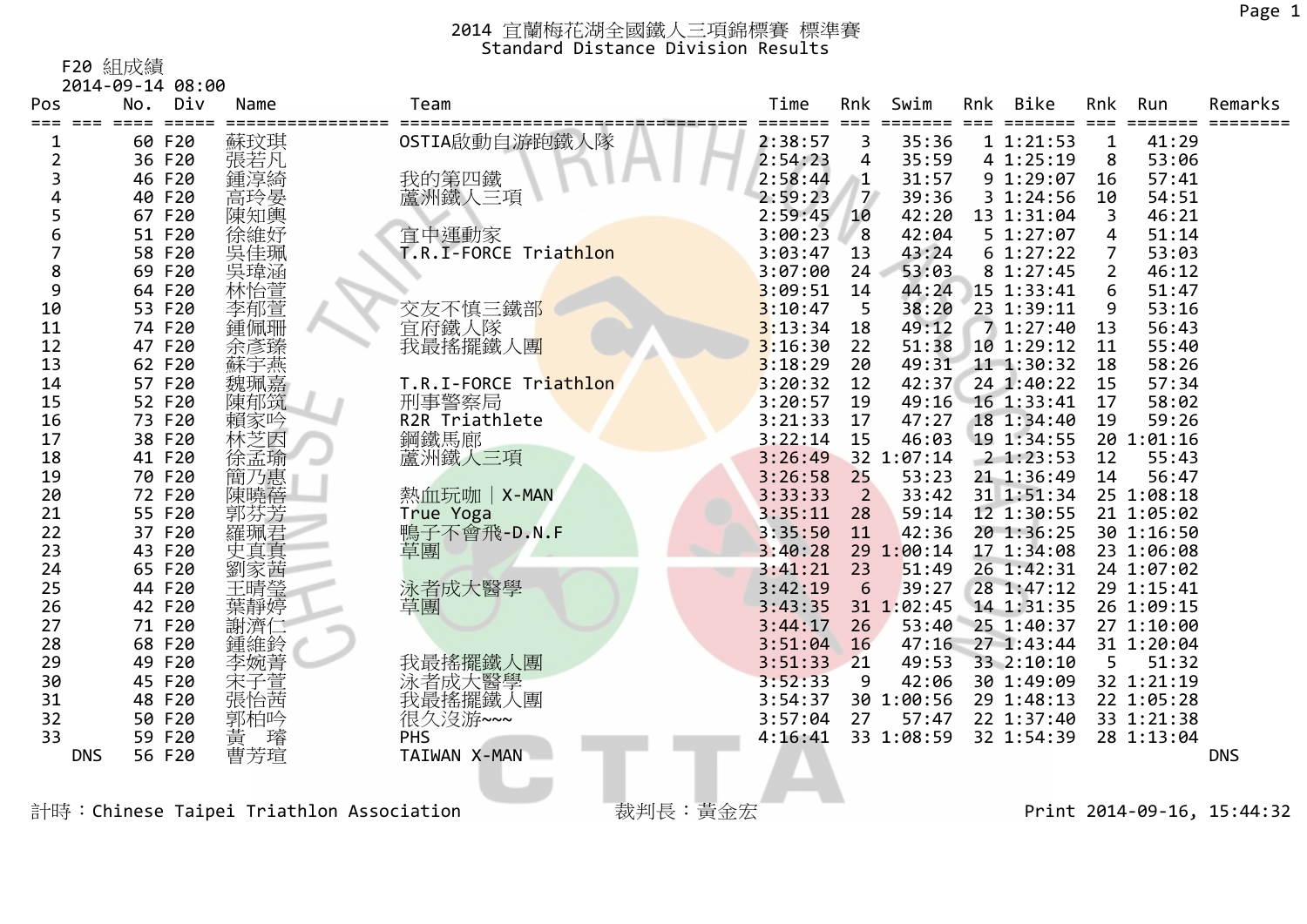| Pos                                                                                | M65 組成績<br>2014-09-14 08:00<br>Div<br>No.                                                                                                                             | Name                                                 | Team                                                                                                                                            | Time                                                                                                                  | Rnk                                                                                                      | Swim                                                                                            | Rnk Bike                                                                                                                                      | Rnk                                                                       | Run                                                                                                           | Remarks                    |
|------------------------------------------------------------------------------------|-----------------------------------------------------------------------------------------------------------------------------------------------------------------------|------------------------------------------------------|-------------------------------------------------------------------------------------------------------------------------------------------------|-----------------------------------------------------------------------------------------------------------------------|----------------------------------------------------------------------------------------------------------|-------------------------------------------------------------------------------------------------|-----------------------------------------------------------------------------------------------------------------------------------------------|---------------------------------------------------------------------------|---------------------------------------------------------------------------------------------------------------|----------------------------|
| ===<br>1<br>$\overline{\mathbf{c}}$<br>3<br>4<br>5<br>6<br>7<br>8<br>9<br>10<br>11 | $=$ $=$ $=$ $=$<br>$====$<br>$==$<br>1328 M65<br>1322 M65<br>1330 M65<br>1321 M65<br>1325 M65<br>1323 M65<br>1329 M65<br>1326 M65<br>1331 M65<br>1324 M65<br>1327 M65 | 陳英俊<br>張邦文<br>許銘福<br>林竹泉<br>·高蔡王李范#<br>金文秉彬德*<br>林登發 | 宜蘭四季游泳會<br>台音,<br>台湾天縣鐵人三項運動協會<br><br>薄票縣鐵人三項運動協會<br>羅迦太郎<br>秦地國聯合<br>海龍芝鐵隊<br>三道隊馬<br>三道隊馬<br>三道隊馬<br>三道隊馬<br>三道隊長<br>三種馬<br>三種の一種一種一種一種一種一種一種 | 2:37:56<br>2:51:02<br>2:52:03<br>2:52:45<br>3:04:33<br>3:12:13<br>3:20:11<br>3:22:55<br>3:26:39<br>3:34:10<br>3:36:31 | $\mathbf 1$<br>$\boldsymbol{6}$<br>$\overline{2}$<br>10<br>$\overline{7}$<br>9<br>4<br>5<br>11<br>3<br>8 | 36:05<br>46:19<br>42:20<br>56:53<br>46:30<br>54:56<br>44:41<br>45:57<br>57:39<br>43:37<br>48:00 | 2 1:13:24<br>3 1:17:07<br>4 1:19:26<br>1 1:12:32<br>6 1:25:38<br>5 1:23:51<br>8 1:34:08<br>9 1:34:13<br>7 1:29:47<br>10 1:39:09<br>11 1:48:56 | 3<br>$\overline{2}$<br>4<br>$\mathbf{1}$<br>5<br>6<br>$\overline{7}$<br>8 | 48:28<br>47:37<br>50:18<br>43:20<br>52:27<br>53:27<br>9 1:01:23<br>10 1:02:46<br>59:14<br>11 1:11:26<br>59:36 |                            |
|                                                                                    |                                                                                                                                                                       |                                                      | 計時: Chinese Taipei Triathlon Association<br>ミて                                                                                                  | 裁判長:黃金宏                                                                                                               |                                                                                                          |                                                                                                 |                                                                                                                                               |                                                                           |                                                                                                               | Print 2014-09-16, 15:44:32 |
|                                                                                    |                                                                                                                                                                       |                                                      |                                                                                                                                                 |                                                                                                                       |                                                                                                          |                                                                                                 |                                                                                                                                               |                                                                           |                                                                                                               |                            |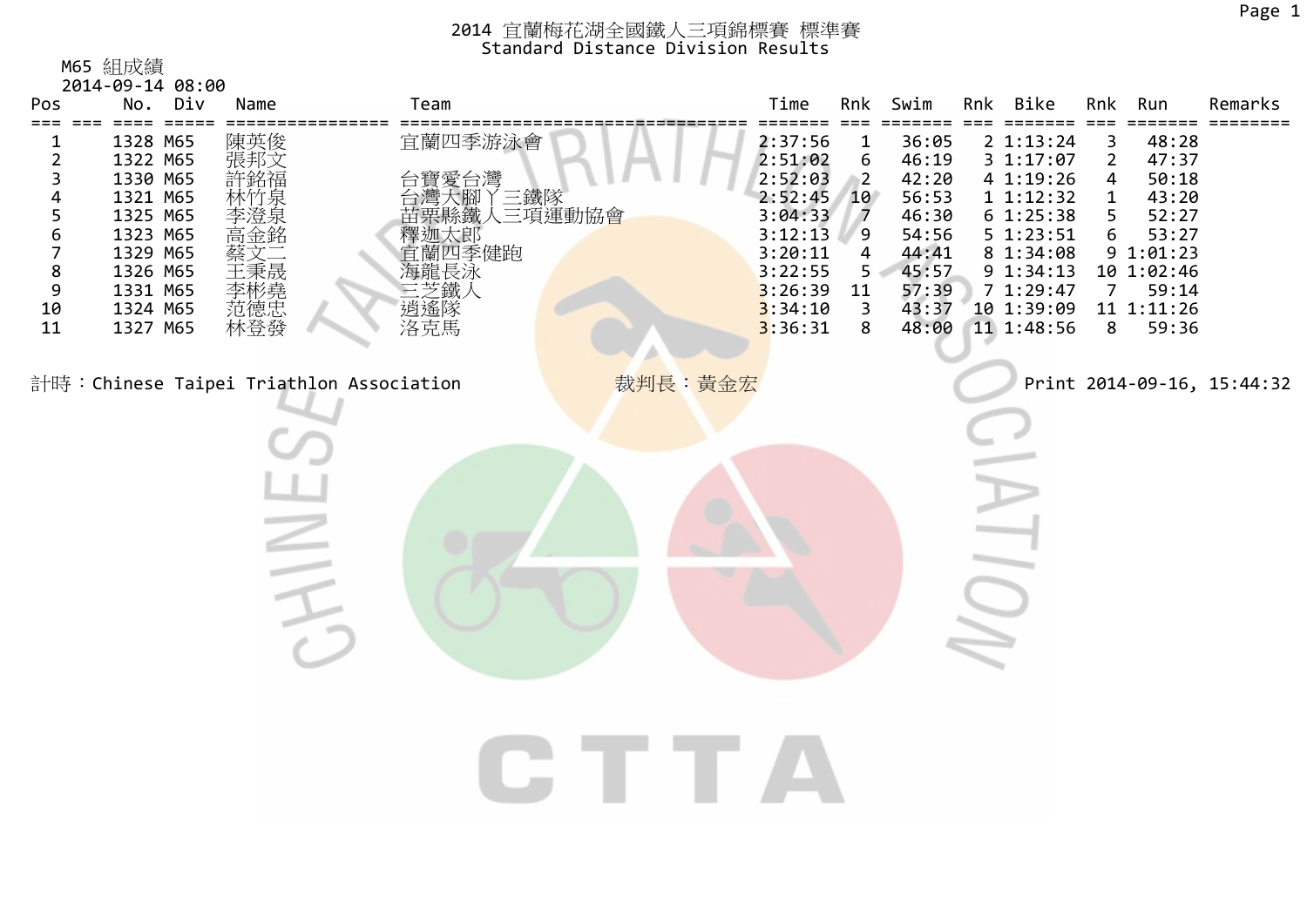M60 組成績

| 2014-09-14 08:00                                                                                                                                                                                                                                                                                                                                   |                                                                                      |                                                                                                                                    |                                                                                                                                                        |                                                                                                                                |                                                                                                                                     |                                                                                                                                                                                                       |                                                        |                                                                                                                                                    |                                                   |
|----------------------------------------------------------------------------------------------------------------------------------------------------------------------------------------------------------------------------------------------------------------------------------------------------------------------------------------------------|--------------------------------------------------------------------------------------|------------------------------------------------------------------------------------------------------------------------------------|--------------------------------------------------------------------------------------------------------------------------------------------------------|--------------------------------------------------------------------------------------------------------------------------------|-------------------------------------------------------------------------------------------------------------------------------------|-------------------------------------------------------------------------------------------------------------------------------------------------------------------------------------------------------|--------------------------------------------------------|----------------------------------------------------------------------------------------------------------------------------------------------------|---------------------------------------------------|
| No. Div<br>Pos<br>===<br>$==$<br>$=$ $=$ $=$ $=$                                                                                                                                                                                                                                                                                                   | Name                                                                                 | Team                                                                                                                               | Time                                                                                                                                                   | Rnk                                                                                                                            | Swim                                                                                                                                | Rnk Bike                                                                                                                                                                                              | Rnk                                                    | Run                                                                                                                                                | Remarks                                           |
| 1306 M60<br>$\mathbf 1$<br>$\overline{2}$<br>1317 M60<br>1307 M60<br>3<br>1308 M60<br>4<br>5<br>1312 M60<br>6<br>1315 M60<br>7<br>1313 M60<br>$\bf 8$<br>$\ast$<br>1035 M60<br>9<br>1311 M60<br>10<br>1318 M60<br>1262 M60<br>11<br>12<br>1316 M60<br>13<br>1319 M60<br>1314 M60<br>14<br>DSQ 1310 M60<br>計時: Chinese Taipei Triathlon Association | 黃英俊<br>李健雄<br>林嘉明<br>穌錦全<br>溫禧<br>陳腓力<br>福祥<br><b>范林吳呂當德慶照紹</b><br>劉宏漢<br>葉輔仁<br>范金龍 | Dr. aiR 3D氣墊鞋<br>台北浩捍<br>山川鐵人<br>RBSC銳騎佰客VOLANDO鐵人隊<br>討海鐵人<br>宜蘭四季健跑<br>聖母勇腳<br>阿嬤敲三角鐵<br>逍遙隊<br>同欣電<br>·内湖鐵玩<br>快樂玩鐵人<br>裁判長:黃金宏 | 2:27:56<br>2:34:50<br>2:36:34<br>2:41:44<br>2:55:44<br>3:07:05<br>3:08:03<br>3:22:12<br>3:23:21<br>3:23:58<br>3:31:07<br>3:46:29<br>3:55:23<br>3:55:38 | 2<br>$\mathbf 1$<br>4<br>5 <sup>7</sup><br>$\overline{3}$<br>13<br>12<br>9<br>8<br>$\overline{7}$<br>11<br>10<br>15<br>14<br>6 | 36:00<br>35:54<br>39:02<br>39:31<br>37:49<br>50:27<br>50:16<br>46:51<br>45:27<br>43:12<br>48:16<br>48:04<br>57:01<br>56:25<br>40:31 | 1 1:08:59<br>5 1:17:42<br>3 1:14:19<br>4 1:15:26<br>61:23:58<br>71:30:49<br>2 1:13:47<br>12 1:35:43<br>$8$ 1:31:56<br>11 1:35:14<br>10 1:33:02<br>13 1:42:04<br>15 1:47:27<br>14 1:45:10<br>9 1:31:58 | $\overline{2}$<br>$\mathbf 1$<br>3<br>5<br>6<br>4<br>7 | 42:57<br>41:14<br>43:13<br>46:48<br>53:58<br>45:49<br>8 1:04:01<br>10 1:05:59<br>9 1:05:32<br>11 1:09:50<br>14 1:16:22<br>12 1:10:56<br>13 1:14:05 | 59:39 原1309<br>終點異常<br>Print 2014-09-16, 15:44:32 |
|                                                                                                                                                                                                                                                                                                                                                    |                                                                                      |                                                                                                                                    |                                                                                                                                                        |                                                                                                                                |                                                                                                                                     |                                                                                                                                                                                                       |                                                        |                                                                                                                                                    |                                                   |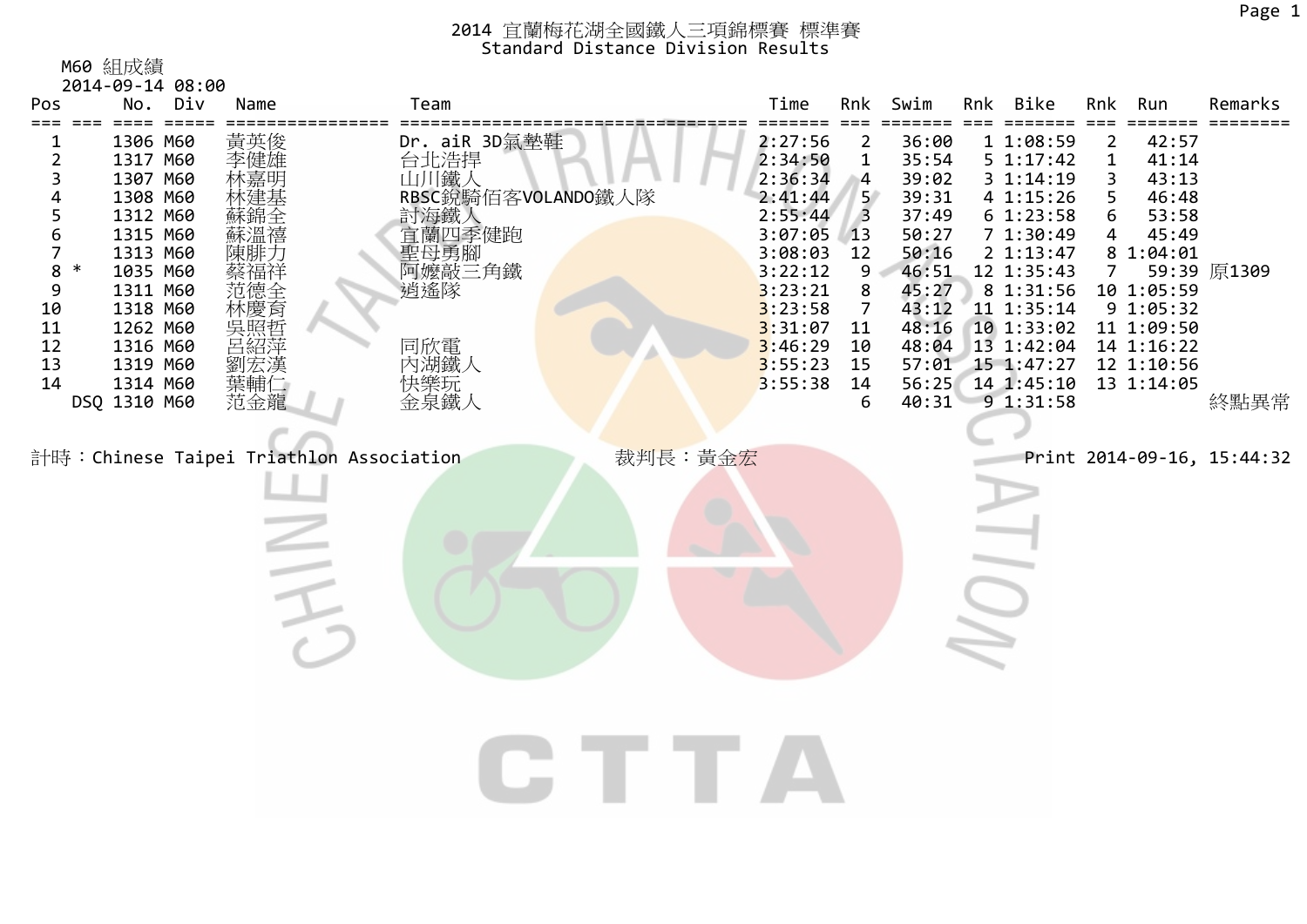#### 2014 宜蘭梅花湖全國鐵人三項錦標賽 標準賽 Standardd Distance Division Results

<sup>1293</sup> M55 李長益 3:20:20 <sup>34</sup> 47:43 <sup>40</sup> 1:34:48 <sup>32</sup> 57:50

<sup>1288</sup> M55 黃家攸 健康人生隊 3:20:34 <sup>19</sup> 41:21 <sup>48</sup> 1:41:58 <sup>30</sup> 57:17

<sup>1266</sup> M55 李日益 正昕鐵人隊 3:22:11 <sup>26</sup> 44:06 <sup>38</sup> 1:33:49 <sup>38</sup> 1:04:17

<sup>1282</sup> M55 林信桔 大甲區體育會鐵人三項委員會 3:22:54 <sup>20</sup> 41:47 <sup>37</sup> 1:33:44 <sup>44</sup> 1:07:23

<sup>1269</sup> M55 黃正宗 林口四季早泳會 3:25:21 <sup>38</sup> 48:31 <sup>29</sup> 1:29:24 <sup>45</sup> 1:07:28

|            |                  |             | Standard Distance Division Results |         |                |       |     |            |     |            |         |
|------------|------------------|-------------|------------------------------------|---------|----------------|-------|-----|------------|-----|------------|---------|
|            | M55 組成績          |             |                                    |         |                |       |     |            |     |            |         |
|            | 2014-09-14 08:00 |             |                                    |         |                |       |     |            |     |            |         |
| <b>Pos</b> | No. Div          | Name        | Team                               | Time    | Rnk            | Swim  | Rnk | Bike       | Rnk | Run        | Remarks |
|            |                  |             |                                    |         |                | ===== |     |            |     | =====      |         |
| 1          | 1252 M55         | 童清金         | 浩捍鐵人                               | 2:25:33 | 1              | 32:41 |     | 31:11:23   | 5   | 41:29      |         |
| 2          | 1251 M55         | 王議進         | 台灣大腳丫三鐵隊                           | 2:27:33 | 10             | 39:14 |     | 11:10:25   | 1   | 37:55      |         |
| 3          | 1285 M55         | 洪明華         | 台北浩捍                               | 2:28:48 | 6              | 37:31 |     | 21:11:09   |     | 40:09      |         |
| 4          | 1268 M55         | 許文生         | 林慶華                                | 2:30:47 | $2^{\circ}$    | 32:53 |     | 61:14:27   | 8   | 43:28      |         |
| 5          | 1257 M55         | 張東隆         | 遠東新鐵人隊                             | 2:33:31 | 8              | 38:04 |     | 51:13:30   | 6   | 41:58      |         |
| 6          | 1272 M55         | 張林行         | 悍將鐵人                               | 2:34:52 | <b>3</b>       | 35:16 |     | 41:13:25   | 11  | 46:13      |         |
| 7          | 1279 M55         | 曾燦傑         | 宜蘭四季健跑                             | 2:35:23 | 13             | 40:03 |     | 71:14:42   | 4   | 40:39      |         |
| 8          | 1303 M55         | 康朝溪         | 內湖鐵人                               | 2:36:43 | 14             | 40:23 |     | 8 1:16:52  | 2   | 39:28      |         |
| 9          | 1253 M55         | 王健裕         | 悍將鐵人                               | 2:41:18 | 4              | 35:49 |     | 91:17:14   | 15  | 48:16      |         |
| 10         | 1280 M55         | 吳惠風         | 宜蘭四季健跑                             | 2:43:05 | $\overline{7}$ | 37:37 |     | 10 1:17:21 | 13  | 48:08      |         |
| 11         | 1274 M55         | 張莒忠         | 山川鐵人                               | 2:48:58 | 23             | 43:09 |     | 16 1:21:48 | 9   | 44:02      |         |
| 12         | 1302 M55         | 江文財         | 內湖鐵人                               | 2:52:41 | 18             | 40:48 |     | 19 1:22:35 | 16  | 49:20      |         |
| 13         | 1286 M55         | 簡永隆         | 勝航鐵人                               | 2:53:03 | 21             | 42:01 |     | 12 1:19:36 | 18  | 51:27      |         |
| 14         | 1300 M55         | 蔡漢清         | 台灣大腳丫三鐵隊                           | 2:55:41 | 29             | 45:32 |     | 18 1:22:01 | 14  | 48:09      |         |
| 15         | 1283 M55         | 李源盛         | 大甲區體育會鐵人三項委員會                      | 2:57:07 | 15             | 40:33 |     | 21 1:22:56 | 20  | 53:39      |         |
| 16         | 1295 M55         | 林春德         |                                    | 2:57:23 | 5              | 36:27 |     | 11 1:19:19 |     | 35 1:01:38 |         |
| 17         | 1289 M55         | 范綱宏         | PLG單車黑白騎                           | 2:58:46 | 27             | 45:05 |     | 13 1:19:49 | 21  | 53:53      |         |
| 18         | 1275 M55         | 張鈞西         | 山川鐵人                               | 2:59:58 | 28             | 45:09 |     | 22 1:24:02 | 17  | 50:48      |         |
| 19         | 1267 M55         | 林慶華         | 林慶華                                | 3:00:25 | 37             | 48:17 |     | 23 1:24:58 | 12  | 47:11      |         |
| 20         | 1304 M55         | 陳廣立         | 內湖鐵人                               | 3:01:14 | 22             | 43:02 |     | 17 1:21:52 | 26  | 56:22      |         |
| 21         | 1258 M55         | 蔡桂琦         | 光鐵人隊                               | 3:01:23 | 48             | 57:48 |     | 14 1:20:43 | 7   | 42:52      |         |
| 22         | 1260 M55         | 鄭惠民         | #鐵人三項                              | 3:01:29 | 16             | 40:38 |     | 15 1:20:54 | 33  | 59:58      |         |
| 23         | 1271 M55         | 陳聰明         | 新北歡樂隊                              | 3:05:06 | 33             | 46:40 |     | 24 1:25:11 | 19  | 53:16      |         |
| 24         | 1299 M55         | 黃理力         | 宜蘭縣鐵人三項協會                          | 3:05:16 | 17             | 40:39 |     | 30 1:29:47 | 24  | 54:52      |         |
| 25         | 1290 M55         | Roger Barta | Live Right                         | 3:06:35 | 11             | 39:38 |     | 20 1:22:46 |     | 37 1:04:12 |         |
| 26         | 1301 M55         | 陳慶全         | 內湖鐵人                               | 3:08:24 | 41             | 51:18 |     | 31 1:31:09 | 10  | 45:58      |         |
| 27         | 1281 M55         | 張天成         | 大甲區體育會鐵人三項委員會                      | 3:09:43 | 30             | 45:32 |     | 26 1:27:34 | 27  | 56:38      |         |
| 28         | 1287 M55         | 劉柏良         | 刑事警察局                              | 3:12:01 | 24             | 43:32 |     | 33 1:31:51 | 28  | 56:40      |         |
| 29         | 1294 M55         | 黃欽村         |                                    | 3:12:48 | 31             | 45:35 |     | 34 1:32:04 | 25  | 55:11      |         |
| 30         | 1273 M55         | 李萬吉         | 康軒鐵人隊                              | 3:14:09 | 40             | 51:16 |     | 28 1:28:25 | 23  | 54:28      |         |
| 31         | 1264 M55         | 邱鎮球         | 洛克馬                                | 3:16:44 | 9              | 38:07 |     | 44 1:37:24 |     | 34 1:01:15 |         |
| 32         | 1265 M55         |             | 水安鐵人隊                              | 3:19:44 | 12             | 39:53 |     | 43 1:36:51 |     | 36 1:03:01 |         |
| 33         | 1298 M55         | 吳家煌<br>劉嘉益  |                                    | 3:20:18 | 39             | 49:00 |     | 39 1:34:05 | 29  | 57:15      |         |

9 1297 M55 陳國慶 3:27:39 44 55:02 45 1:38:11 22 54:27 1291 M55 Groft Jeffrey Groft Jeffrey 3:28:02 25 43:33 46 1:39:36 39 1:04:55

34

35

36

37

38

39

40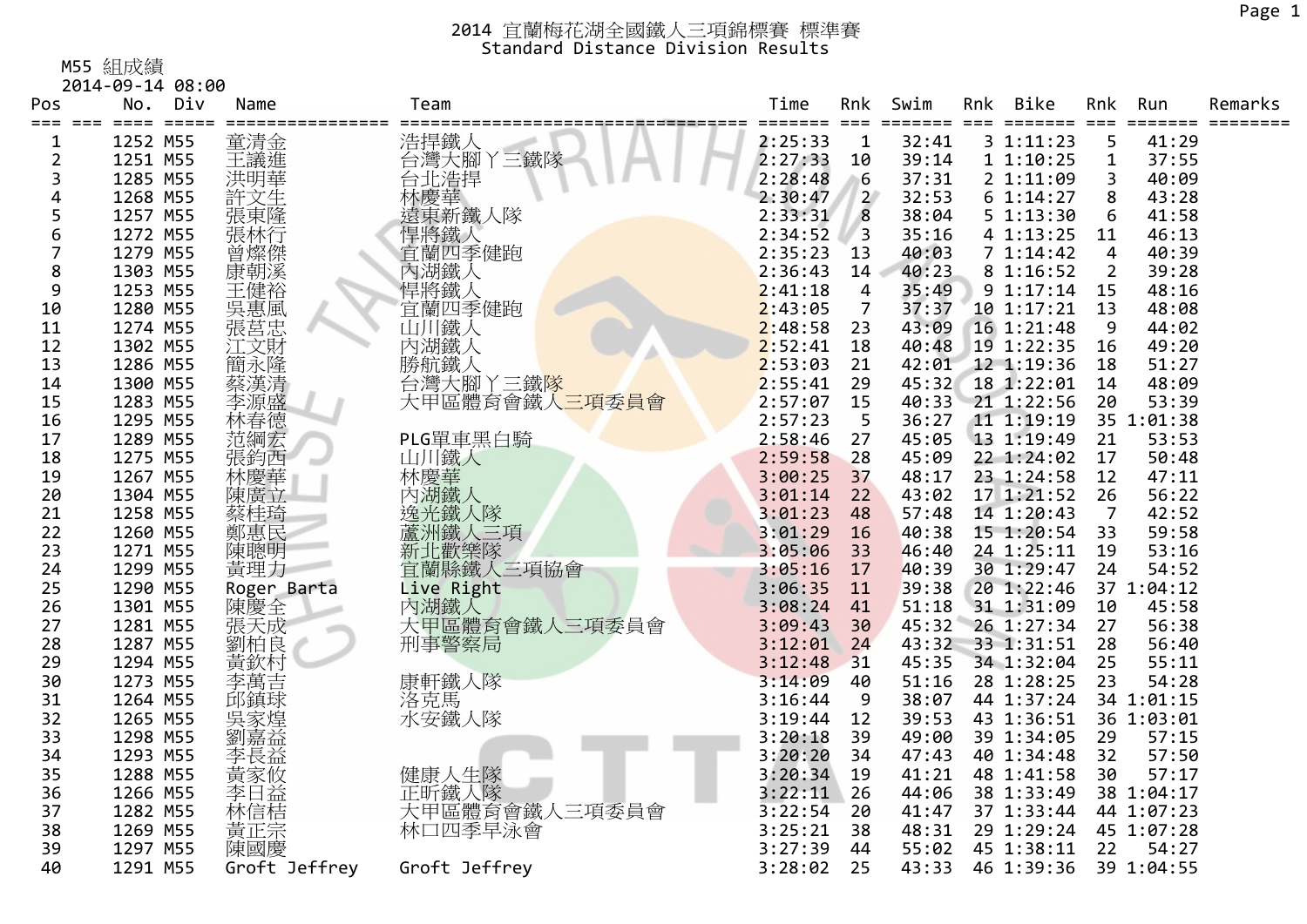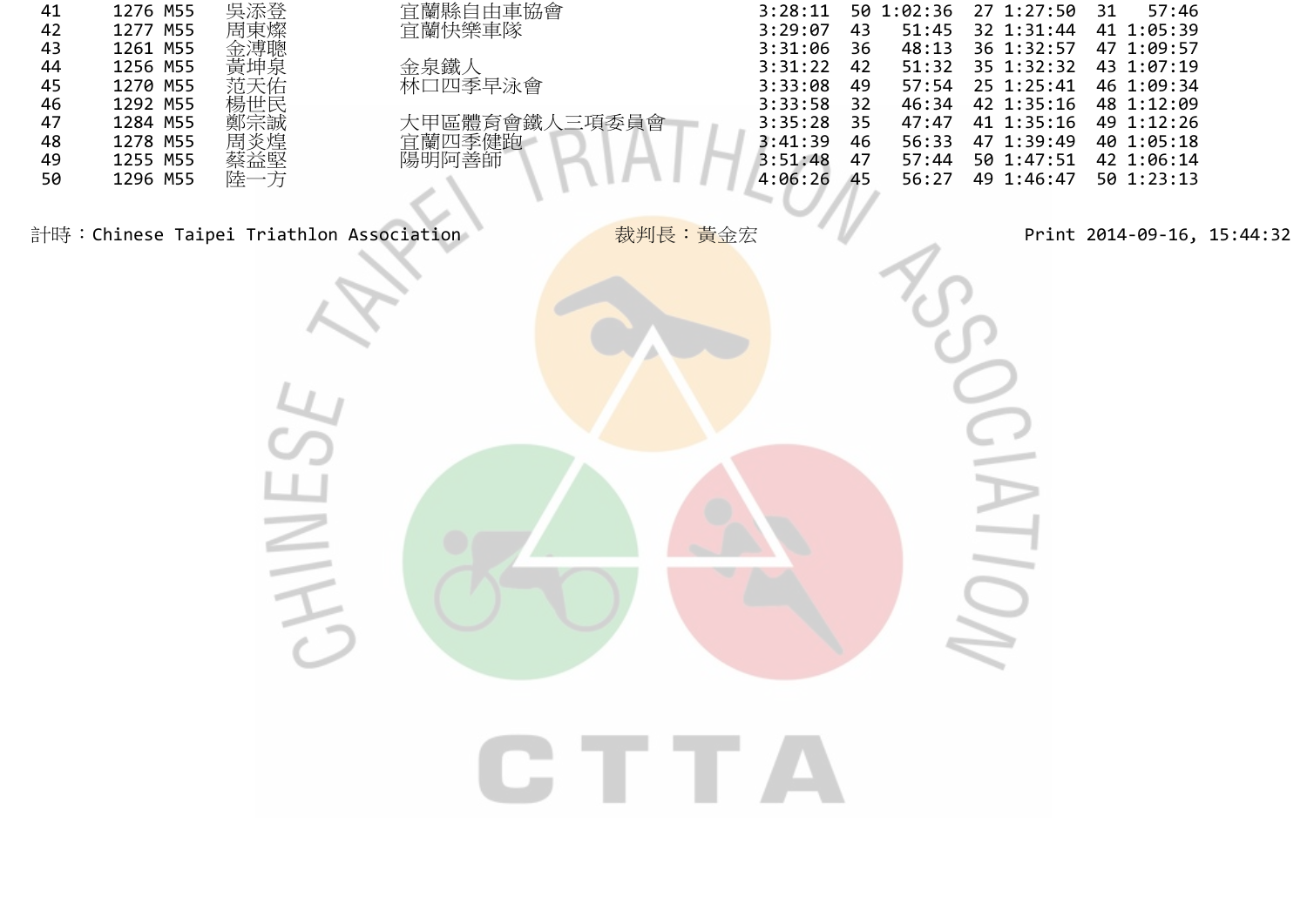M50 組成績

|                | 2014-09-14 08:00  |               |                            |                   |                        |               |      |                                     |                       |                |         |
|----------------|-------------------|---------------|----------------------------|-------------------|------------------------|---------------|------|-------------------------------------|-----------------------|----------------|---------|
| Pos            | Div<br>No.        | Name          | Team                       | Time              | Rnk                    | Swim          | Rnk  | Bike                                | Rnk                   | Run            | Remarks |
| ===<br>1       | $===$<br>1176 M50 | 黃明龍           | ============<br>汐止走路隊      | ======<br>2:15:49 | $==$<br>$\overline{7}$ | ====<br>32:43 | $==$ | $=$ $=$ $=$ $=$ $=$ $=$<br>21:08:40 | $===$<br>$\mathbf{1}$ | =====<br>34:27 |         |
| $\overline{2}$ | 1177 M50          | 張榮川           | 山川鐵人                       | 2:19:11           | 4                      | 32:16         |      | 3 1:08:42                           | 3                     | 38:14          |         |
| 3              | 1187 M50          |               | 蘆洲鐵人三項                     | 2:20:40           | 6                      | 32:33         |      | 1 1:08:31                           | 4                     | 39:37          |         |
|                | 1231 M50          | 賴滄海           |                            | 2:26:01           | $\overline{2}$         | 30:10         |      | 91:15:46                            | 6                     | 40:07          |         |
| 4              | 1185 M50          | 詹達明           |                            | 2:28:09           | 15                     | 38:00         |      | 4 1:09:12                           | 8                     | 40:58          |         |
| 5              |                   | 賴志雄           | 蘆洲鐵人三項<br>台灣大腳丫三鐵隊<br>悍將鐵人 |                   |                        |               |      |                                     |                       |                |         |
| 6              | 1178 M50          | 邱炎武           |                            | 2:30:19           | 20                     | 39:21         |      | 51:11:16                            | 5                     | 39:43          |         |
| 7              | 1179 M50          | 游泰瑜           |                            | 2:30:55           | 11                     | 36:18         |      | 61:11:49                            | 11                    | 42:48          |         |
| 8              | 1238 M50          | 魏賢文<br>江明鼎    |                            | 2:31:08           | 10                     | 36:03         |      | 71:12:00                            | 12                    | 43:06          |         |
| 9              | 1234 M50          |               |                            | 2:31:21           | 3                      | 32:04         |      | 13 1:18:36                          | $\overline{7}$        | 40:41          |         |
| 10             | 1241 M50          | 陳廣興           | 內湖鐵人                       | 2:32:18           | 5                      | 32:27         |      | 81:15:21                            | 15                    | 44:31          |         |
| 11             | 1219 M50          | 施聖洋           | 中央大學                       | 2:38:09           | 13                     | 36:56         |      | 11 1:16:40                          | 16                    | 44:33          |         |
| 12             | 1216 M50          | 劉民德           | 劉民德                        | 2:40:15           | 14                     | 37:00         |      | 16 1:20:53                          | 9                     | 42:22          |         |
| 13             | 1201 M50          | 李東寧           | 李東寧                        | 2:40:41           | 19                     | 39:06         |      | 12 1:16:48                          | 17                    | 44:48          |         |
| 14             | 1248 M50          | 莊育仁           | TMAN鐵人隊之曉 <mark>春百鐵</mark> | 2:40:41           | 8                      | 33:20         |      | 15 1:20:51                          | 21                    | 46:30          |         |
| 15             | 1239 M50          |               | 四處趴趴跑                      | 2:45:03           | 26                     | 41:40         |      | 10 1:16:35                          | 22                    | 46:50          |         |
| 16             | 1197 M50          |               | 正昕鐵人隊                      | 2:46:27           | 12                     | 36:41         |      | 18 1:21:51                          | 23                    | 47:56          |         |
| 17             | 1181 M50          | #黃鄭周<br>(一榮文) | 鐵跑步玩                       | 2:47:20           | 9                      | 34:40         |      | 27 1:23:23                          | 25                    | 49:18          |         |
| 18             | 1229 M50          | 劉文博           |                            | 2:50:19           | 29                     | 41:57         |      | 30 1:24:00                          | 14                    | 44:23          |         |
| 19             | 1242 M50          | 黃漢邦           | 內湖鐵人                       | 2:50:55           | 35                     | 43:40         |      | 24 1:23:03                          | 13                    | 44:13          |         |
| 20             | 1196 M50          | 李朝鎔           | 泰山慢跑委員會                    | 2:53:13           | 49                     | 47:04         |      | 28 1:23:37                          | 10                    | 42:33          |         |
| 21             | 1190 M50          | 陳文欽           | 羅東佳音蒸氣小熊鐵人隊                | 2:53:48           | 25                     | 41:28         |      | 26 1:23:22                          | 24                    | 49:00          |         |
| 22             | 1230 M50          | 榮蘊博           |                            | 2:55:08           | 45                     | 46:29         |      | 21 1:22:24                          | 20                    | 46:16          |         |
| 23             | 1202 M50          | 洪慶源           | 排隊                         | 2:57:40           | 33                     | 42:41         |      | 19 1:22:15                          | 30                    | 52:45          |         |
| 24             | 1188 M50          | 黃兆義           |                            | 2:57:42           | 22                     | 40:15         |      | 44 1:31:36                          | 19                    | 45:51          |         |
| 25             | 1205 M50          | 林煜鵬           | 華邦研發家族<br>宜蘭快樂車隊           | 2:57:59           | 34                     | 43:14         |      | 17 1:21:48                          | 31                    | 52:58          |         |
| 26             | 1244 M50          | 陳廣永           | 內湖鐵人                       | 2:58:26           | 16                     | 38:24         |      | 33 1:25:51                          | 35                    | 54:13          |         |
| 27             | 1237 M50          |               | 宜蘭縣鐵人三項協會                  | 2:59:00           | 31                     | 42:19         |      | 31 1:24:43                          | 28                    | 51:59          |         |
| 28             | 1243 M50          | ·張森霖<br>吳敏祥   | 內湖鐵人                       | 2:59:31           | 36                     | 44:07         |      | 41 1:29:56                          | 18                    | 45:29          |         |
| 29             | 1225 M50          | 洪文祺           | Gigabyte Ironman           | 3:01:35           | 24                     | 41:04         |      | 25 1:23:18                          | 42                    | 57:14          |         |
| 30             | 1224 M50          | 李志勇           | IPT                        | 3:01:45           | 47                     | 46:48         |      | 32 1:25:15                          | 26                    | 49:43          |         |
| 31             | 1222 M50          | 楊孫和           | PLG單車黑白騎                   | 3:01:53           | 40                     | 45:01         |      | 20 1:22:23                          | 36                    | 54:31          |         |
| 32             | 1184 M50          | 余逢川           | 逢川                         | 3:02:13           | 21                     | 39:37         |      | 35 1:26:21                          | 40                    | 56:16          |         |
| 33             | 1203 M50          | 徐志南           | 徐志南                        | 3:05:19           | 42                     | 45:54         |      | 38 1:28:00                          | 27                    | 51:26          |         |
| 34             | 1221 M50          |               | S&BT^2                     |                   | 39                     | 44:46         |      | 39 1:28:13                          | 32                    | 53:07          |         |
|                |                   | 陳正豪           |                            | 3:06:04           | 27                     |               |      |                                     |                       |                |         |
| 35             | 1209 M50          | 巫清鏢           | 基隆鐵人                       | 3:08:10           |                        | 41:42         |      | 14 1:19:44                          |                       | 54 1:06:45     |         |
| 36             | 1208 M50          | 林良泉           | 塑鐵霸                        | 3:08:26           | 46                     | 46:39         |      | 29 1:23:49                          | 44                    | 57:58          |         |
| 37             | 1213 M50          |               | 台中市長青體育運動協會                | 3:09:02           | 48                     | 46:53         |      | 34 1:26:17                          | 39                    | 55:52          |         |
| 38             | 1223 M50          | 邱華明           | JamesChiu                  | 3:09:48           | 37                     | 44:10         |      | 42 1:30:41                          | 38                    | 54:58          |         |
| 39             | 1240 M50          | 劉文琪           | 台灣大腳丫三鐵隊                   | 3:09:58           | 51                     | 47:38         |      | 40 1:28:46                          | 34                    | 53:35          |         |
| 40             | 1214 M50          | 邱志新           | 南京資訊慢跑社                    | 3:11:04           | 41                     | 45:51         |      | 46 1:31:42                          | 33                    | 53:33          |         |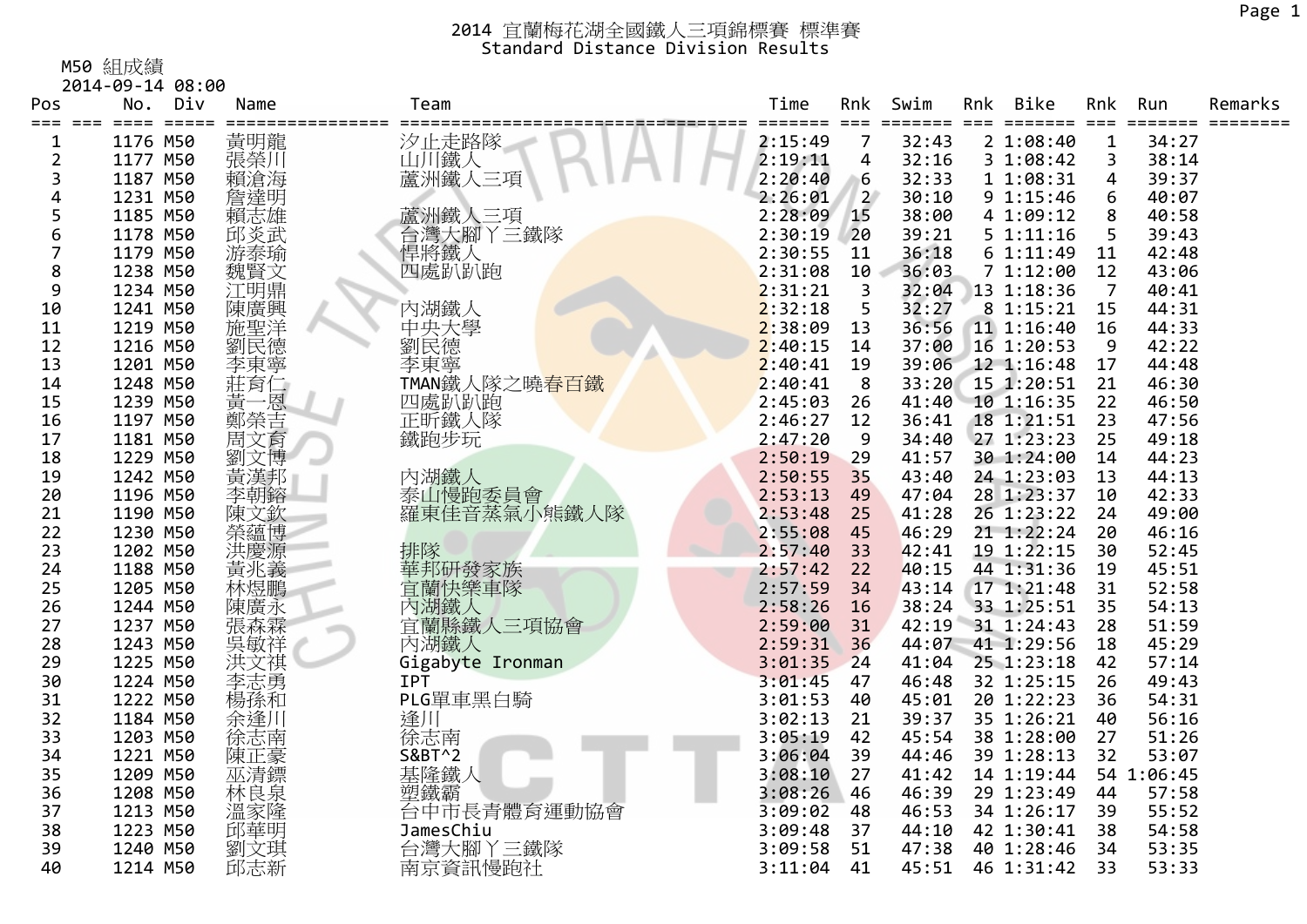| 1189 M50<br>41<br>1207 M50<br>42<br>43<br>1245 M50<br>44<br>1247 M50<br>45<br>1195 M50<br>46<br>1182 M50<br>47<br>1236 M50<br>48<br>1198 M50<br>49<br>1228 M50<br>50<br>1226 M50<br>51<br>1233 M50<br>52<br>1206 M50<br>53<br>1232 M50<br>54<br>1210 M50<br>55<br>1220 M50<br>56<br>1211 M50<br>57<br>1191 M50<br>58<br>1193 M50 | 陸文發<br>吳仁復<br>黃文龍<br>林志賢<br>林毓琦<br>江承哲<br>楊德雄<br>王進添<br>廖學傑<br>任志雄<br>葉榮順<br>林信琪<br>羅大有<br>子豪 | 聖母勇腳<br>夢想家人<br>內湖鐵人<br>泰山慢跑委員會<br>金太極<br>林志賢<br>國昌漉跑社<br>三芝鐵人<br>秀山金剛隊<br>熊子豪 | TMAN鐵人隊之曉春百鐵<br>大甲區體育會鐵人三項委員會<br>四零四科技股份有限公司 |         | 3:12:32<br>3:14:17<br>3:16:44<br>3:16:52<br>3:20:04<br>3:20:26<br>3:20:27<br>3:21:27<br>3:22:29<br>3:23:43<br>3:24:24<br>3:24:38<br>3:24:51<br>3:26:25<br>3:27:19<br>3:37:43<br>3:43:44<br>3:45:51 | 43<br>28<br>18<br>57<br>58<br>32<br>23<br>52<br>54<br>60<br>44<br>30<br>50<br>38<br>55<br>61<br>56<br>59 | 46:14<br>41:46<br>38:44<br>53:00<br>53:25<br>42:21<br>40:20<br>48:20<br>48:52<br>56:15<br>46:22<br>42:02<br>47:22<br>44:44<br>51:20<br>59:56<br>52:13<br>55:43 | 22 1:22:31<br>45 1:31:39<br>49 1:34:48<br>57 1:49:12<br>23 1:22:55<br>56 1:41:25<br>48 1:34:11<br>51 1:38:22<br>50 1:36:10<br>36 1:27:17<br>37 1:27:57<br>43 1:31:09<br>53 1:39:13<br>58 1:49:16<br>47 1:32:28<br>52 1:39:11<br>54 1:39:44<br>55 1:40:20 | $\overline{2}$<br>41<br>37<br>43<br>45<br>29<br>46 | 52 1:03:49<br>48 1:00:53<br>49 1:03:14<br>34:41<br>51 1:03:44<br>56:41<br>53 1:05:57<br>54:46<br>57:28<br>47 1:00:12<br>57 1:10:06<br>58 1:11:27<br>58:17<br>52:25<br>50 1:03:32<br>58:37<br>59 1:11:47<br>56 1:09:49 |                            |
|----------------------------------------------------------------------------------------------------------------------------------------------------------------------------------------------------------------------------------------------------------------------------------------------------------------------------------|-----------------------------------------------------------------------------------------------|--------------------------------------------------------------------------------|----------------------------------------------|---------|----------------------------------------------------------------------------------------------------------------------------------------------------------------------------------------------------|----------------------------------------------------------------------------------------------------------|----------------------------------------------------------------------------------------------------------------------------------------------------------------|----------------------------------------------------------------------------------------------------------------------------------------------------------------------------------------------------------------------------------------------------------|----------------------------------------------------|-----------------------------------------------------------------------------------------------------------------------------------------------------------------------------------------------------------------------|----------------------------|
| 59<br>1215 M50<br>DSQ 1218 M50<br>DSQ 1199 M50<br>1200 M50                                                                                                                                                                                                                                                                       | 鄧師文<br>陳玟融<br>蔡長映<br>曾長祥                                                                      | 卓越超人<br>亞融實業有限公 <mark>司</mark><br>林口四季早泳會<br>林口四季早泳會                           |                                              |         | 3:51:15                                                                                                                                                                                            | 53<br>$\mathbf{1}$<br>17                                                                                 | 48:41<br>0:36<br>38:26                                                                                                                                         | 59 1:55:16                                                                                                                                                                                                                                               |                                                    | 55 1:07:19                                                                                                                                                                                                            | 46:11 SWIM少圈<br>未依梯次       |
|                                                                                                                                                                                                                                                                                                                                  | 計時: Chinese Taipei Triathlon Association                                                      |                                                                                |                                              | 裁判長:黃金宏 |                                                                                                                                                                                                    |                                                                                                          |                                                                                                                                                                |                                                                                                                                                                                                                                                          |                                                    |                                                                                                                                                                                                                       | Print 2014-09-16, 15:44:32 |
|                                                                                                                                                                                                                                                                                                                                  |                                                                                               |                                                                                | CITTA                                        |         |                                                                                                                                                                                                    |                                                                                                          |                                                                                                                                                                |                                                                                                                                                                                                                                                          |                                                    |                                                                                                                                                                                                                       |                            |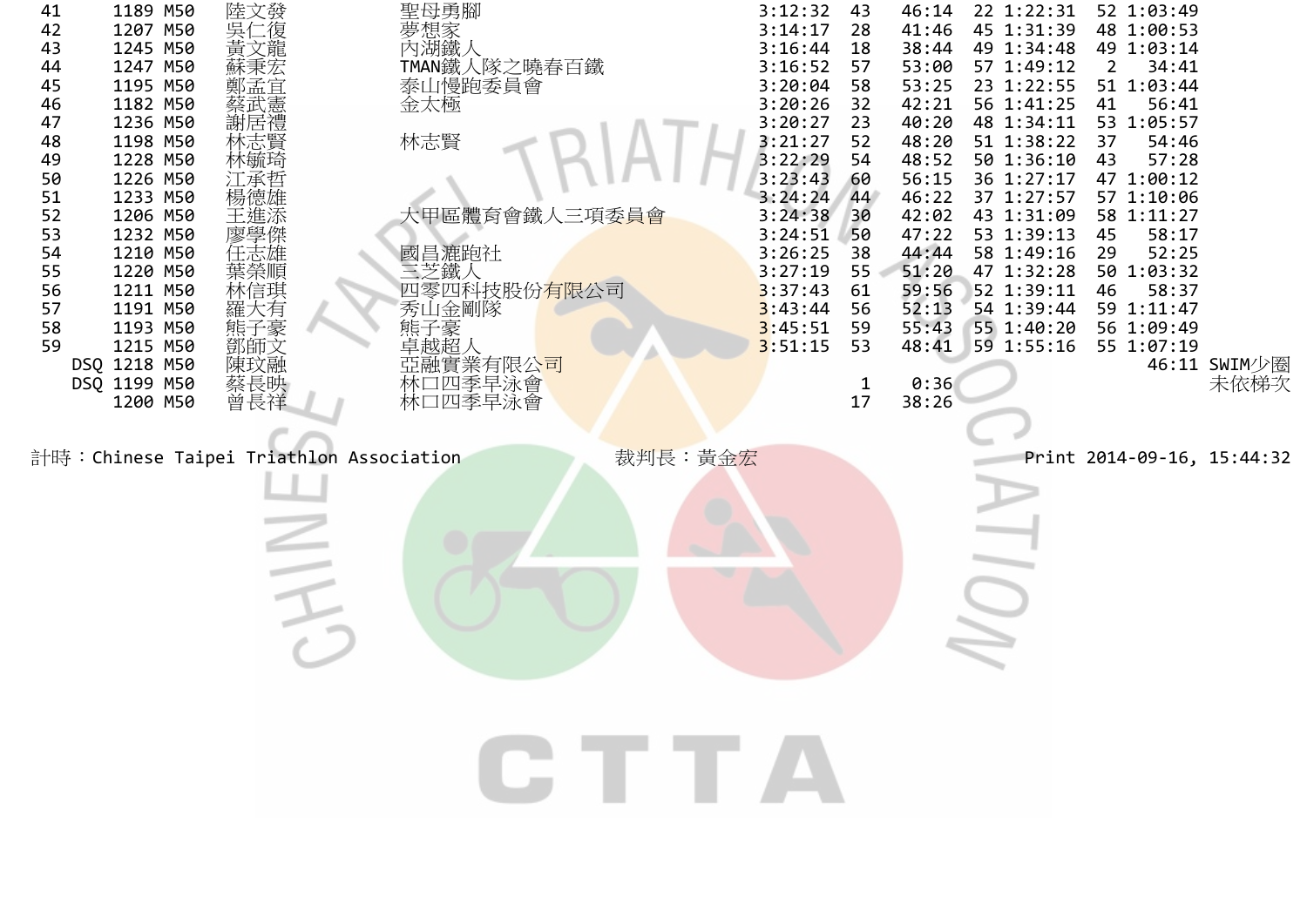M45 組成績

|                | 2014-09-14 08:00            |                             |                                  |                                |                       |               |     |                                     |                      |                |             |
|----------------|-----------------------------|-----------------------------|----------------------------------|--------------------------------|-----------------------|---------------|-----|-------------------------------------|----------------------|----------------|-------------|
| Pos            | No.<br>Div                  | Name                        | Team                             | Time                           | Rnk                   | Swim          | Rnk | Bike                                | Rnk                  | Run            | Remarks     |
| $==$<br>1      | =====<br>$====$<br>1132 M45 | 林文國                         | 鐵馬牧場<br>台灣大腳丫三鐵隊<br>公共電視自行車社     | $=$ $=$ $=$ $=$ $=$<br>2:13:58 | $===$<br>$\mathbf{1}$ | ====<br>30:30 |     | $=$ $=$ $=$ $=$ $=$ $=$<br>31:08:10 | $==$<br>$\mathbf{1}$ | =====<br>35:20 |             |
| $\overline{2}$ | 1022 M45                    | 蘇仁亮                         |                                  | 2:18:12                        | $\overline{2}$        | 32:46         |     | 21:07:59                            | $\overline{2}$       | 37:29          |             |
| 3              | 1023 M45                    | 王漢章                         |                                  | 2:26:51                        | $\overline{4}$        | 33:07         |     | 11 1:10:58                          | 16                   | 42:47          |             |
| 4              | 1155 M45                    |                             |                                  | 2:28:52                        | 88                    | 45:11         |     | 1 1:06:11                           | 3                    | 37:31          |             |
| 5              | 1151 M45                    | 張 璁森                        | 台北捷運鐵人聯隊<br>四處趴趴跑                | 2:30:18                        | 6                     | 33:20         |     | 8 1:10:44                           | 35                   | 46:15          |             |
| 6              | 1025 M45                    | 黃文宏                         |                                  | 2:30:41                        | 23                    | 38:08         |     | 15 1:12:12                          | $\overline{7}$       | 40:21          |             |
| 7              | 1171 M45                    | 吳麒明                         | 二、湖鐵人<br>崇越鐵人隊                   | 2:30:48                        | 61                    | 42:01         |     | 51:09:51                            | 5                    | 38:56          |             |
| 8              | 1235 M45                    | 連威登                         |                                  | 2:31:01                        | 27                    | 38:31         |     | 12 1:11:14                          | 10                   | 41:17          |             |
| 9              | 1080 M45                    |                             |                                  | 2:31:20                        | $\overline{7}$        | 33:49         |     | 14 1:11:27                          | 33                   | 46:05          |             |
| 10             | 1043 M45                    | 葉天景<br>林俊龍                  | 安全完賽<br>蘆洲鐵人三項                   | 2:31:51                        | 13                    | 36:31         |     | 20 1:13:59                          | 11                   | 41:22          |             |
| 11             | 1045 M45                    | 魏安邦                         | 蘆洲鐵人三項                           | 2:32:46                        | 42                    | 39:42         |     | 10 1:10:50                          | 13                   | 42:15          |             |
| 12             | 1106 M45                    | 華清龍                         | 三芝鐵人<br>蘇澳慢跑-極限鐵人隊<br>台灣大腳丫三鐵隊   | 2:33:04                        | 8                     | 34:32         |     | 4 1:08:41                           | 52                   | 49:52          |             |
| 13             | 1143 M45                    | 金先文                         |                                  | 2:33:05                        | $\overline{3}$        | 33:02         |     | 28 1:15:50                          | 22                   | 44:14          |             |
| 14             | 1024 M45                    | 廖榮緯                         |                                  | 2:33:10                        | 69                    | 42:41         |     | 13 1:11:24                          | 6                    | 39:06          |             |
| 15             | 1066 M45                    | 潘偉雄                         |                                  | 2:33:30                        | 44                    | 40:01         |     | 16 1:12:19                          | 9                    | 41:12          |             |
| 16             | 1044 M45                    | 許仕全                         | 東風社<br>蘆洲鐵人三項                    | 2:34:18                        | 52                    | 40:36         |     | 7 1:10:38                           | 17                   | 43:06          |             |
| 17             | 1069 M45                    | 曾麟福                         | 戀單車                              | 2:34:39                        | 46                    | 40:04         |     | 91:10:46                            | 19                   | 43:50          |             |
| 18             | 1123 M45                    | 陳建成                         |                                  | 2:35:55                        | 57                    | 41:43         |     | 29 1:15:52                          | 4                    | 38:20          |             |
| 19             | 1048 M45                    | 劉漢青                         | 肉腳鐵人                             | 2:35:56                        | 11                    | 36:18         |     | 23 1:15:13                          | 24                   | 44:26          |             |
| 20             | 1109 M45                    | 《鐘溫黃』<br>《志中佳》              | 三芝鐵大場<br>國語<br>內湖鐵:              | 2:37:16                        | 14                    | 36:37         |     | 22 1:14:54                          | 29                   | 45:47          |             |
| 21             | 1131 M45                    |                             |                                  | 2:37:40                        | 31                    | 38:45         |     | 61:10:36                            | 43                   | 48:20          |             |
| 22             | 1156 M45                    |                             |                                  | 2:38:17                        | 5                     | 33:12         |     | 24 1:15:19                          | 51                   | 49:47          |             |
| 23             | 1105 M45                    | 王金川                         | 三芝鐵人                             | 2:41:11                        | 79                    | 44:27         |     | 19 1:13:20                          | 18                   | 43:26          |             |
| 24             | 1158 M45                    | 陳冠生彬                        | 內湖鐵人                             | 2:41:32                        | 34                    | 39:11         |     | 32 1:17:00                          | 27                   | 45:22          |             |
| 25             | 1104 M45                    |                             | 三芝鐵人<br>微笑牙醫鐵人隊                  | 2:42:19                        | 10                    | 34:48         |     | 36 1:18:07                          | 48                   | 49:25          |             |
| 26             | 1072 M45                    | 余正雄                         |                                  | 2:42:26                        | 49                    | 40:27         |     | 35 1:18:05                          | 20                   | 43:55          |             |
| 27             | 1027 M45                    | 羅仕岳                         | 雅集路跑社                            | 2:42:37                        | 48                    | 40:25         |     | 34 1:17:58                          | 21                   | 44:14          |             |
| 28             | 1036 M45                    | 一<br>漫<br>漫<br><sup>漫</sup> | 鐵人游騎兵                            | 2:42:44                        | 32                    | 38:57         |     | 39 1:19:24                          | 23                   | 44:24          |             |
| 29             | 1054 M45                    |                             | (破銅老鐵人<br>林口四季早泳會                | 2:43:14                        | 71                    | 42:54         |     | 38 1:18:56                          | 12                   | 41:25          |             |
| 30             | 1065 M45                    | 謝志評                         |                                  | 2:43:16                        | 15                    | 36:39         |     | 42 1:19:56                          | 36                   | 46:43          |             |
| 31             | 1154 M45                    | 梁昌貢                         | 台灣大腳丫三鐵隊                         | 2:43:21                        | 56                    | 41:42         |     | 30 1:16:24                          | 26                   | 45:17          |             |
| 32             | 1095 M45                    | 洪志裕                         |                                  | 2:44:16                        | 17                    | 37:03         |     | 21 1:14:06                          | 69                   | 53:08          |             |
| $\ast$<br>33   | 157 M45                     | 陳文雄                         | 勝航鐵人  <br> 阿嬤敲三角鐵<br> 蘭陽  車体閒健身會 | 2:45:40                        | 98                    | 46:41         |     | 37 1:18:39                          | 8                    |                | 40:21 原1035 |
| 34             | 1042 M45                    | 李翔霖                         |                                  | 2:45:48                        | 25                    | 38:22         |     | 17 1:13:06                          | 73                   | 54:21          |             |
| 35             | 1150 M45                    | 黃家樺                         | 四處趴趴跑                            | 2:45:52                        | 45                    | 40:02         |     | 25 1:15:21                          | 56                   | 50:31          |             |
| 36             | 1076 M45                    | 劉楚嘯                         | 山港鐵人隊                            | 2:45:59                        | 18                    | 37:19         |     | 53 1:22:54                          | 28                   | 45:46          |             |
| 37             | 1047 M45                    | 許世正                         | 脫仔家族                             | 2:46:13                        | 9                     | 34:33         |     | 47 1:21:11                          | 55                   | 50:30          |             |
| 38             | 1120 M45                    | 戴宏鳴                         |                                  | 2:46:29                        | 75                    | 43:04         |     | 46 1:21:05                          | 14                   | 42:21          |             |
| 39             | 1103 M45                    | 石英呈                         | 中央資管eMBA91                       | 2:46:48                        | 24                    | 38:21         |     | 43 1:20:18                          | 42                   | 48:10          |             |
| 40             | 1127 M45                    | 林思學                         |                                  | 2:47:09                        | 58                    | 41:48         |     | 31 1:16:55                          | 44                   | 48:27          |             |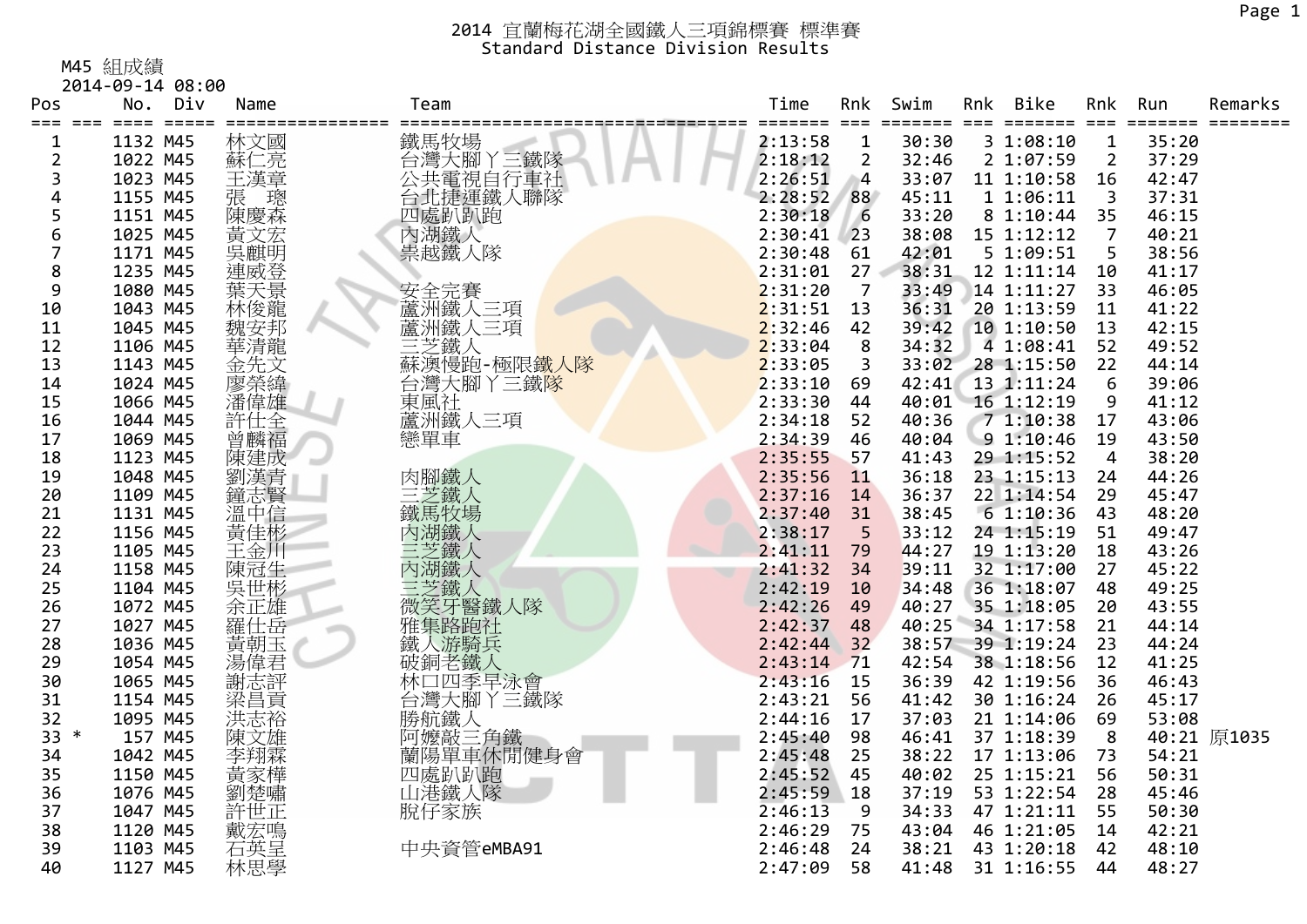| 41 | 1060 M45 | 劉柴閏    | 正昕鐵人隊         | 2:47:12<br>39    | 39:28 | 27 1:15:42             | 62 | 52:03      |
|----|----------|--------|---------------|------------------|-------|------------------------|----|------------|
| 42 | 1056 M45 | 林正斌    | 海龍長泳          | 2:47:19<br>29    | 38:34 | 48 1:21:14             | 39 | 47:32      |
| 43 | 1085 M45 | 游楨德    | 四零四科技股份有限公司   | 2:48:05<br>28    | 38:34 | 71 1:27:03             | 15 | 42:29      |
| 44 | 1064 M45 | 周向明    | 林口鐵人          | 2:50:17<br>12    | 36:18 | 73 1:27:14             | 37 | 46:46      |
| 45 | 1094 M45 | 千愛可樂   | 千愛可樂          | 2:52:03<br>60    | 41:59 | 51 1:22:05             | 41 | 48:00      |
| 46 | 1147 M45 | 陶建強    | 宜蘭縣鐵人三項協會     | 2:52:15<br>83    | 44:38 | 49 1:21:26             | 34 | 46:13      |
| 47 | 1107 M45 | 劉再興    | 三芝鐵人          | 2:53:09<br>16    | 36:55 | 55 1:23:23             | 65 | 52:53      |
| 48 | 1164 M45 | 張志祥    | TMAN鐵人隊之曉春百鐵  | 2:54:34<br>89    | 45:24 | 40 1:19:35             | 49 | 49:36      |
| 49 | 1055 M45 | 高志宏    | 牟家水餃          | 2:54:43<br>26    | 38:28 | 26 1:15:29             |    | 91 1:00:47 |
| 50 | 1157 M45 | 廖勝臺    | 內湖鐵人          | 2:55:09<br>19    | 37:44 | 57 1:23:54             | 70 | 53:31      |
| 51 | 1077 M45 | 戴武郎    | 宜中運動家         | 67<br>2:55:37    | 42:26 | 72 1:27:09             | 32 | 46:03      |
| 52 | 1051 M45 | 李建鋒    | 羅東佳音蒸氣小熊鐵人隊   | 2:55:47<br>68    | 42:29 | 44 1:20:32             | 64 | 52:47      |
|    |          |        |               |                  |       |                        |    | 49:17      |
| 53 | 1145 M45 | 陳志華    | 緯創資通          | 2:56:26<br>100   | 47:15 | 41 1:19:55             | 47 |            |
| 54 | 1112 M45 | 陳學富    | <b>IPT</b>    | 2:56:29<br>53    | 40:49 | 66 1:25:39             | 53 | 50:02      |
| 55 | 1039 M45 | 林東河    | 逸光鐵人隊         | 2:57:08<br>76    | 43:22 | 45 1:20:52             | 67 | 52:56      |
| 56 | 1021 M45 | 林文泉    | 台灣大腳丫三鐵隊      | 2:58:11<br>30    | 38:39 | 69 1:26:39             | 66 | 52:55      |
| 57 | 1079 M45 | 巫永光    | 安平鐵人隊         | 2:58:54<br>72    | 42:56 | 75 1:27:27             | 45 | 48:33      |
| 58 | 1028 M45 | 呂凱華    | 陽光鐵人幫         | $3:00:58$ 102    | 47:37 | 52 1:22:28             | 57 | 50:55      |
| 59 | 1152 M45 | 李陽德    | 四處趴趴跑         | 3:01:47<br>36    | 39:17 | 33 1:17:26 115 1:05:06 |    |            |
| 60 | 1119 M45 | 倪邦臣    |               | 3:02:31<br>65    | 42:16 | 64 1:25:14             | 75 | 55:02      |
| 61 | 1093 M45 | 邱志偉    | 南京資訊慢跑社       | $3:02:54$ 132    | 53:54 | 54 1:23:10             | 30 | 45:51      |
| 62 | 1058 M45 | 朱家宏    | 武士鐵人團         | 3:03:55<br>85    | 44:48 | 60 1:24:31             | 74 | 54:37      |
| 63 | 1129 M45 | 羅東亞    |               | 3:04:23<br>96    | 46:03 | 78 1:27:59             | 54 | 50:22      |
| 64 | 1053 M45 | 詹瑞彬    | 紅烏龜           | 3:06:00<br>59    | 41:56 | 79 1:28:17             | 77 | 55:48      |
| 65 | 1086 M45 | 羅瑞陽    | 啦啦隊           | 3:06:06 106      | 48:42 | 59 1:24:19             | 68 | 53:06      |
| 66 | 1029 M45 | 林俊宏    | 陽光鐵人幫         | 3:06:43<br>51    | 40:32 | 56 1:23:39 100 1:02:33 |    |            |
| 67 | 1049 M45 | 魏宏穎    | 聖德佛具香舖        | 3:07:10<br>94    | 45:48 | 74 1:27:16             | 71 | 54:07      |
| 68 | 1140 M45 | 盧國欽    | 蘇澳慢跑-極限鐵人隊    | 3:07:32<br>82    | 44:35 | 92 1:31:46             | 59 | 51:11      |
| 69 | 1122 M45 | 謝佩佳    |               | $3:08:07$ 114    | 50:05 | 70 1:26:40             | 61 | 51:23      |
| 70 | 1067 M45 | 江建霖    | 新竹物流          | $3:09:17$ 110    | 49:37 | 87 1:30:04             | 50 | 49:37      |
| 71 | 1153 M45 | 黃文雄    | 四處趴趴跑         | 3:09:22<br>- 33  | 39:08 | 88 1:30:17             | 87 | 59:58      |
| 72 | 1071 M45 | 林瑞德    | 慢吞吞鐵人+        | 3:09:25<br>111   | 49:40 | 96 1:32:38             | 38 | 47:08      |
| 73 | 1061 M45 | 陳啟莊    | 柏尹集團之不老勇者     | 3:11:29<br>54    | 40:53 | 80 1:28:23             |    | 98 1:02:14 |
| 74 | 1062 M45 | 林國男    | 柏尹集團之不老勇者     | 3:11:29<br>62    |       | 42:05 102 1:34:19      | 76 | 55:06      |
| 75 | 1135 M45 | 曾嘉朗    | 鐵馬牧場          | 3:12:39 134      | 55:19 | 67 1:26:06             | 60 | 51:14      |
| 76 | 1102 M45 |        |               | 3:12:51<br>$-95$ | 45:51 | 86 1:29:55             | 79 | 57:06      |
|    |          | 溫明勳    | 人人有功練         |                  |       |                        |    |            |
| 77 | 1110 M45 | 陳宗德    | TOTO辰珈        | 3:13:18<br>90    | 45:27 | 62 1:25:01 102 1:02:52 |    |            |
| 78 | 1146 M45 | 張耀文    | 宜蘭縣鐵人三項協會     | 3:13:39 86       |       | 45:04 127 1:39:23      | 46 | 49:13      |
| 79 | 1142 M45 | 洪文言    | 蘇澳慢跑-極限鐵人隊    | 3:13:48 115      |       | 50:11 124 1:38:35      | 25 | 45:04      |
| 80 | 1117 M45 | ,楊彥俊君! |               | 3:14:55<br>- 43  |       | 39:59 110 1:35:44      | 81 | 59:12      |
| 81 | 1169 M45 |        | TMAN鐵人隊之曉春百鐵  | 3:15:20 103      | 47:45 | 77 1:27:52             | 84 | 59:44      |
| 82 | 1128 M45 |        |               | 3:15:33 135      | 55:37 | 82 1:28:54             | 58 | 51:04      |
| 83 | 1081 M45 | 柯泰山    | 大甲區體育會鐵人三項委員會 | 3:15:54<br>22    | 38:04 | 84 1:29:06 122 1:08:45 |    |            |
| 84 | 1099 M45 | 張國彬    | 再出發           | 3:16:06<br>21    | 38:00 | 99 1:33:33 110 1:04:35 |    |            |
| 85 | 1124 M45 | 謝福澤    |               | 3:16:24<br>77    | 43:28 | 81 1:28:23 109 1:04:33 |    |            |
| 86 | 1078 M45 | 林文郁    | 宜中校友鐵人隊       | 3:16:35<br>35    |       | 39:15 118 1:37:54 82   |    | 59:26      |
| 87 | 1134 M45 | 段思明    | 鐵馬牧場          | 3:17:05<br>55    | 40:55 | 63 1:25:01 126 1:11:10 |    |            |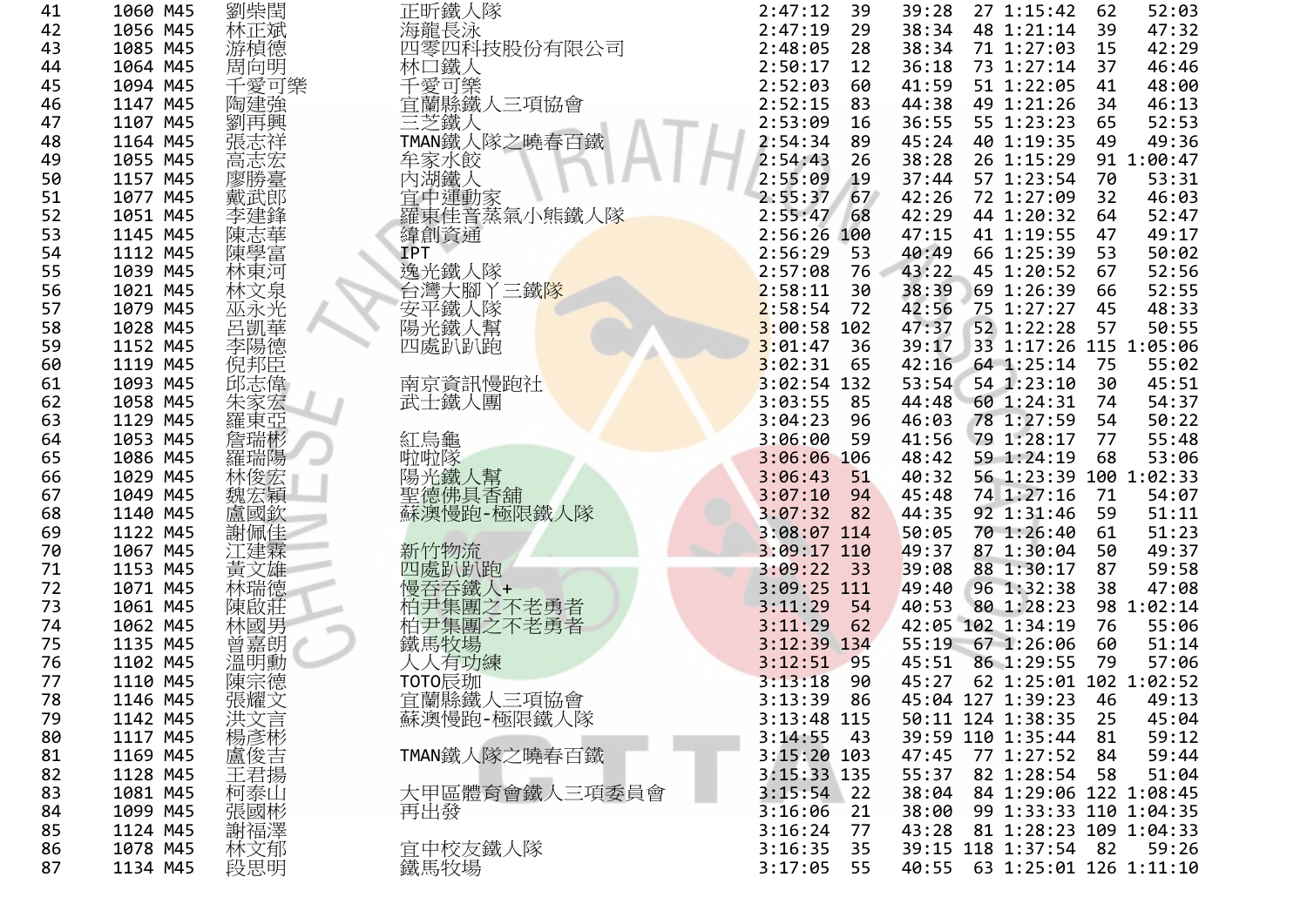| 88      | 1172 M45             | 戴志郎                                                                                | 宜蘭縣鐵人三項協會                     | 3:17:55 137     |       | 55:55 101 1:34:09 40                                           | 47:52 |      |
|---------|----------------------|------------------------------------------------------------------------------------|-------------------------------|-----------------|-------|----------------------------------------------------------------|-------|------|
| 89      | 1034 M45             |                                                                                    | 陳世杰                           | 3:18:49<br>- 70 |       | 42:46 111 1:35:44 88 1:00:20                                   |       |      |
| 90      | 1163 M45             | 陳世杰<br>邱福明                                                                         | TMAN鐵人隊之曉春百鐵                  | 3:19:28<br>84   | 44:47 | 90 1:31:05 105 1:03:37                                         |       |      |
| 91      | 1167 M45             | 王聖文                                                                                | TMAN鐵人隊之曉春百鐵                  | 3:19:34 116     | 50:24 | 58 1:24:17 112 1:04:53                                         |       |      |
| 92      | 1162 M45             | 林志強                                                                                | TMAN鐵人隊之曉春百鐵                  | 3:19:42<br>47   | 40:24 | 91 1:31:24 120 1:07:55                                         |       |      |
| 93      | 1161 M45             | 陳立司                                                                                | TMAN鐵人隊之曉春百鐵                  | 3:19:43<br>- 38 | 39:23 | 50 1:21:49 135 1:18:32                                         |       |      |
| 94      | 1160 M45             | 陳志華                                                                                | TMAN鐵人隊之曉春百鐵                  | 3:19:47 104     | 47:56 | 83 1:29:04 101 1:02:47                                         |       |      |
| 95      | 1170 M45             | 鄭英哲                                                                                | TMAN鐵人隊之曉春百鐵                  | $3:19:47$ 101   | 47:29 | 61 1:24:39 119 1:07:40                                         |       |      |
| 96      | 1165 M45             | 石金城                                                                                | TMAN鐵人隊之曉春百鐵                  | 3:19:54<br>- 40 | 39:28 | 18 1:13:15 139 1:27:11                                         |       |      |
| 97<br>∗ | 1166 M45             | 陳天熙                                                                                | TMAN鐵人隊之曉春百鐵                  | 3:19:57         |       | 140                                                            |       | 晶片掉落 |
| 98      | 1088 M45             | 吳盛祥                                                                                | 吳賴隊<br>10                     | $3:20:02$ 63    |       | 42:11 104 1:34:35 104 1:03:17                                  |       |      |
| 99      | 1091 M45             | 莊益智                                                                                | 台北來的鐵人                        | $3:20:13$ 133   |       | 54:03 68 1:26:24 85                                            | 59:47 |      |
| 100     | 1149 M45             | 陳皇甸                                                                                | 宜蘭縣鐵人三項協會                     | 3:20:25<br>73   |       | 43:03 94 1:32:27 113 1:04:57                                   |       |      |
| 101     | 1092 M45             | 姜義昀                                                                                |                               | 3:22:35 138     |       | 56:23 130 1:40:19 31                                           | 45:54 |      |
| 102     | 1037 M45             | 何震威                                                                                | 去去就回来<br>我们的 化二氯              | 3:23:34<br>50   |       | 40:29 112 1:35:57 118 1:07:08                                  |       |      |
| 103     | 1090 M45             | 王金詣                                                                                |                               | 3:23:55<br>91   |       | 45:32 119 1:38:01 89 1:00:23                                   |       |      |
| 104     | 1168 M45             |                                                                                    | TMAN鐵人隊之曉春百鐵                  | $3:24:26$ 118   |       | 50:41 97 1:32:39 92 1:01:06                                    |       |      |
| 105     | 1137 M45             | 張建明<br>呂源通                                                                         | 鐵馬牧場                          | $3:24:53$ 140   | 57:58 | 65 1:25:16 94 1:01:39                                          |       |      |
| 106     | 1111 M45             | 張宗臣                                                                                | Straight                      | $3:25:08$ 120   |       | 51:07 107 1:35:26 80                                           | 58:36 |      |
| 107     | 1038 M45             |                                                                                    | 鋼鐵蜘蛛人                         | $3:26:17$ 109   |       | 49:19 98 1:33:01 107 1:03:57                                   |       |      |
| 108     | 1100 M45             | 朱永正<br>呂理標                                                                         | 今天的我沒有極 <mark>限</mark>        | 3:26:50<br>- 66 |       | 42:21 126 1:38:48 116 1:05:42                                  |       |      |
| 109     | 1144 M45             | 馮志強                                                                                | 緯創資通                          | 3:27:47 112     |       | 49:52 136 1:43:38 72                                           | 54:18 |      |
| 110     | 1026 M45             |                                                                                    | 馬來貘                           | 3:28:37<br>74   |       | 43:03 105 1:34:53 124 1:10:42                                  |       |      |
| 111     | 1084 M45             |                                                                                    | 大甲區體育會鐵人三項 <mark>委員會</mark>   | 3:28:37<br>41   |       | 39:40 85 1:29:19 136 1:19:39                                   |       |      |
| 112     | 1133 M45             | <b>《鄭張陳陳黃』)<br/>安徽大使<br/>東東太陽</b>                                                  |                               | 3:29:03<br>81   |       | 44:35 89 1:30:38 129 1:13:51                                   |       |      |
| 113     | 1059 M45             | $\sim$                                                                             | 《鐵馬牧場<br>武士鐵人團<br>羅東佳音蒸氣小熊鐵人隊 | 3:29:24 121     |       | 51:18 100 1:33:41 108 1:04:26                                  |       |      |
| 114     | 1052 M45             |                                                                                    |                               | 3:29:42<br>87   |       | 45:10 128 1:39:30 114 1:05:03                                  |       |      |
| 115     | 1097 M45             | 林明俊                                                                                |                               | 3:29:59<br>80   |       | 44:32 95 1:32:37 128 1:12:51                                   |       |      |
| 116     | 1040 M45             | 陳瑞德                                                                                | 刑事警察局<br>進擊的黑狗兄               | 3:30:04 123     |       | 52:02 123 1:38:30 83                                           | 59:33 |      |
| 117     | 1115 M45             | 林立誠                                                                                | <b>AUTARCHI</b>               | 3:30:25<br>64   |       | 42:14 125 1:38:44 123 1:09:28                                  |       |      |
| 118     | 1130 M45             | 林意能                                                                                |                               | 3:30:46 131     |       | 53:23 103 1:34:19 103 1:03:05                                  |       |      |
| 119     | 1125 M45             | 吳義盛                                                                                |                               | 3:30:56 122     |       | 51:58 122 1:38:22 90 1:00:37                                   |       |      |
| 120     | 1087 M45             |                                                                                    | 啦啦隊                           | 3:31:26 105     |       | 48:35 132 1:41:15 93 1:01:36                                   |       |      |
| 121     | 1148 M45             | 〈鄧陳李劉#<br><br><br><br><br><br><br><br><br><br><br><br><br><br><br><br><br><br><br> | 宜蘭縣鐵人三項協會                     | 3:31:29 119     |       | 50:54 121 1:38:17 99 1:02:19                                   |       |      |
| 122     | 1141 M45             |                                                                                    | 蘇澳慢跑-極限鐵人隊                    | $3:31:34$ 78    |       | 43:51 137 1:44:02 106 1:03:42                                  |       |      |
| 123     | 1041 M45             |                                                                                    | 逢川                            | 3:31:36 126     |       | 52:34 134 1:42:48 78                                           | 56:14 |      |
| 124     | 1063 M45             | 范鍵勇                                                                                |                               | $3:31:40$ 108   |       | 49:18 131 1:40:24 95 1:01:59                                   |       |      |
| 125     |                      |                                                                                    | 柏尹集團之不老勇者                     | 3:32:01 129     |       | 52:51 116 1:37:06 97 1:02:05                                   |       |      |
|         | 1033 M45<br>1073 M45 |                                                                                    | 陽光鐵人幫<br>很久沒游~~~              |                 |       |                                                                |       |      |
| 126     | 1031 M45             |                                                                                    |                               | $3:32:58$ 92    |       | 45:44 113 1:36:13 125 1:11:03<br>52:59 108 1:35:30 111 1:04:43 |       |      |
| 127     |                      |                                                                                    | 陽光鐵人幫                         | 3:33:11 130     |       |                                                                |       |      |
| 128     | 1121 M45             | 氾林林楊張楊梁陳王鄭·美媛俊振祥維培進志耀富厚\$P\$良豊忠民華福豪坤源·                                             |                               | 3:33:44 113     |       | 50:02 115 1:37:06 117 1:06:37                                  |       |      |
| 129     | 1046 M45             |                                                                                    | 菜鳥二人組                         | 3:34:56 141     |       | 58:14 114 1:36:49 86                                           | 59:54 |      |
| 130     | 1075 M45             |                                                                                    | 康軒鐵人隊<br>梧笛運動團隊               | 3:35:20 125     |       | 52:31 76 1:27:28 132 1:15:22                                   |       |      |
| 131     | 1138 M45             |                                                                                    |                               | 3:36:55 136     |       | 55:52 139 1:48:35 63                                           | 52:30 |      |
| 132     | 1030 M45             |                                                                                    | 陽光鐵人幫                         | 3:38:33 107     |       | 48:56 93 1:31:54 134 1:17:44                                   |       |      |
| 133     | 1074 M45             |                                                                                    | 康軒鐵人隊<br>戀單車                  | 3:40:28 99      |       | 47:06 120 1:38:12 131 1:15:10                                  |       |      |
| 134     | 1070 M45             | 姜昆航                                                                                |                               | 3:40:33 117     |       | 50:26 133 1:41:54 121 1:08:15                                  |       |      |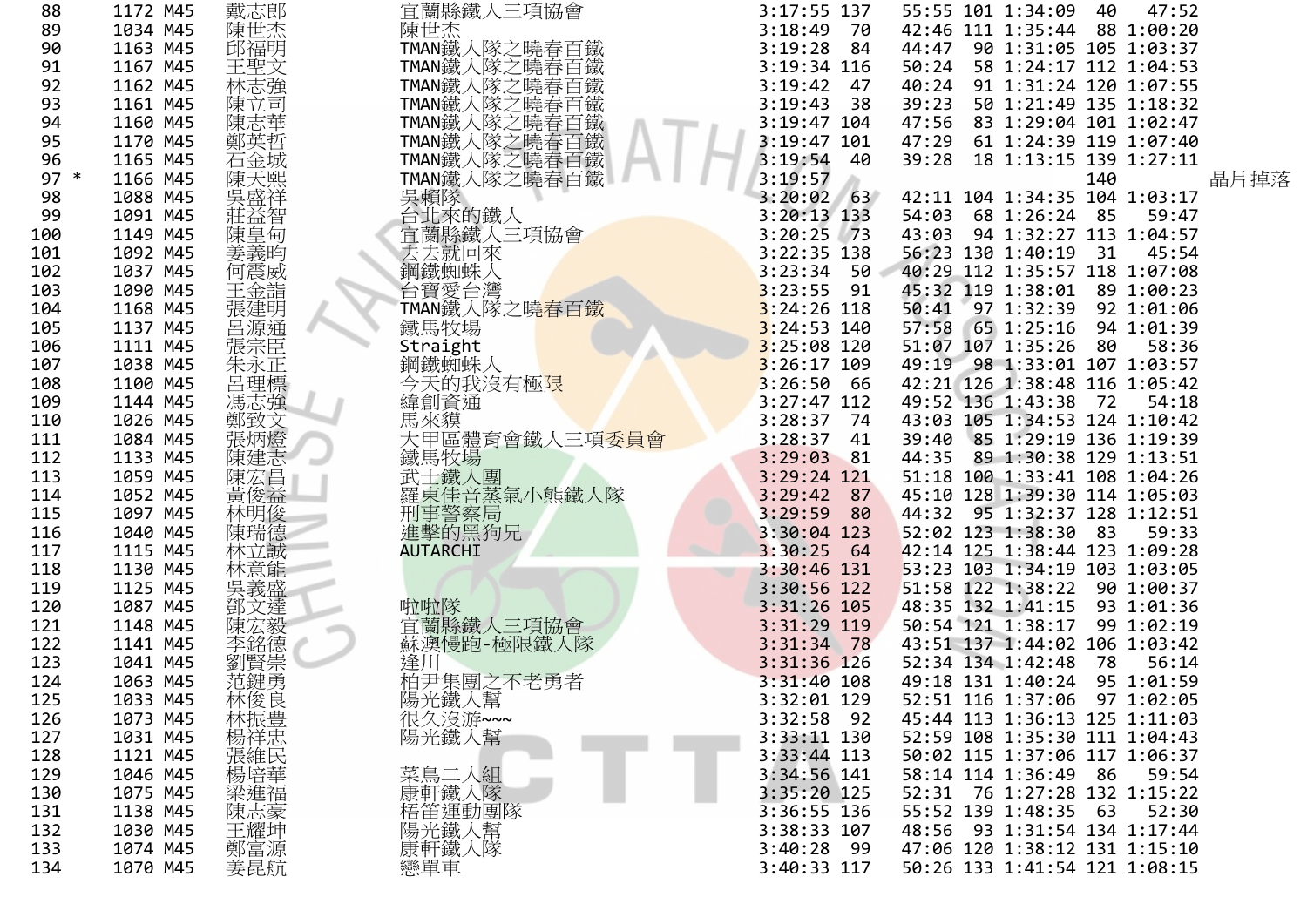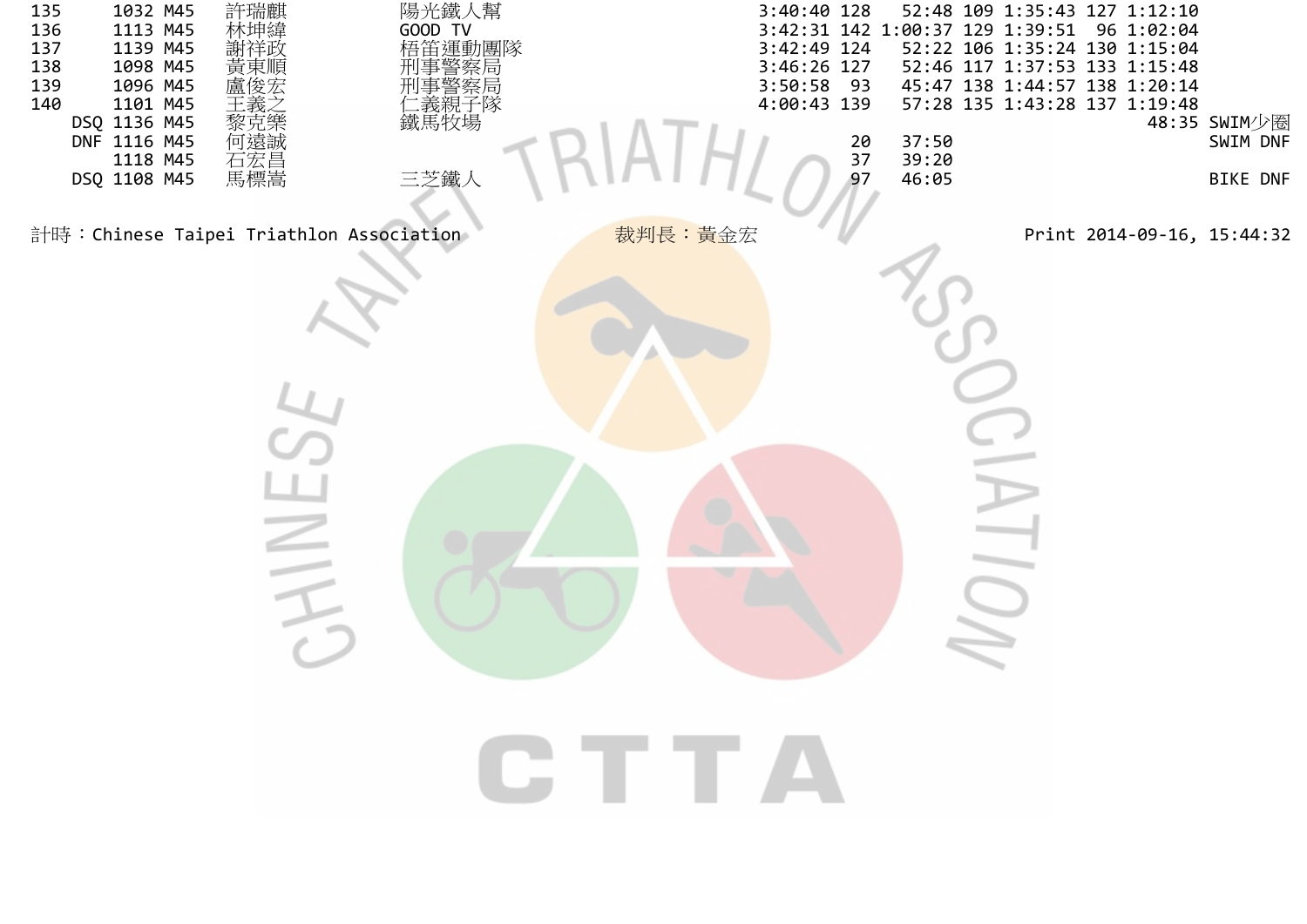M40 組成績

| Pos             | <b>2014-09-14 00.00</b><br>Div<br>No. | Name            | Team               | Time    | Rnk            | Swim  | Rnk | <b>Bike</b> | Rnk            | Run   | Remarks |
|-----------------|---------------------------------------|-----------------|--------------------|---------|----------------|-------|-----|-------------|----------------|-------|---------|
| $== =$<br>$===$ | $=$ $=$ $=$ $=$<br>$=====$            |                 |                    |         | $==$           |       |     |             |                |       |         |
| 1               | 776 M40                               | 廖冠至             | 博克多鐵人隊             | 2:13:56 | 12             | 34:15 |     | 1 1:03:36   | 4              | 36:05 |         |
| $\overline{2}$  | 926 M40                               | 陳智湧             |                    | 2:14:08 | 20             | 35:57 |     | 4 1:06:44   | $\mathbf{1}$   | 31:28 |         |
| 3               | 945 M40                               | 吳介文             | 鐵馬牧場               | 2:14:53 | 10             | 33:40 |     | 3 1:06:07   | 3              | 35:08 |         |
| 4               | 866 M40                               | 傅建華             | 來亂的                | 2:18:36 | $\overline{3}$ | 31:31 |     | 14 1:10:49  | 5              | 36:18 |         |
| 5               | 893 M40                               | 鄭再添             |                    | 2:19:44 | 11             | 34:13 |     | 2 1:05:27   | 13             | 40:05 |         |
| 6               | 876 M40                               | 莊順發             | RBSC銳騎佰客VOLANDO鐵人隊 | 2:19:50 | 21             | 36:13 |     | 71:08:44    | $\overline{2}$ | 34:54 |         |
| 7               | 802 M40                               | 朱永順             | 蘆洲鐵人三項             | 2:23:08 | 14             | 34:29 |     | 15 1:10:53  | $\overline{7}$ | 37:47 |         |
| 8               | 804 M40                               | 陳仁義             | 蘆洲鐵人三項             | 2:23:40 | 36             | 38:20 |     | 61:08:26    | 6              | 36:54 |         |
| 9               | 871 M40                               | 廖啟順             | 三芝鐵人               | 2:25:43 | 18             | 35:07 |     | 51:06:53    | 30             | 43:44 |         |
| 10              | 989 M40                               | 陳彥光             | 內湖鐵人               | 2:25:45 | 22             | 36:14 |     | 12 1:10:01  | 10             | 39:31 |         |
| 11              | 990 M40                               | 劉邦鳴             | 內湖鐵人               | 2:26:06 | 29             | 37:55 |     | 10 1:09:29  | 9              | 38:43 |         |
| 12              | 1014 M40                              |                 | 中正高中               | 2:26:23 | $\mathbf{1}$   | 29:11 |     | 19 1:12:30  | 35             | 44:43 |         |
| 13              | 812 M40                               | 陳俊宏<br>陳佑汲      | 祟越鐵人隊              | 2:26:59 | 13             | 34:27 |     | 11 1:09:43  | 27             | 42:50 |         |
| 14              | 994 M40                               |                 | 內湖鐵人               | 2:28:19 | 6              | 31:58 |     | 39 1:15:13  | 19             | 41:08 |         |
| 15              | 996 M40                               | 蔡明良             | 內湖鐵人               | 2:28:30 | 15             | 34:32 |     | 24 1:13:19  | 17             | 40:39 |         |
| 16              | 977 M40                               | 張天任             | 四處趴趴跑              | 2:29:20 | 9              | 33:34 |     | 32 1:14:29  | 20             | 41:18 |         |
| 17              | 777 M40                               | 吳振東             | 台灣大腳丫三鐵隊           | 2:29:47 | 76             | 42:02 |     | 8 1:09:24   | 8              | 38:22 |         |
| 18              | 934 M40                               | 田振寰             |                    | 2:30:00 | 38             | 38:45 |     | 16 1:11:00  | 16             | 40:16 |         |
| 19              | 792 M40                               | Anselm Gademann | 跟著騎                | 2:30:09 | 51             | 40:28 |     | 9 1:09:27   | 15             | 40:14 |         |
| 20              | 910 M40                               | 施閔中<br>林振基      |                    | 2:31:38 | 32             | 38:12 |     | 29 1:13:55  | 11             | 39:32 |         |
| 21              | 826 M40                               |                 | 林振基                | 2:32:35 | 30             | 38:04 |     | 31 1:14:22  | 14             | 40:09 |         |
| 22              | 991 M40                               | 蔡明福             | 內湖鐵人               | 2:33:01 | $\overline{7}$ | 32:00 |     | 43 1:16:08  | 37             | 44:53 |         |
| 23              | 953 M40                               | 黃弘益             | 蘇澳慢跑-極限鐵人隊         | 2:33:07 | 69             | 41:34 |     | 18 1:11:34  | 12             | 40:00 |         |
| 24              | 863 M40                               | 洪安正             | 冬山客                | 2:35:35 | 37             | 38:29 |     | 36 1:14:52  | 25             | 42:16 |         |
| 25              | 778 M40                               | 趙益生             |                    | 2:35:53 | 8              | 33:25 |     | 22 1:12:51  | 69             | 49:38 |         |
| 26              | 882 M40                               | Robert Herzner  | Iron Rabbit        | 2:36:42 | 95             | 43:12 |     | 20 1:12:30  | 18             | 41:01 |         |
| 27              | 803 M40                               | 柯景順             | 蘆洲鐵人三項             | 2:36:56 | 59             | 40:52 |     | 33 1:14:41  | 22             | 41:24 |         |
| 28              | 820 M40                               | 莊文龍             | 沒花也可以胡             | 2:37:54 | 75             | 41:59 |     | 28 1:13:42  | 24             | 42:14 |         |
| 29              | 944 M40                               | 蔡永熙             | 鐵馬牧場               | 2:38:12 | 57             | 40:42 |     | 23 1:13:04  | 32             | 44:27 |         |
| 30              | 895 M40                               | 王毅銘             |                    | 2:38:13 | $\overline{2}$ | 29:58 |     | 79 1:21:33  | 48             | 46:43 |         |
| 31              | 940 M40                               | 李武皇             | 鐵馬牧場               | 2:38:52 | 39             | 38:50 |     | 50 1:17:28  | 26             | 42:36 |         |
| 32              | 797 M40                               | 黃忠仁             | 貓空YA騎團             | 2:39:07 | 155            | 47:25 |     | 13 1:10:20  | 21             | 41:24 |         |
| 33              | 943 M40                               | 吳雲慶             | 鐵馬牧場               | 2:40:20 | 66             | 41:29 |     | 30 1:14:09  | 34             | 44:42 |         |
| 34              | 864 M40                               | 徐大明             | 個人                 | 2:40:47 | 83             | 42:15 |     | 27 1:13:39  | 38             | 44:53 |         |
| 35              | 957 M40                               | 楊煥正             | 蘇澳慢跑-極限鐵人隊         | 2:41:02 | 24             | 36:24 |     | 46 1:16:52  | 57             | 47:47 |         |
| 36              | 836 M40                               | 郭嘉宏             | 弘宇工程行              | 2:41:50 | 43             | 39:16 |     | 75 1:21:05  | 23             | 41:31 |         |
| 37              | 902 M40                               | 郭耀邦             |                    | 2:42:43 | 74             | 41:46 |     | 41 1:15:34  | 40             | 45:24 |         |
| 38              | 903 M40                               | 陳華冠             |                    | 2:42:45 | 19             | 35:40 |     | 85 1:22:05  | 39             | 45:01 |         |
| 39              | 939 M40                               | 張順傑             | 鐵馬牧場               | 2:42:59 | 63             | 41:17 |     | 17 1:11:33  | 71             | 50:10 |         |
| 40              | 982 M40                               | 李豐旭             | 台灣大腳丫三鐵隊           | 2:44:00 | 80             | 42:11 |     | 53 1:18:32  | 29             | 43:18 |         |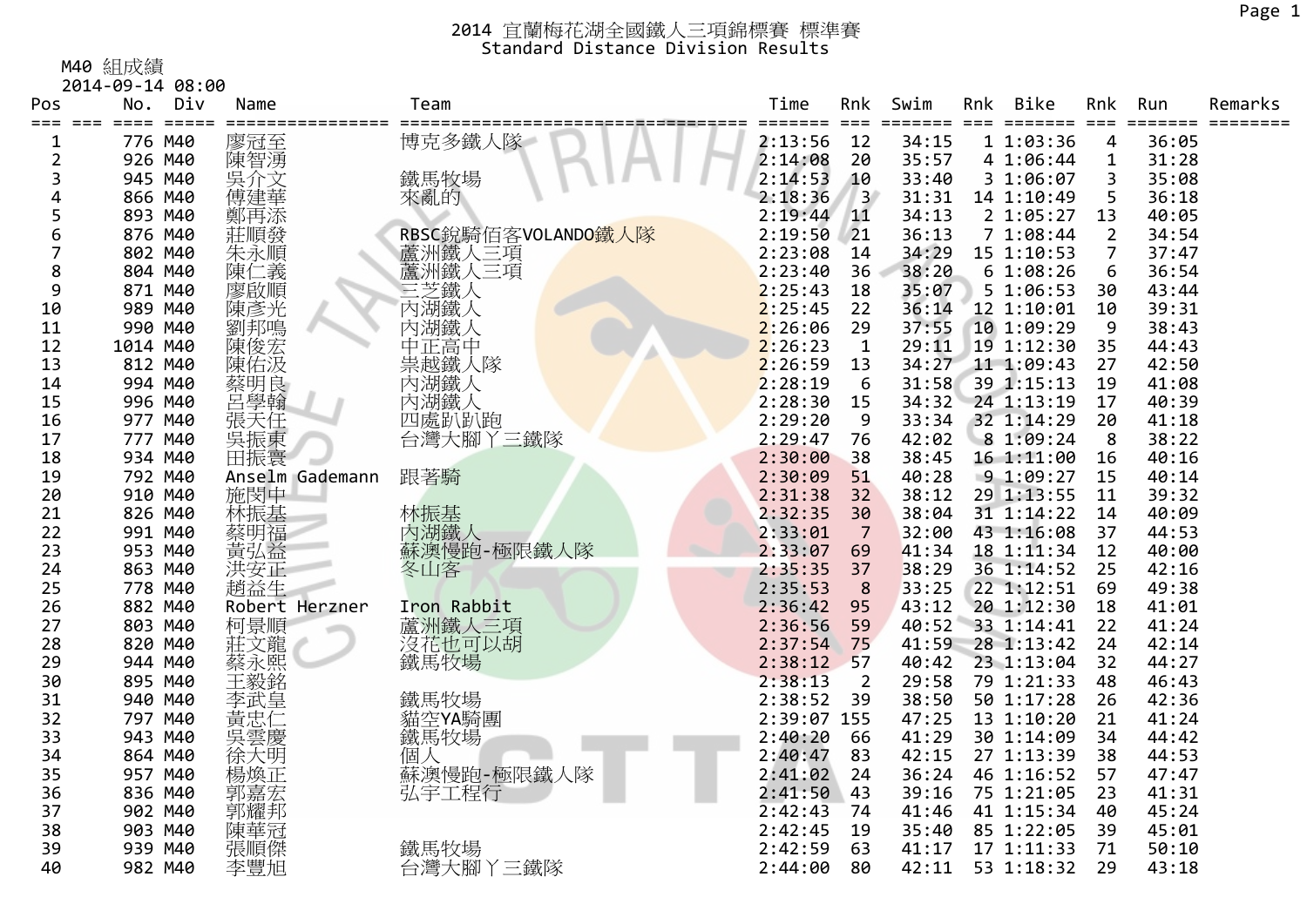| 41 | 963 M40  | 陳泰元          | 羅東偉展-出張嘴車隊               | 2:44:09<br>27   | 37:23 | 34 1:14:42            |            | 87    | 52:05                  |
|----|----------|--------------|--------------------------|-----------------|-------|-----------------------|------------|-------|------------------------|
| 42 | 869 M40  | 周士琛          | 一要踢我<br>不要踢我<br>觀音濱海休閒車隊 | 2:44:35<br>16   | 34:33 | 44 1:16:22 104        |            |       | 53:41                  |
| 43 | 798 M40  | 徐承康          |                          | 2:45:18 145     | 46:21 | 25 1:13:21            |            | 42    | 45:38                  |
| 44 | 809 M40  | 鄭智勇          | 羅東龍                      | 2:45:28<br>44   | 39:17 | 26 1:13:37            |            | 90    | 52:35                  |
| 45 | 956 M40  | 莊凱鈞          | 蘇澳慢跑-極限鐵人隊               | 2:46:10<br>23   | 36:19 | 47 1:16:52            |            | 95    | 52:59                  |
| 46 | 951 M40  | 王振榮          | 鐵馬牧場                     | 2:46:41<br>67   | 41:32 | 54 1:18:47            |            | 45    | 46:22                  |
| 47 | 874 M40  | 勒卡爾          |                          | 2:46:42 137     | 45:47 | 37 1:14:58            |            | 44    | 45:58                  |
| 48 | 941 M40  | 陳立儀          | Taitung T1DM<br>鐵馬牧場     | 2:46:50<br>55   | 40:41 | 86 1:22:18            |            | 31    | 43:53                  |
| 49 | 837 M40  | 陳富嶺          | 弘宇工程行                    | 2:46:56<br>78   | 42:07 | 42 1:16:07            |            | 63    | 48:42                  |
| 50 | 872 M40  | 豪<br>傅       | True Yoga                | 2:47:34<br>101  | 43:22 | 21 1:12:36            |            | 86    | 51:37                  |
| 51 | 900 M40  | 戴憲明          |                          | 2:47:38<br>71   | 41:37 | 48 1:17:08            |            | 66    | 48:54                  |
| 52 | 847 M40  | 任忠和          | 安平鐵人隊                    | 31<br>2:47:40   | 38:06 | 83 1:22:01            |            | 55    | 47:33                  |
| 53 | 899 M40  |              |                          | 2:48:09<br>28   | 37:30 | 88 1:22:34            |            | 59    | 48:06                  |
| 54 | 952 M40  | 蔡孝宇          | 蘇澳慢跑-極限鐵人 <mark>隊</mark> | 2:48:42<br>93   | 43:01 | 59 1:19:18            |            | 46    | 46:24                  |
| 55 | 889 M40  | 楊志強          | AJ亞介                     | 2:49:32 104     | 43:45 | 65 1:19:54            |            | 43    | 45:54                  |
| 56 | 904 M40  | 鄭旭劭          |                          | 2:50:09<br>54   | 40:37 | 58 1:19:09            |            | 76    | 50:23                  |
| 57 | 839 M40  | 蔣宇東          | 康馨醫藥網                    | 2:51:05<br>99   | 43:21 | 77 1:21:19            |            | 47    | 46:26                  |
| 58 | 1015 M40 | 王明輝          | 宜府鐵人隊                    | 2:52:03<br>42   | 39:12 | 106 1:25:24           |            | 53    | 47:28                  |
| 59 | 848 M40  | 張文議          | 安平鐵人隊                    | 2:52:19<br>70   | 41:36 | 63 1:19:43            |            | 81    | 51:01                  |
| 60 | 808 M40  | 王鉉龔          | 聖德佛具香舖                   | $2:52:47$ 178   | 49:45 | 64 1:19:46            |            | 28    | 43:17                  |
| 61 | 917 M40  | Colin        |                          | 2:53:05 102     | 43:31 | 45 1:16:31            |            | 97    | 53:04                  |
| 62 | 883 M40  | Jan Jovy     | Iron Rabbit              | 2:53:49<br>34   | 38:16 | 61 1:19:30 116        |            |       | 56:04                  |
| 63 | 896 M40  | 陳秀祖          |                          | 2:53:57<br>56   |       | 40:42 107 1:25:34     |            | 56    | 47:43                  |
| 64 | 879 M40  | 高大惟          | <b>NCCC</b>              | 2:54:02 134     | 45:31 | 80 1:21:38            |            | 49    | 46:53                  |
| 65 | 857 M40  | 邱承忠          | 南澳鐵人                     | 2:54:06<br>77   |       | 42:04 104 1:25:09     |            | 50    | 46:54                  |
| 66 | 997 M40  | 嚴浩銘          | TMAN鐵人隊之曉春百鐵             | 2:54:53 126     | 45:11 | 60 1:19:24            |            | 75    | 50:20                  |
| 67 | 964 M40  | 郭<br>二文      | 緯創資通                     | 2:55:07<br>98   | 43:16 | 76 1:21:17            |            | 79    | 50:34                  |
| 68 | 815 M40  | 林昭琦          | 瘋起雲湧                     | 2:55:09<br>87   | 42:39 | 93 1:23:37            |            | 65    | 48:54                  |
| 69 | 852 M40  | 張証評          | 大甲區體育會鐵人三項委員會            | 2:55:16<br>92   | 43:00 |                       | 35 1:14:47 | 127   | 57:30                  |
| 70 | 880 M40  | 陳慶裕          | <b>MAZDA</b>             | 2:55:27 121     | 44:56 | 67 1:20:12            |            | 74    | 50:20                  |
| 71 | 861 M40  | 呂紹德          | 勝航鐵人                     | 2:55:35<br>33   | 38:13 |                       | 55 1:18:49 | 137   | 58:35                  |
| 72 | 960 M40  | 林煜勝          | 羅東偉展-出張嘴車隊               | $2:55:41$ 154   | 47:24 | 56 1:18:54            |            | 68    | 49:24                  |
| 73 | 860 M40  | 吳技陵          | 勝航鐵人                     | 2:55:43<br>4    | 31:49 | 149 1:30:50           |            | 98    | 53:05                  |
| 74 | 984 M40  | 范國揚          | 台灣大腳丫三鐵隊                 | 2:55:52<br>46   | 39:27 |                       |            |       | 40 1:15:27 152 1:00:59 |
| 75 | 865 M40  | 張家禎          |                          | 2:56:00<br>73   | 41:44 | 74 1:21:02            |            | 99    | 53:15                  |
| 76 | 796 M40  | 林明雄          | 個人                       | 2:56:12 131     | 45:21 | 49 1:17:16 102        |            |       | 53:36                  |
| 77 | 993 M40  | 蘇啟聰          | 內湖鐵人                     | $2:56:27$ 192   | 53:01 | 51 1:17:51            |            | 41    | 45:36                  |
| 78 | 935 M40  | <b>李黃葉永志</b> |                          | 2:56:35 85      |       | 42:37 140 1:29:29     |            | $-33$ | 44:29                  |
| 79 | 928 M40  |              |                          | 2:56:45 147     | 46:37 | 62 1:19:36            |            | 78    | 50:33                  |
| 80 | 925 M40  |              |                          | 2:56:50<br>- 64 | 41:19 | 97 1:23:55            |            | 85    | 51:36                  |
| 81 | 788 M40  |              | 鐵馬小丁                     | $2:57:20$ 166   | 48:42 | 69 1:20:21            |            | 60    | 48:18                  |
| 82 | 936 M40  |              |                          | 2:57:53 130     |       | 45:19 123 1:27:46     |            | 36    | 44:49                  |
| 83 | 822 M40  |              | 汐萬百客                     | 2:58:03<br>84   | 42:25 |                       |            |       | 38 1:15:01 149 1:00:39 |
| 84 | 921 M40  |              |                          | 2:58:16<br>49   |       | 40:11 103 1:25:09     |            | 93    | 52:58                  |
| 85 | 1008 M40 |              | TMAN鐵人隊之曉春百鐵             | 2:58:24<br>58   | 40:45 | 78 1:21:29 117        |            |       | 56:11                  |
| 86 | 858 M40  |              | 南澳鐵人                     | 2:59:28<br>40   |       | 38:52 125 1:27:49     |            | 91    | 52:48                  |
| 87 | 810 M40  | 黃阿清<br>陳金龍   | 羅東佳音蒸氣小熊鐵人隊              | 2:59:38<br>52   |       | 40:33 109 1:25:43 100 |            |       | 53:22                  |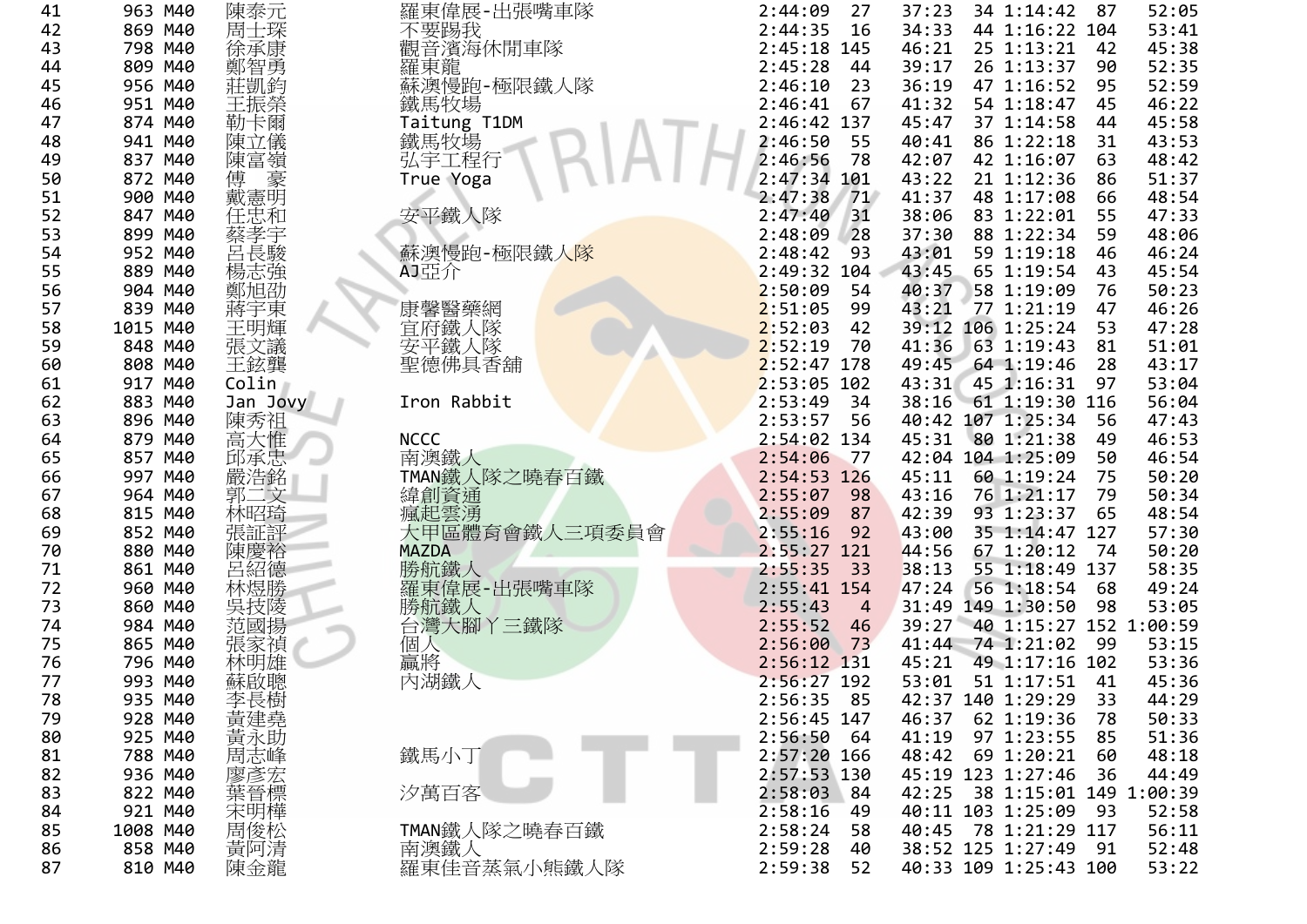| 88  | 909 M40  | 磊<br>林         |                         | 2:59:54       | 41  |       | 38:55 115 1:26:26 108         |     | 54:34 |
|-----|----------|----------------|-------------------------|---------------|-----|-------|-------------------------------|-----|-------|
| 89  | 794 M40  | 王國瑞            | 跟著騎                     | 3:00:33 116   |     | 44:32 | 99 1:24:44                    | 84  | 51:18 |
| 90  | 932 M40  | 張智柏            |                         | 3:00:49 141   |     |       | 45:56 100 1:25:00             | 70  | 49:54 |
| 91  | 781 M40  | 葉榮華            | 鬆一團                     | 3:00:59 176   |     | 49:31 | 70 1:20:34                    | 80  | 50:56 |
| 92  | 923 M40  | 程振逸            |                         | 3:01:06 159   |     |       | 47:37 108 1:25:41             | 58  | 47:49 |
| 93  | 1007 M40 | 張峻德            | TMAN鐵人隊之曉春百鐵            | 3:01:12 133   |     | 45:30 | 98 1:24:27                    | 83  | 51:16 |
| 94  | 942 M40  | 江明盛            | 鐵馬牧場                    | 3:01:27       | 5   |       | 31:57 112 1:26:03 166 1:03:29 |     |       |
| 95  | 782 M40  | 高秉宏            | 高秉宏                     | 3:01:31 128   |     |       | 45:15 124 1:27:47             | 61  | 48:30 |
| 96  | 976 M40  | 方慶麟            | 四處趴趴跑                   | 3:01:39       | 82  | 42:14 | 57 1:18:55 146 1:00:32        |     |       |
| 97  | 973 M40  | 吳英豪            | 宜蘭縣鐵人三項協會               | 3:01:54 138   |     |       | 45:53 120 1:27:17             | 64  | 48:45 |
| 98  | 784 M40  | 張志雄            | 陽光鐵人幫                   | 3:01:56 107   |     | 44:01 | 72 1:20:48 125                |     | 57:08 |
| 99  | 947 M40  | 汪志昭            | 鐵馬牧場                    | 3:02:03 110   |     | 44:18 | 90 1:22:53 110                |     | 54:53 |
| 100 | 891 M40  | 吳世超            | 4人組完賽隊                  | 3:02:14 112   |     | 44:19 | 89 1:22:41 112                |     | 55:14 |
| 101 | 800 M40  | 羅文正            | 蘭陽單車休閒健身 <mark>會</mark> | 3:02:22       | 61  |       | 41:08 105 1:25:24 115         |     | 55:51 |
| 102 | 783 M40  | 施振裕            | 頡笙衍戎隊                   | 3:02:23       | 115 |       | 44:32 101 1:25:03             | -92 | 52:49 |
| 103 | 786 M40  | 吳健為            | 閎康鐵人                    | 3:02:25       | 26  |       | 37:13 119 1:27:07 132         |     | 58:06 |
| 104 | 931 M40  | 王漢民            |                         | 3:02:25       | 60  |       | 41:03 113 1:26:05 113         |     | 55:18 |
| 105 | 906 M40  | 楊文吉            |                         | $3:02:43$ 135 |     |       | 45:36 144 1:29:56             | 51  | 47:13 |
| 106 | 988 M40  | 原道平            | 台北捷運鐵人聯隊                | $3:03:02$ 185 |     | 51:40 | 96 1:23:54                    | 54  | 47:29 |
| 107 | 892 M40  | 邱俊茂            | 2266                    | $3:03:18$ 171 |     | 49:00 | 95 1:23:48                    | 77  | 50:31 |
| 108 | 912 M40  | 呂宗倫            |                         | 3:04:02       | 62  |       | 41:11 137 1:29:08 105         |     | 53:45 |
| 109 | 915 M40  | 陳晉育            |                         | 3:04:14       | 68  |       | 41:32 94 1:23:42 139          |     | 59:01 |
| 110 | 793 M40  | Andreas Benner | 跟著騎                     | 3:04:26 179   |     | 49:50 | 73 1:20:59 103                |     | 53:38 |
| 111 | 930 M40  | 吳勝宗            |                         | 3:04:47       | 89  |       | 42:48 134 1:29:01             | 94  | 52:59 |
| 112 | 823 M40  | 林迪清            | 汐萬百客                    | 3:04:47 177   |     | 49:41 | 84 1:22:05                    | 96  | 53:02 |
| 113 | 844 M40  | 葉重陽            | 宜蘭四季健跑                  | 3:05:05 120   |     |       | 44:51 150 1:31:18             | 67  | 48:57 |
| 114 | 1017 M40 | 黃煜凱            | 宜府鐵人隊                   | $3:05:24$ 168 |     | 48:44 | 52 1:18:06 136                |     | 58:34 |
| 115 | 1010 M40 | 鍾明興            | TMAN鐵人隊之曉春百鐵            | 3:05:29       | 97  |       | 43:14 111 1:26:01 118         |     | 56:16 |
| 116 | 1004 M40 | 楊順晴            | TMAN鐵人隊之曉春百鐵            | 3:05:34       | 94  |       | 43:05 102 1:25:06 126         |     | 57:24 |
| 117 | 937 M40  | 蕭盛鎮            |                         | $3:06:37$ 129 |     |       | 45:16 157 1:32:43             | 62  | 48:39 |
| 118 | 983 M40  | 朱庭遠            | 台灣大腳丫三鐵隊                | 3:06:42       | 91  |       | 42:57 117 1:26:41 124         |     | 57:05 |
| 119 | 877 M40  | 謝昆翰            | PLG單車黑白騎                | 3:07:10       | 88  |       | 42:41 110 1:25:55 138         |     | 58:35 |
| 120 | 886 M40  | 張哲嘉            | GOOD TV                 | $3:07:15$ 165 |     |       | 48:41 151 1:31:20             | 52  | 47:15 |
| 121 | 908 M40  | 李明樹            |                         | 3:07:34       | 48  |       | 39:55 91 1:23:12 171 1:04:28  |     |       |
| 122 | 972 M40  | 陳鐘金            | 宜蘭縣鐵人三項協會               | 3:07:35 142   |     |       | 45:58 116 1:26:32 111         |     | 55:06 |
| 123 | 1012 M40 | 洪德志            | R2R Triathlete          | 3:07:53 162   |     |       | 48:30 138 1:29:13             | 72  | 50:12 |
| 124 | 888 M40  | 李安東            | DigiWin鐵贏隊              | $3:07:55$ 156 |     | 47:33 | 92 1:23:31 122                |     | 56:52 |
| 125 | 927 M40  | 陳弘勳            |                         | 3:09:24 86    |     |       | 42:38 129 1:28:32 133         |     | 58:15 |
| 126 | 843 M40  | 陳志文            | 富威鐵人                    | 3:09:33 111   |     | 44:19 | 82 1:21:51 165 1:03:24        |     |       |
| 127 | 986 M40  | 石坤正            | 台灣大腳丫三鐵隊                | 3:09:38       | -65 |       | 41:26 127 1:28:13 143 1:00:00 |     |       |
| 128 | 933 M40  | 洪清富            |                         | 3:09:50 149   |     | 46:45 | 87 1:22:27 148 1:00:39        |     |       |
| 129 | 954 M40  |                | 蘇澳慢跑-極限鐵人隊              | 3:11:11       | -90 |       | 42:48 122 1:27:28 151 1:00:56 |     |       |
| 130 | 799 M40  |                | 蝗蟲兄弟檔                   | 3:11:46 160   |     |       | 47:57 135 1:29:04 109         |     | 54:45 |
| 131 | 913 M40  | <b>、黃勇崇振。</b>  |                         | 3:11:58 180   |     | 50:14 | 66 1:20:05 155 1:01:40        |     |       |
| 132 | 791 M40  | 陳威諾            | 退乳酸                     | 3:12:11 169   |     |       | 48:50 154 1:32:14             | 82  | 51:08 |
| 133 | 854 M40  | 戴              | 啦啦隊                     | $3:13:27$ 188 |     |       | 52:10 133 1:28:56             | 88  | 52:21 |
| 134 | 968 M40  | 林德修            | 緯創資通                    | 3:14:09 152   |     |       | 47:14 181 1:36:40             | 73  | 50:16 |
|     |          |                |                         |               |     |       |                               |     |       |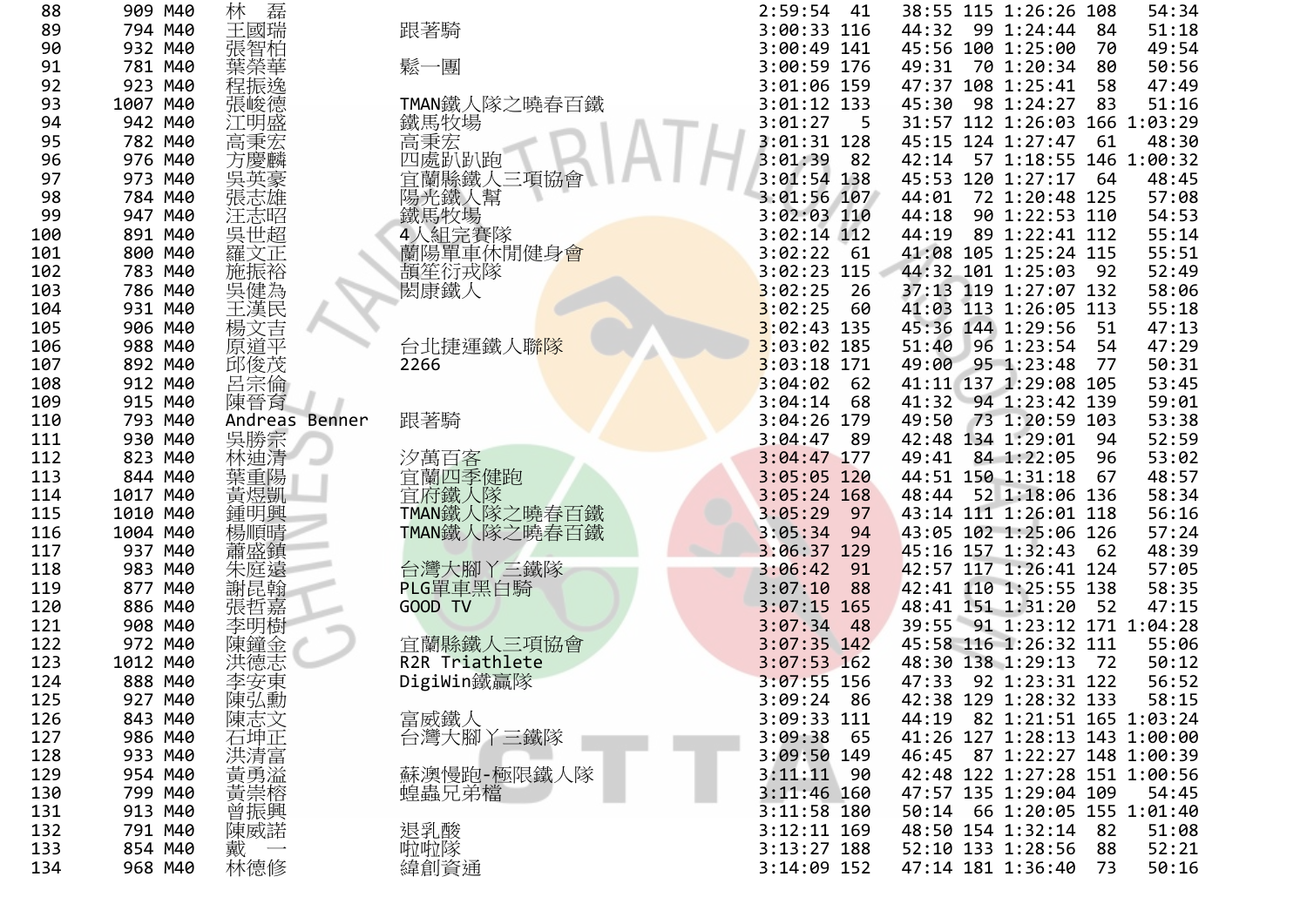| 135 | 846 M40  | 鍾台富         | 安平鐵人隊                      | 3:14:32 132   |      |  | 45:26 177 1:35:44 101               | 53:23 |
|-----|----------|-------------|----------------------------|---------------|------|--|-------------------------------------|-------|
| 136 | 801 M40  | 蕭慬徽         | 蘭陽單車休閒健身會                  | 3:14:40       | 79   |  | 42:09 118 1:26:58 176 1:05:33       |       |
| 137 | 841 M40  | 沈聖欽         | 康軒鐵人隊                      | $3:14:43$ 123 |      |  | 45:05 131 1:28:37 153 1:01:02       |       |
| 138 | 795 M40  | 張瑞東         | 跟著騎                        | $3:15:04$ 175 |      |  | 49:28 71 1:20:36 174 1:05:01        |       |
| 139 | 845 M40  | 許仁祥         | 宜中運動家                      | 3:15:11       | 81   |  | 42:11 160 1:33:22 141               | 59:39 |
| 140 | 1016 M40 | 李誌勝         | 宜府鐵人隊                      | 3:15:55 158   |      |  | 47:35 148 1:30:45 128               | 57:36 |
| 141 | 832 M40  | 黃建勝         |                            | 3:16:43 173   |      |  | 49:02 130 1:28:35 140               | 59:08 |
| 142 | 862 M40  | 林宏昇         | 我很慢 你很爽 繼續跑!<br>刑事警察局      | $3:16:55$ 124 |      |  | 45:06 139 1:29:16 161 1:02:35       |       |
| 143 | 780 M40  |             |                            | 3:17:14       | 35   |  | 38:18 178 1:35:52 163 1:03:05       |       |
| 144 | 971 M40  | 鄒定宏         | 鬆一團<br>宜蘭縣鐵人三項協會           | $3:18:40$ 209 |      |  | 59:11 81 1:21:49 129                | 57:41 |
| 145 | 992 M40  | 張喬鈞         | 內湖鐵人                       | $3:20:05$ 194 |      |  | 53:28 132 1:28:55 130               | 57:43 |
| 146 | 955 M40  | 謝仲倫         | 蘇澳慢跑-極限鐵人隊                 | 3:20:09 204   |      |  | 57:38 114 1:26:09 119               | 56:23 |
| 147 | 875 M40  | 陳文傑         | SIU Rock!                  | 3:20:22 144   |      |  | 46:18 152 1:31:51 160 1:02:14       |       |
| 148 | 867 M40  |             | 來亂的                        | $3:21:39$ 143 |      |  | 46:14 166 1:33:57 154 1:01:29       |       |
| 149 | 916 M40  | 陳奕璋         |                            | 3:22:29 151   |      |  | 47:12 174 1:35:04 145 1:00:13       |       |
| 150 | 849 M40  | 江永雄         | 安平鐵人隊                      | $3:22:40$ 153 |      |  | 47:18 162 1:33:38 156 1:01:44       |       |
| 151 | 851 M40  | 簡維良         | 天網電子                       | $3:23:25$ 164 |      |  | 48:39 156 1:32:37 159 1:02:09       |       |
| 152 | 881 M40  | 吳冠英         | KW1974                     | 3:23:31       | - 50 |  | 40:17 197 1:41:28 157 1:01:48       |       |
| 153 | 1003 M40 |             | TMAN鐵人隊之曉 <mark>春百鐵</mark> | $3:23:31$ 146 |      |  | 46:23 142 1:29:45 186 1:07:25       |       |
| 154 | 998 M40  | 郭鴻餘<br>程善浩  | TMAN鐵人隊之曉 <mark>春百鐵</mark> | $3:23:36$ 114 |      |  | 44:24 121 1:27:23 197 1:11:50       |       |
| 155 | 1005 M40 | 宋樹林         | TMAN鐵人隊之曉 <mark>春百鐵</mark> | $3:23:40$ 199 |      |  | 55:26 128 1:28:25 142               | 59:50 |
| 156 | 999 M40  | 許至璿         | TMAN鐵人隊之曉春百鐵               | 3:23:40 127   |      |  | 45:13 158 1:32:50 178 1:05:37       |       |
| 157 | 1000 M40 | 梁哲嘉         | TMAN鐵人隊之曉春百鐵               | 3:23:41       | - 25 |  | 36:44 68 1:20:17 209 1:26:41        |       |
| 158 | 1006 M40 | 王兆杰         | TMAN鐵人隊之曉春百鐵               | 3:23:58 100   |      |  | 43:22 126 1:27:55 201 1:12:43       |       |
| 159 | 817 M40  | 蔡明諺         | 漂流木家族                      | $3:24:25$ 53  |      |  | 40:35 141 1:29:41 204 1:14:10       |       |
| 160 | 838 M40  | 曾鎔瑾         | 弘宇工程行                      | 3:24:36 108   |      |  | 44:12 164 1:33:47 183 1:06:37       |       |
| 161 | 853 M40  | 曾明翔         | 國昌漉跑社                      | $3:24:48$ 150 |      |  | 47:01 200 1:43:42 107               | 54:07 |
| 162 | 825 M40  | 張銘志         | 柏尹集團之不老勇者                  | $3:25:09$ 122 |      |  | 45:03 167 1:34:00 181 1:06:07       |       |
| 163 | 834 M40  | 張宏維         | 張宏維                        | $3:25:29$ 109 |      |  | 44:16 161 1:33:32 187 1:07:43       |       |
| 164 | 1013 M40 | 張博善         | 賀寶芙營養鐵人隊                   | $3:25:40$ 106 |      |  | 43:54 180 1:36:11 177 1:05:37       |       |
| 165 | 856 M40  |             | 同欣電                        | $3:25:50$ 105 |      |  | 43:50 159 1:33:19 191 1:08:42       |       |
| 166 | 905 M40  | 蘆勇宏<br>大島隆裕 |                            | $3:25:52$ 113 |      |  | 44:23 192 1:40:35 150 1:00:55       |       |
| 167 | 946 M40  | 蘇建民         | 鐵馬牧場                       | $3:25:55$ 96  |      |  | 43:13 176 1:35:34 185 1:07:10       |       |
| 168 | 967 M40  | 唐英揚         | 緯創資通                       | $3:26:14$ 125 |      |  | 45:07 175 1:35:28 179 1:05:39       |       |
| 169 | 873 M40  | 吳佳璋         | Tigermen                   | $3:26:50$ 72  |      |  | 41:37 194 1:41:04 170 1:04:09       |       |
| 170 | 821 M40  | 李昆霖         | 沒花也可以胡                     | 3:26:56 211   |      |  | 59:23 136 1:29:07 135               | 58:27 |
| 171 | 962 M40  | 吳進佳         |                            |               |      |  | 3:27:25 213 1:00:37 143 1:29:51 123 | 56:58 |
| 172 | 897 M40  |             |                            | 3:27:45 183   |      |  | 51:36 145 1:29:59 182 1:06:12       |       |
| 173 | 855 M40  |             | 哈爾普斯                       | 3:28:28 208   |      |  | 58:43 184 1:37:24 89                | 52:23 |
| 174 | 1011 M40 |             | R2R Triathlete             | 3:28:55 205   |      |  | 57:46 183 1:37:13 106               | 53:57 |
| 175 | 27 M40   |             |                            | 3:29:01 117   |      |  | 44:33 155 1:32:35 198 1:11:54       |       |
| 176 | 949 M40  |             | 鐵馬牧場                       | 3:30:16 191   |      |  | 52:38 185 1:37:33 144 1:00:06       |       |
| 177 | 868 M40  | 高啟元         |                            | 3:30:41 174   |      |  | 49:12 163 1:33:39 188 1:07:51       |       |
| 178 | 890 M40  | 李國仁         | 不鏽鋼鐵人<br>4人組完賽隊            | 3:30:47 163   |      |  | 48:36 189 1:40:14 158 1:01:57       |       |
| 179 | 870 M40  | 張仕權         | 不要踢我                       | 3:30:51 118   |      |  | 44:40 182 1:36:56 195 1:09:16       |       |
| 180 | 959 M40  | 簡偉全         |                            | 3:30:53 202   |      |  | 56:09 146 1:30:03 173 1:04:43       |       |
| 181 | 978 M40  | 吳森林         | 四處趴趴跑                      | 3:31:57 206   |      |  | 57:52 147 1:30:14 169 1:03:52       |       |
|     |          |             |                            |               |      |  |                                     |       |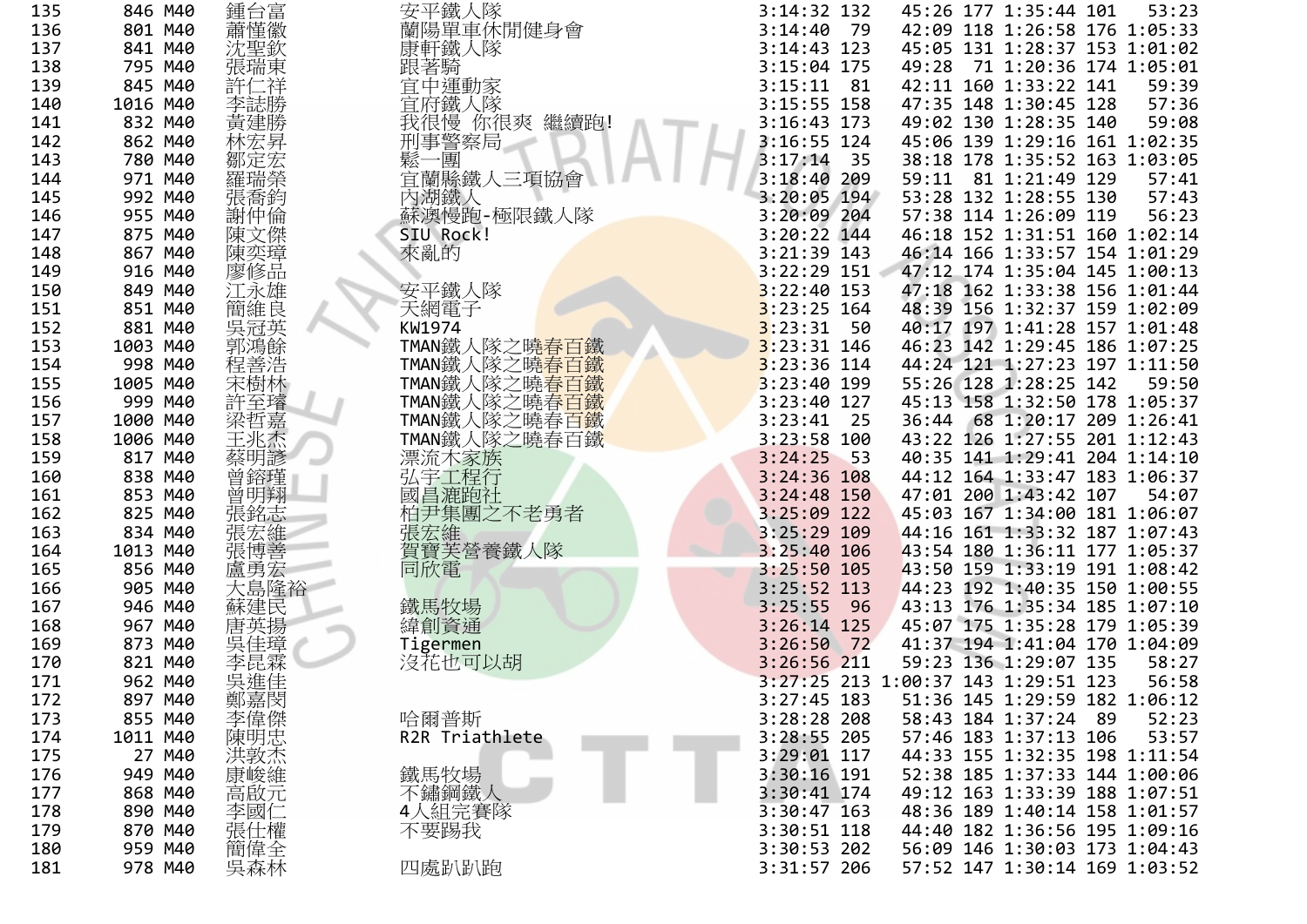| 182 |            | 969 M40  | 林春有        | 緯創資通             | 3:32:21 201   |     |       |     | 55:53 193 1:40:42 114                       | 55:46 |                 |
|-----|------------|----------|------------|------------------|---------------|-----|-------|-----|---------------------------------------------|-------|-----------------|
| 183 |            | 920 M40  | 江毓鉉        |                  | 3:32:22 167   |     |       |     | 48:44 190 1:40:18 164 1:03:21               |       |                 |
| 184 |            | 1001 M40 | 高國書        | TMAN鐵人隊之曉春百鐵     | 3:32:25 189   |     |       |     | 52:17 169 1:34:21 180 1:05:48               |       |                 |
| 185 |            | 805 M40  |            | 花蓮珍成車隊           | 3:32:37 136   |     |       |     | 45:47 172 1:34:54 199 1:11:56               |       |                 |
| 186 |            | 806 M40  |            | 胡適麒              | 3:33:19 119   |     |       |     | 44:48 187 1:39:36 192 1:08:56               |       |                 |
| 187 |            | 975 M40  | 富溢<br>亩    | 四處趴趴跑            | 3:33:25       | 45  |       |     | 39:24 207 1:53:24 147 1:00:38               |       |                 |
| 188 |            | 831 M40  | 莊金曉        | 我最搖擺鐵人團          | 3:33:26 172   |     |       |     | 49:00 204 1:47:37 121                       | 56:50 |                 |
| 189 |            | 840 M40  | 萬政儒        | 康軒鐵人隊            | 3:34:07 182   |     |       |     | 51:14 165 1:33:49 193 1:09:04               |       |                 |
| 190 |            | 878 M40  | 陳良煦        | PLG單車黑白騎         | 3:35:23 186   |     |       |     | 51:53 173 1:34:58 190 1:08:33               |       |                 |
| 191 |            | 966 M40  |            | 緯創資通             | 3:35:38 190   |     |       |     | 52:32 186 1:39:24 168 1:03:43               |       |                 |
| 192 |            | 894 M40  | 李榮桔        |                  | 3:35:42 184   |     |       |     | 51:39 171 1:34:53 194 1:09:11               |       |                 |
| 193 |            | 859 M40  | 文瑞         | 南澳獵人             | 3:36:17 198   |     |       |     | 55:13 168 1:34:11 184 1:06:53               |       |                 |
| 194 |            | 819 M40  | 李承育        | 沒花也可以胡           | 3:36:56 161   |     |       |     | 48:03 205 1:50:58 131                       | 57:57 |                 |
| 195 |            | 965 M40  | 詹世豪        | 緯創資通             | 3:37:53 193   |     |       |     | 53:14 195 1:41:04 167 1:03:36               |       |                 |
| 196 |            | 1002 M40 | 全正中        | TMAN鐵人隊之曉春百鐵     | 3:38:08 140   |     |       |     | 45:55 153 1:32:11 207 1:20:03               |       |                 |
| 197 |            | 961 M40  |            | 羅東偉展-出張嘴車隊       | $3:38:27$ 212 |     |       |     | 59:45 191 1:40:25 134                       | 58:18 |                 |
| 198 |            | 901 M40  | 鄭凱隆<br>陳啟銘 |                  | $3:38:31$ 210 |     |       |     | 59:15 170 1:34:36 172 1:04:40               |       |                 |
| 199 |            | 850 M40  |            | 安平鐵人             | 3:39:28 181   |     |       |     | 50:29 206 1:52:15 120                       | 56:44 |                 |
| 200 |            | 938 M40  | 顧思維<br>陳右儒 | 陳右儒              | $3:39:37$ 139 |     |       |     | 45:54 188 1:40:00 203 1:13:44               |       |                 |
| 201 |            | 914 M40  | 張祈順        |                  | $3:40:05$ 103 |     |       |     | 43:36 196 1:41:26 205 1:15:04               |       |                 |
| 202 |            | 842 M40  | 牛兆麟        | 平安               | $3:44:16$ 196 |     |       |     | 55:09 202 1:44:01 175 1:05:06               |       |                 |
| 203 |            | 911 M40  | 傑<br>楊     |                  | $3:45:14$ 157 |     |       |     | 47:34 203 1:46:19 196 1:11:22               |       |                 |
| 204 |            | 785 M40  | 陳慕儀        | 陽光鐵人幫            |               |     |       |     | 3:49:04 215 1:03:49 199 1:42:12 162 1:03:04 |       |                 |
| 205 |            | 887 M40  | 邱崇裕        | Gigabyte Ironman | 3:52:34 197   |     |       |     | 55:11 201 1:43:57 202 1:13:27               |       |                 |
| 206 |            | 1018 M40 |            | 宜蘭縣鐵人三項協會        | 3:53:27 170   |     |       |     | 49:00 209 1:56:31 189 1:07:57               |       |                 |
| 207 |            | 789 M40  |            | 鐵僕人              |               |     |       |     | 3:55:58 214 1:03:22 179 1:35:53 206 1:16:44 |       |                 |
| 208 |            | 898 M40  |            |                  | 3:57:36 195   |     |       |     | 54:19 198 1:41:29 208 1:21:49               |       |                 |
| 209 |            | 970 M40  | 賴啟宏        | 宜蘭縣鐵人三項協會        | 4:01:41 200   |     |       |     | 55:28 208 1:53:52 200 1:12:22               |       |                 |
|     | DSQ        | 824 M40  | 施政旭        | 武士鐵人團            |               |     |       |     |                                             |       | <b>DNF</b>      |
|     | <b>DSQ</b> | 950 M40  | 況鈞毅        | 鐵馬牧場             |               |     |       |     |                                             |       | 1:08:49 SWIM異常  |
|     |            | 818 M40  | 陳振南        | 浪跡天牙             |               |     |       | 212 |                                             |       | 晶片掉落            |
|     |            | 979 M40  | 林民和        | 四處趴趴跑            |               | 47  |       |     | 39:35 210 1:57:46                           |       |                 |
|     | <b>DNF</b> | 922 M40  | 顏聖文        |                  |               | 148 |       |     | 46:40 211 1:58:03                           |       | <b>BIKE DNF</b> |
|     |            | 985 M40  | 何志新        | 台灣大腳丫三鐵隊         |               | 17  | 34:39 |     |                                             |       |                 |
|     |            | 833 M40  | 林智清        | 很久沒游~~~          |               | 187 | 52:08 |     |                                             |       |                 |
|     | <b>DNF</b> | 787 M40  | 張德富        | 閎康鐵人             |               | 203 | 56:10 |     |                                             |       | <b>BIKE DNF</b> |
|     | <b>DNF</b> | 814 M40  | 林崇仁        | 百加資通鐵人隊          |               | 207 | 58:01 |     |                                             |       | <b>BIKE DNF</b> |
|     |            |          |            |                  |               |     |       |     |                                             |       |                 |

計時:Chinese Taipei Triathlon Association 裁判長:黃金宏 Print 2014-09-16, 15:44:32

IC EL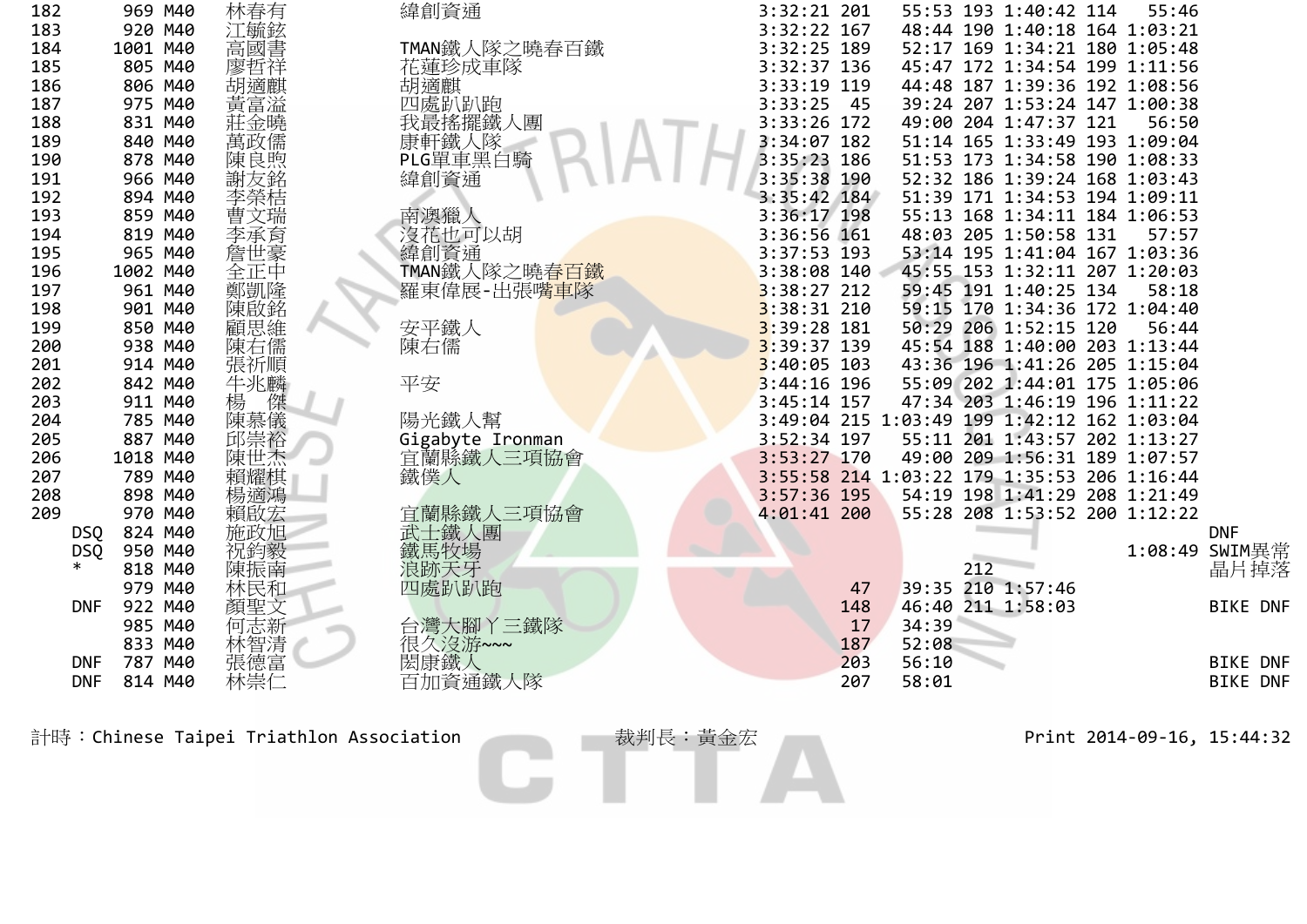M35 組成績

| Pos               | No.     | Div | Name                    | Team                                             | Time        | Rnk            | Swim                             | Rnk | Bike                        | Rnk            | Run            | Remarks          |
|-------------------|---------|-----|-------------------------|--------------------------------------------------|-------------|----------------|----------------------------------|-----|-----------------------------|----------------|----------------|------------------|
| $==$<br>$==$<br>1 | 731 M35 |     | ================<br>李興宗 | __________________________________<br>蘇澳慢跑-極限鐵人隊 | 2:07:08     | $\overline{2}$ | $=$ $=$ $=$ $=$ $=$ $=$<br>29:18 |     | ees sessess ees<br>11:02:51 | $\overline{2}$ | 34:59          | ======= ======== |
| 2                 | 659 M35 |     | 余鎮瑋                     | STU                                              | 2:09:43     | 5              | 32:18                            |     | 51:04:43                    | $\mathbf{1}$   | 32:43          |                  |
| 3                 | 531 M35 |     | 蘇育慶                     |                                                  | 2:14:39     | 6              | 33:22                            |     | 2 1:03:03                   | $\overline{7}$ | 38:15          |                  |
| 4                 | 665 M35 |     | 鄭家軒                     | DWD三鐵會社                                          | 2:16:00     | $\overline{4}$ | 32:06                            |     | 9 1:08:03                   | 3              | 35:52          |                  |
| 5                 | 733 M35 |     | 陳立群                     | 蘇澳慢跑-極限鐵人隊                                       | 2:16:58     | 17             | 35:26                            |     | 4 1:04:38                   | $\overline{4}$ | 36:54          |                  |
| 6                 | 532 M35 |     |                         | 台灣大腳丫三鐵隊                                         | 2:18:12     | 10             | 34:46                            |     | 3 1:04:36                   | 8              | 38:51          |                  |
| $\overline{7}$    | 721 M35 |     | 楊鈞皓                     | 鐵馬牧場                                             | 2:18:26     | 15             | 35:22                            |     | 61:04:59                    | 6              | 38:06          |                  |
| 8                 | 533 M35 |     | 鄭謹德                     | TMAN鐵人隊之曉春百鐵                                     | 2:23:08     | $\overline{7}$ | 34:25                            |     | 71:05:39                    | 24             | 43:05          |                  |
| 9                 | 534 M35 |     |                         | 鐵馬牧場                                             | 2:24:49     | 11             | 34:48                            |     | 11 1:09:39                  | 12             | 40:23          |                  |
| 10                | 729 M35 |     |                         | 蘇澳慢跑-極限鐵人隊                                       | 2:27:18     | 27             | 36:47                            |     | 15 1:10:55                  | 9              | 39:37          |                  |
| 11                | 535 M35 |     |                         | 鴨子不會飛-D.N.F                                      | 2:27:27     | 20             | 36:10                            |     | 10 1:08:06                  | 26             | 43:12          |                  |
| 12                | 723 M35 |     | <b>亦方張吳官!!</b><br>張吳志大  | 鐵馬牧場                                             | 2:28:58     | 29             | 37:17                            |     | 19 1:11:30                  | 11             | 40:12          |                  |
| 13                | 718 M35 |     | 陳宗陞                     | 鐵馬牧場人                                            | 2:32:11     | 53             | 39:33                            |     | 12 1:09:42                  | 23             | 42:57          |                  |
| 14                | 559 M35 |     |                         |                                                  | 2:32:22     | 43             | 38:57                            |     | 24 1:12:26                  | 15             | 41:00          |                  |
| 15                | 574 M35 |     | 余斯凱                     | 羅東龍                                              | 2:32:51     | 40             | 38:31                            |     | 27 1:13:41                  | 14             | 40:40          |                  |
| 16                | 553 M35 |     | 吳龍男                     | 鐵跑步玩                                             | 2:34:08     | 69             | 40:49                            |     | 20 1:11:34                  | 18             | 41:46          |                  |
| 17                | 769 M35 |     | 林國良                     | 賀寶芙營養鐵人隊                                         | 2:34:43     | $\overline{3}$ | 30:42                            |     | 30 1:14:46                  | 54             | 49:16          |                  |
| 18                | 536 M35 |     | 姜柏里<br>س                | 跟著騎                                              | 2:34:48     | 34             | 38:04                            |     | 22 1:12:14                  | 29             | 44:31          |                  |
| 19                | 626 M35 |     | 黃蔚程                     | 宜中校友鐵人隊                                          | 2:35:13     | $\mathbf{1}$   | 29:04                            |     | 42 1:17:24                  | 50             | 48:46          |                  |
| 20                | 646 M35 |     | 陳承揚                     | 人人有功練                                            | 2:35:36     | 32             | 37:45                            |     | 47 1:17:48                  | 10             | 40:04          |                  |
| 21                | 634 M35 |     | 董建隆                     | 四零四科技股份有限公司                                      | 2:35:43     | 55             | 39:44                            |     | 16 1:11:00                  | 31             | 45:00          |                  |
| 22                | 743 M35 |     |                         | 四處趴趴跑                                            | 2:37:10     | 24             | 36:32                            |     | 43 1:17:27                  | 25             | 43:12          |                  |
| 23                | 619 M35 |     |                         | 宜中運動家                                            | 2:38:10     | 36             | 38:14                            |     | 23 1:12:16                  | 41             | 47:41          |                  |
| 24                | 627 M35 |     |                         | 安平鐵人隊                                            | 2:38:14     | 74             | 41:21                            |     | 21 1:12:12                  | 30             | 44:43          |                  |
| 25                | 742 M35 |     |                         | 四處趴趴跑                                            | 2:38:26     | 50             | 39:11                            |     | 45 1:17:31                  | 17             | 41:45          |                  |
| 26                | 732 M35 |     | 戴游李黃陳!  <br> 空宇智文慶宏     | 蘇澳慢跑-極限鐵人隊                                       | 2:38:40     | 65             | 40:32                            |     | 18 1:11:13                  | 38             | 46:56          |                  |
| 27                | 751 M35 |     | 陳子豪煌                    | 內湖鐵人                                             | 2:38:59     | 91             | 43:17                            |     | 50 1:18:08                  | 5              | 37:35          |                  |
| 28                | 575 M35 |     |                         | 羅東佳音蒸氣小熊鐵人隊<br>TMAN鐵人隊之曉春百鐵                      | 2:40:34     | 30             | 37:28                            |     | 58 1:19:47                  | 27             | 43:21          |                  |
| 29                | 762 M35 |     | 蕭慶豪                     |                                                  | 2:41:02     | 70             | 40:59                            |     | 25 1:13:12                  | 37             | 46:52          |                  |
| 30                | 560 M35 |     | 葉銘凱                     | 酷樂鐵人                                             | 2:41:33     | 35             | 38:08                            |     | 28 1:14:31                  | 52             | 48:55          |                  |
| 31                | 739 M35 |     | 王俊麒                     | 宜蘭縣鐵人三項協會                                        | 2:42:11 119 |                | 45:06                            |     | 29 1:14:34                  | 21             | 42:32          |                  |
| 32                | 538 M35 |     | 古家旺                     | 鴨子不會飛-D.N.F                                      | 2:42:37     | 23             | 36:28                            |     | 13 1:09:50 101              |                | 56:20          |                  |
| 33                | 760 M35 |     | 謝瑋庭                     | TMAN鐵人隊之曉春百鐵                                     | 2:43:18     | 67             | 40:42                            |     | 17 1:11:04                  | 66             | 51:33          |                  |
| 34                | 676 M35 |     | 陳庭祥                     |                                                  | 2:45:27     | 25             | 36:33                            |     | 56 1:19:43                  | 53             | 49:12          |                  |
| 35                | 712 M35 |     | 麟<br>江                  |                                                  | 2:45:32 109 |                | 44:31                            |     | 53 1:18:34                  | 20             | 42:28          |                  |
| 36                | 632 M35 |     | 李威萱                     | 四零四科技股份有限公司                                      | 2:46:27 107 |                | 44:30                            |     | 55 1:19:31                  | 19             | 42:27          |                  |
| 37<br>38          | 752 M35 |     | 王奕謙                     | 熱血玩咖   X-MAN                                     | 2:46:35     | 9              | 34:45                            |     | 52 1:18:28                  | 79<br>51       | 53:22<br>48:46 |                  |
| 39                | 730 M35 |     | 游弘偉<br>黃英哲              | 蘇澳慢跑-極限鐵人隊<br>185慢跑團                             | 2:46:48     | 90             | 43:16                            |     | 31 1:14:47                  | 32             |                |                  |
| 40                | 671 M35 |     |                         |                                                  | 2:46:50 126 | 49             | 45:51                            |     | 37 1:15:53                  | 28             | 45:07          |                  |
|                   | 596 M35 |     | 周子揚                     | 東吳鐵三角                                            | 2:46:58     |                | 39:07                            |     | 92 1:23:33                  |                | 44:19          |                  |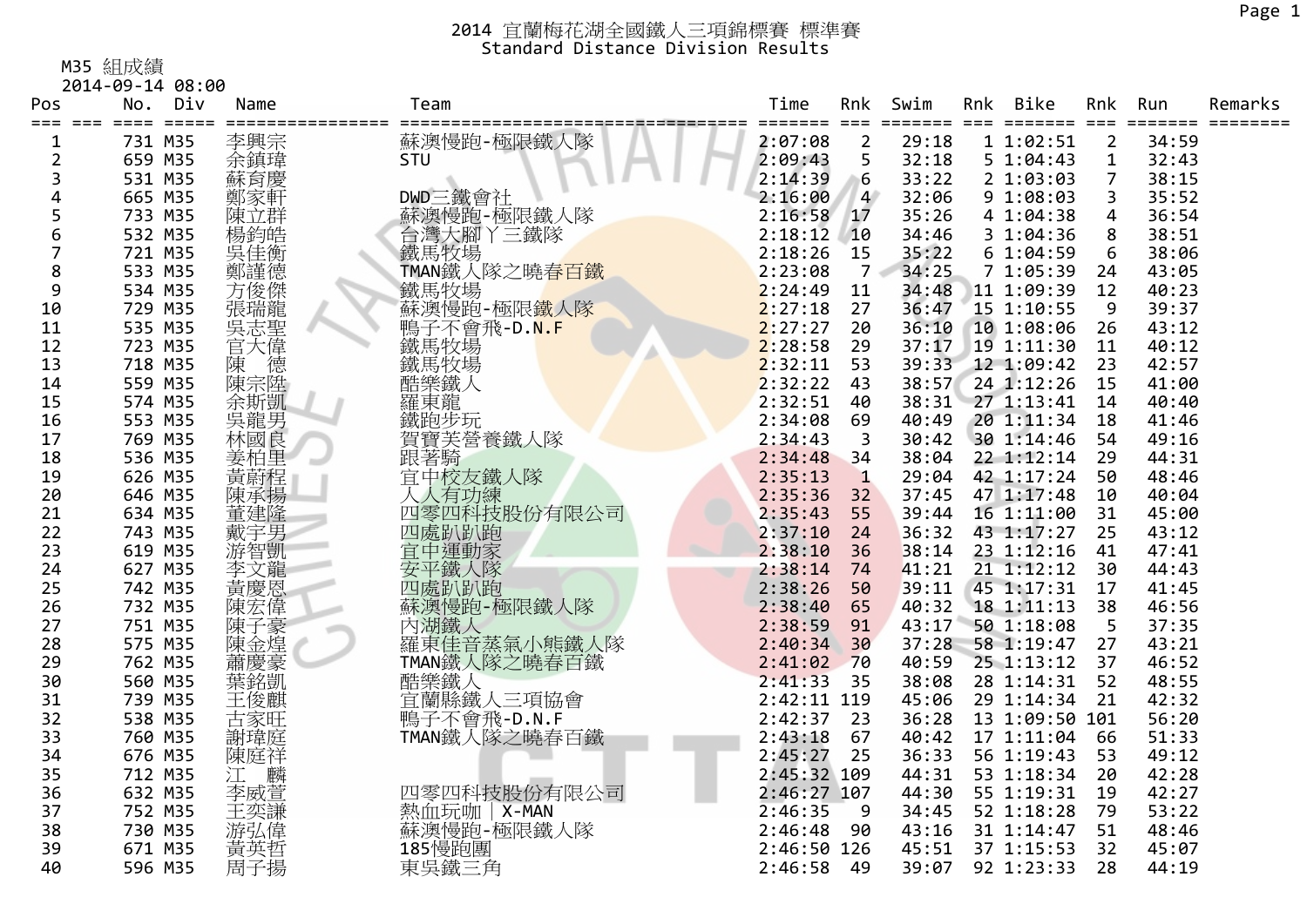| 41       | 642 M35 | 許竣欽        | 去去就回來                 | 2:47:14<br>78  | 40:25<br>41:54 104 1:24:55<br>13               |
|----------|---------|------------|-----------------------|----------------|------------------------------------------------|
| 42       | 682 M35 | 韓季軒        |                       | 2:47:37<br>99  | 81 1:22:10<br>16<br>41:30<br>43:58             |
| 43       | 678 M35 | 魏傳海        |                       | 2:47:55<br>44  | 38:59<br>83 1:22:15<br>34<br>46:42             |
| 44       | 624 M35 | 楊文涵        | 宜中校友鐵人隊               | 2:48:21<br>16  | 35:25<br>61 1:20:28<br>73<br>52:29             |
| 45       | 592 M35 | 鄭煜鵬        | 正昕鐵人隊                 | 2:49:16<br>22  | 77 1:21:56<br>50:55<br>36:27<br>62             |
| 46       | 611 M35 | 方彥程        | 巴爾幹三鐵                 | 2:49:20<br>26  | 36:42 105 1:25:02<br>47:38<br>40               |
| 47       | 704 M35 | 劉騰仁        |                       | 2:50:48<br>60  | 63 1:20:45<br>40:00<br>57<br>50:05             |
| 48       | 754 M35 | 吳嘉青        | TMAN鐵人隊之曉春百鐵          | 2:50:58<br>142 | 59<br>47:02<br>26 1:13:25<br>50:32             |
| 49       | 677 M35 | 黃祥倫        |                       | 48<br>2:51:10  | 39:06<br>41 1:17:23<br>87<br>54:42             |
| 50       | 737 M35 | 賴俊維        | 羅東偉展-出張嘴車隊            | 2:51:15 104    | 44:27<br>32 1:14:47<br>72<br>52:02             |
| 51       | 736 M35 | 曾義倫        | 羅東偉展-出張嘴車隊            | 2:51:46 175    | 50:03<br>14 1:10:53<br>60<br>50:52             |
| 52       | 715 M35 | 張祐龍        | 鐵馬牧場                  | 2:52:02<br>56  | 39:47<br>57 1:19:45<br>74<br>52:32             |
| 53       | 662 M35 | 李光泰        | <b>MXIC</b>           | 2:52:29<br>41  | 38:38<br>49 1:18:06<br>95<br>55:46             |
| 54       | 541 M35 | 黃鉅洋        | 鳳凰快飛                  | 2:52:30<br>63  | 40:17<br>85 1:22:33<br>56<br>49:41             |
| 55       | 623 M35 | 廖至笠        | 宜中校友鐵人隊               | 2:52:51<br>28  | 68 1:21:13<br>37:17<br>86<br>54:22             |
| 56       | 606 M35 | 戴仕傑        | 戀單車                   | 2:53:28<br>71  | 41:04<br>51 1:18:08<br>85<br>54:18             |
| 57       | 622 M35 | 田志偉        | 宜中校友鐵人隊               | 2:53:28<br>31  | 37:29<br>62 1:20:44<br>91<br>55:16             |
| 58       | 657 M35 | 詹益超        | T.R.I-FORCE Triathlon | $2:53:36$ 123  | 45:28<br>36<br>70 1:21:26<br>46:43             |
| 59       | 539 M35 | 陳泰宏        | 鳳陽軍艦                  | $2:54:24$ 210  | 56:12<br>36 1:15:35<br>22<br>42:38             |
| 60       | 591 M35 | 林彥宏        | 水安鐵人隊                 | $2:54:30$ 163  | 48:45<br>47:59<br>46 1:17:46<br>44             |
| 61       | 616 M35 | 朱振華        | 山港鐵人                  | 2:54:39 130    | 46:22<br>33 1:14:47<br>53:30<br>80             |
| 62       | 568 M35 |            | 跟著騎                   | 2:54:39 155    | 47:56<br>47:56<br>54 1:18:48<br>43             |
| 63       | 764 M35 | 詹濠源        | R2R Triathlete        | 2:54:51 171    | 49:19<br>44 1:17:27<br>46<br>48:05             |
|          | 695 M35 | 藍文龍        |                       | 2:55:01 179    | 50:17<br>38 1:16:35<br>47<br>48:09             |
| 64<br>65 | 583 M35 | 楊鎮鴻        |                       | 2:55:06<br>84  | 63<br>50:57                                    |
|          | 615 M35 | 蘇宏         | 海橄鐵人                  |                | 42:27<br>72 1:21:43<br>48 1:17:53 117<br>59:29 |
| 66       |         | 劉約志        | 山豬窟鯨鷹鐵人隊              | 2:56:22<br>46  | 39:02                                          |
| 67       | 586 M35 | 楊俊儀        | 沒花也可以胡                | 2:56:28<br>61  | 40:04 106 1:25:12<br>64<br>51:13               |
| 68       | 561 M35 | 范文揚        | 酷樂鐵人                  | 2:56:59 168    | 49:12<br>65 1:21:05<br>35<br>46:42             |
| 69       | 763 M35 | 陳振華        | RBSC銳騎佰客VOLANDO鐵人隊    | 2:57:00<br>39  | 38:27 131 1:28:17<br>58<br>50:17               |
| 70       | 556 M35 | 徐永泉        | 鐵人39                  | 2:57:07 173    | 33<br>45:55<br>49:30<br>73 1:21:43             |
| 71       | 558 M35 | 林鈺棟        | 鋼鐵馬廊                  | 2:57:13<br>54  | 39:38 117 1:25:50<br>69<br>51:46               |
| 72       | 562 M35 | 何俊甫        | 酷樂鐵人                  | 2:57:35<br>21  | 36:24<br>99 1:24:17 105<br>56:55               |
| 73       | 601 M35 | 徐烈昭        | 推坑隊                   | 2:58:58 137    | 46:50 100 1:24:18<br>47:51<br>42               |
| 74       | 750 M35 | 林立亞        | 內湖鐵人                  | 2:59:17<br>8   | 34:31 138 1:29:31<br>55:15<br>89               |
| 75       | 621 M35 | 張家豪        | 宜中運動家                 | 2:59:25 101    | 66 1:21:08<br>84<br>54:10<br>44:07             |
| 76       | 638 M35 | 楊舜博        | 台寶愛台灣                 | 2:59:40<br>47  | 39:05 125 1:26:47<br>81<br>53:49               |
| 77       | 545 M35 | 陳鵬中        | 頭份夜跑團                 | 2:59:46 180    | 50:22<br>64 1:20:49<br>49<br>48:36             |
| 78       | 544 M35 | 郭鎮瑋        | 頭份夜跑團                 | 2:59:46 174    | 49:59<br>67 1:21:13<br>48<br>48:35             |
| 79       | 749 M35 | 陳家勇        | 台北捷運鐵人聯隊              | 3:00:28<br>80  | 47:03<br>42:10 156 1:31:16<br>39               |
| 80       | 641 M35 | 莊家榮<br>賴尚賢 | 又年輕10歲                | 3:00:37<br>94  | 43:30 101 1:24:21<br>52:47<br>75               |
| 81       | 600 M35 |            | 新潮女秘書(只剩我一人)          | 3:01:37<br>62  | 40:10<br>91 1:23:32 111<br>57:57               |
| 82       | 652 M35 | 邱圳漢        | True Yoga             | 3:01:54 138    | 46:51<br>74 1:21:43<br>53:20<br>- 78           |
| 83       | 681 M35 | 楊雅量        |                       | 3:02:16<br>57  | 89 1:22:50 121<br>39:48<br>59:40               |
| 84       | 563 M35 | 簡銘倫        | 酷樂鐵人                  | 3:02:33<br>58  | 78 1:22:07 133 1:00:32<br>39:55                |
| 85       | 656 M35 | 梁仁信        | Terry Go For It       | 3:02:58<br>72  | 98 1:23:59 110<br>41:07<br>57:53               |
| 86       | 693 M35 | 李建輝        |                       | 3:03:20 110    | 76 1:21:51 104<br>44:36<br>56:54               |
| 87       | 602 M35 | 洪炫榮        | 我最搖擺鐵人團               | 3:03:21<br>75  | 41:38 107 1:25:14 102<br>56:30                 |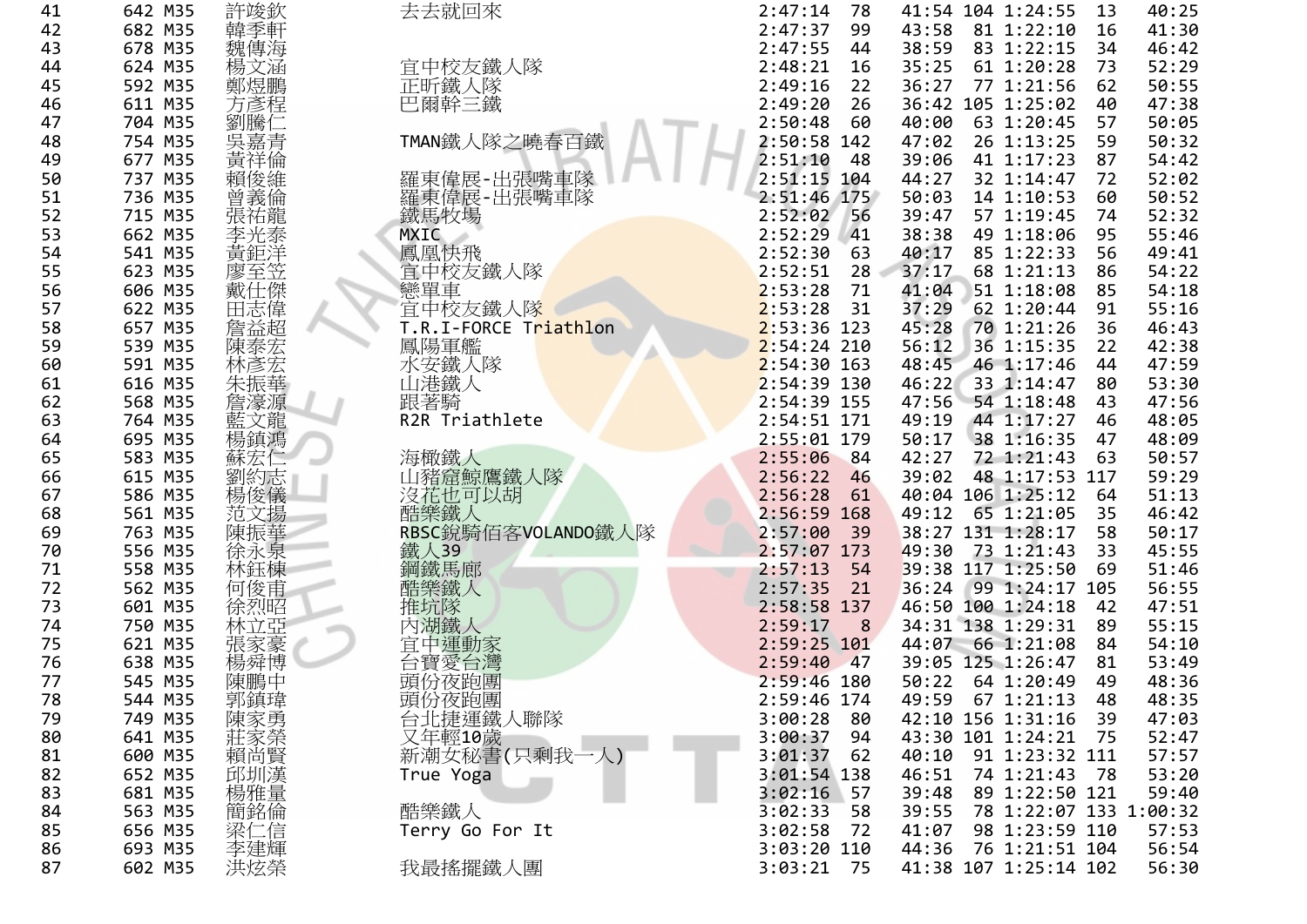| 88  | 654 M35 | 范景翔 | True Yoga             | 3:04:00<br>19             | 35:49 144 1:29:58 112<br>58:13                        |
|-----|---------|-----|-----------------------|---------------------------|-------------------------------------------------------|
| 89  | 614 M35 | 韓德安 | 山豬窟鯨鷹鐵人隊              | 3:04:17<br>87             | 69 1:21:14 126 1:00:02<br>43:02                       |
| 90  | 557 M35 | 張長弓 | 鋼鐵馬廊                  | 3:05:12 103               | 44:20 115 1:25:32<br>- 93<br>55:21                    |
| 91  | 565 M35 | 游才譽 | 酷樂鐵人                  | 3:05:32<br>- 92           | 71 1:21:37 134 1:00:38<br>43:18                       |
| 92  | 666 M35 | 邱瑞元 | casper                | 3:05:38 134               | 46:37 153 1:31:03<br>48:00<br>45                      |
| 93  | 581 M35 | 黃淳懋 | 石頭車隊                  | 3:06:07<br>- 45           | 39:01 154 1:31:05<br>56:03<br>99                      |
| 94  | 569 M35 | 吳國維 | 跟著騎                   | 3:06:38 136               | 86 1:22:42 107<br>57:09<br>46:47                      |
| 95  | 595 M35 | 吳秉浩 | 林口四季早泳會               | 3:07:06<br>- 37           | 38:15<br>84 1:22:31 175 1:06:21                       |
| 96  | 710 M35 | 王國峰 |                       | 3:07:07 193               | 52:37<br>88 1:22:49<br>51:42<br>67                    |
| 97  | 552 M35 | 郭濟維 | 閃電                    | $3:07:16$ 146             | 47:26 133 1:28:30<br>51:21<br>65                      |
| 98  | 687 M35 | 呂政國 |                       | $3:07:44$ 115             | 44:46 155 1:31:14<br>51:44<br>68                      |
| 99  | 639 M35 | 陳信雄 | 台中康軒-豹子雄              | 3:08:23 85                | 87 1:22:42 147 1:02:56<br>42:45                       |
| 100 | 618 M35 | 鄭聰明 | 富威鐵人                  | 3:08:46 188               | 51:18<br>82 1:22:13<br>90<br>55:16                    |
| 101 | 593 M35 | 黃英哲 | 正昕鐵人隊                 | 3:08:56 111               | 44:39 130 1:28:17<br>56:01<br>97                      |
| 102 | 701 M35 |     |                       | 3:08:57 121               | 45:28 108 1:25:16 113<br>58:14                        |
|     |         | 陳志偉 |                       |                           |                                                       |
| 103 | 702 M35 | 葉文志 |                       | 3:09:08<br>- 96           | 43:49 143 1:29:56<br>55:24<br>94<br>44:50 136 1:29:12 |
| 104 | 617 M35 | 江孟儒 | 小芸爸                   | <mark>3</mark> :09:12 117 | 55:11<br>88                                           |
| 105 | 635 M35 | 孫介偉 | 哈爾普斯                  | $3:09:42$ 153             | 47:49<br>40 1:17:22 161 1:04:32                       |
| 106 | 699 M35 | 陳哲宜 |                       | $3:09:45$ 112             | 44:41 114 1:25:32 120<br>59:34                        |
| 107 | 548 M35 | 李治緯 | 陽光鐵人幫                 | $3:09:52$ 13              | 35:04<br>59 1:19:51 204 1:14:58                       |
| 108 | 771 M35 | 黃鵬升 | 蛙不停                   | $3:10:10$ 116             | 44:48 134 1:28:43 103<br>56:41                        |
| 109 | 629 M35 | 張家銘 | 天橋出版社                 | 3:10:33 191               | 51:54 60 1:19:56 116<br>58:44                         |
| 110 | 598 M35 | 曹家銘 | 朝貴鐵人隊                 | 3:10:37 147               | 47:34<br>80 1:22:10 137 1:00:53                       |
| 111 | 628 M35 | 林延洲 | 孤獨鐵人                  | 3:10:59<br>- 64           | 40:18 112 1:25:25 164 1:05:17                         |
| 112 | 685 M35 | 黃明祥 |                       | $3:11:04$ 102             | 44:15 123 1:26:34 127 1:00:16                         |
| 113 | 706 M35 | 潘俊安 |                       | $3:11:21$ 100             | 44:05 126 1:26:50 132 1:00:28                         |
| 114 | 697 M35 | 林金谷 |                       | 3:11:51<br>- 98           | 43:56 187 1:35:57<br>71<br>51:59                      |
| 115 | 672 M35 | 江國誠 | 185慢跑團                | $3:12:14$ 118             | 94 1:23:37 154 1:03:42<br>44:56                       |
| 116 | 645 M35 | 陳獻祥 | 人人有功練                 | $3:12:17$ 161             | 48:34<br>34 1:15:11 184 1:08:34                       |
| 117 | 636 M35 | 文黃瑋 | 台積鐵人幫                 | 3:12:36<br>52             | 39:29 157 1:31:18 141 1:01:49                         |
| 118 | 613 M35 | 王光儒 | 嵐峰                    | $3:12:41$ 140             | 46:58 159 1:31:44<br>82<br>54:00                      |
| 119 | 579 M35 | 莫康寧 | 破BP                   | $3:12:49$ 125             | 95 1:23:41 152 1:03:29<br>45:40                       |
| 120 | 722 M35 | 楊大泰 | 鐵馬牧場                  | 3:12:56<br>73             | 41:09 122 1:26:34 163 1:05:14                         |
| 121 | 543 M35 | 謝萬勇 | 一團                    | 3:13:15<br>88             | 43:12 139 1:29:41 130 1:00:23                         |
| 122 | 589 M35 | 邱亦政 | 沒花也可以胡                | 3:13:24<br>81             | 42:12 116 1:25:38 168 1:05:36                         |
| 123 | 633 M35 | 吳武宏 | 四零四科技股份有限公司           | 3:13:26 202               | 53:47 124 1:26:40<br>- 76<br>53:00                    |
| 124 | 694 M35 | 王俊捷 |                       | $3:14:00$ 148             | 47:37 121 1:26:29 124<br>59:55                        |
| 125 | 658 M35 | 王祥宇 | T.R.I-FORCE Triathlon | 3:14:16<br>14             | 35:15<br>93 1:23:34 207 1:15:28                       |
| 126 | 637 M35 | 許振儀 | 台寶愛台灣                 | $3:14:23$ 143             | 47:14 142 1:29:53 108<br>57:17                        |
| 127 | 674 M35 | 詹益昇 |                       | $3:14:31$ 167             | 49:23<br>49:11 188 1:35:58<br>55                      |
| 128 | 578 M35 | 曾國華 | 米拉索                   | $3:15:41$ 172             | 55:20<br>49:28 152 1:30:55<br>92                      |
| 129 | 711 M35 | 陳怡志 |                       | 3:16:01 127               | 45:55 120 1:26:25 155 1:03:42                         |
| 130 | 630 M35 | 陳炳宏 | 夢想家                   | $3:16:12$ 178             | 50:13 111 1:25:21 135 1:00:39                         |
| 131 | 664 M35 |     | is it good drink      | $3:16:42$ 79              | 42:04 165 1:32:25 144 1:02:14                         |
| 132 | 640 M35 | 楊宗儒 | 台中康軒-豹子雄              | 3:16:49 156               | 48:12 169 1:32:37<br>56:01<br>- 98                    |
| 133 | 696 M35 | 吳昌衡 |                       | $3:17:24$ 122             | 45:28 158 1:31:33 131 1:00:24                         |
| 134 | 673 M35 | 陳一華 |                       | 3:17:25 151               | 47:44 137 1:29:20 129 1:00:23                         |
|     |         |     |                       |                           |                                                       |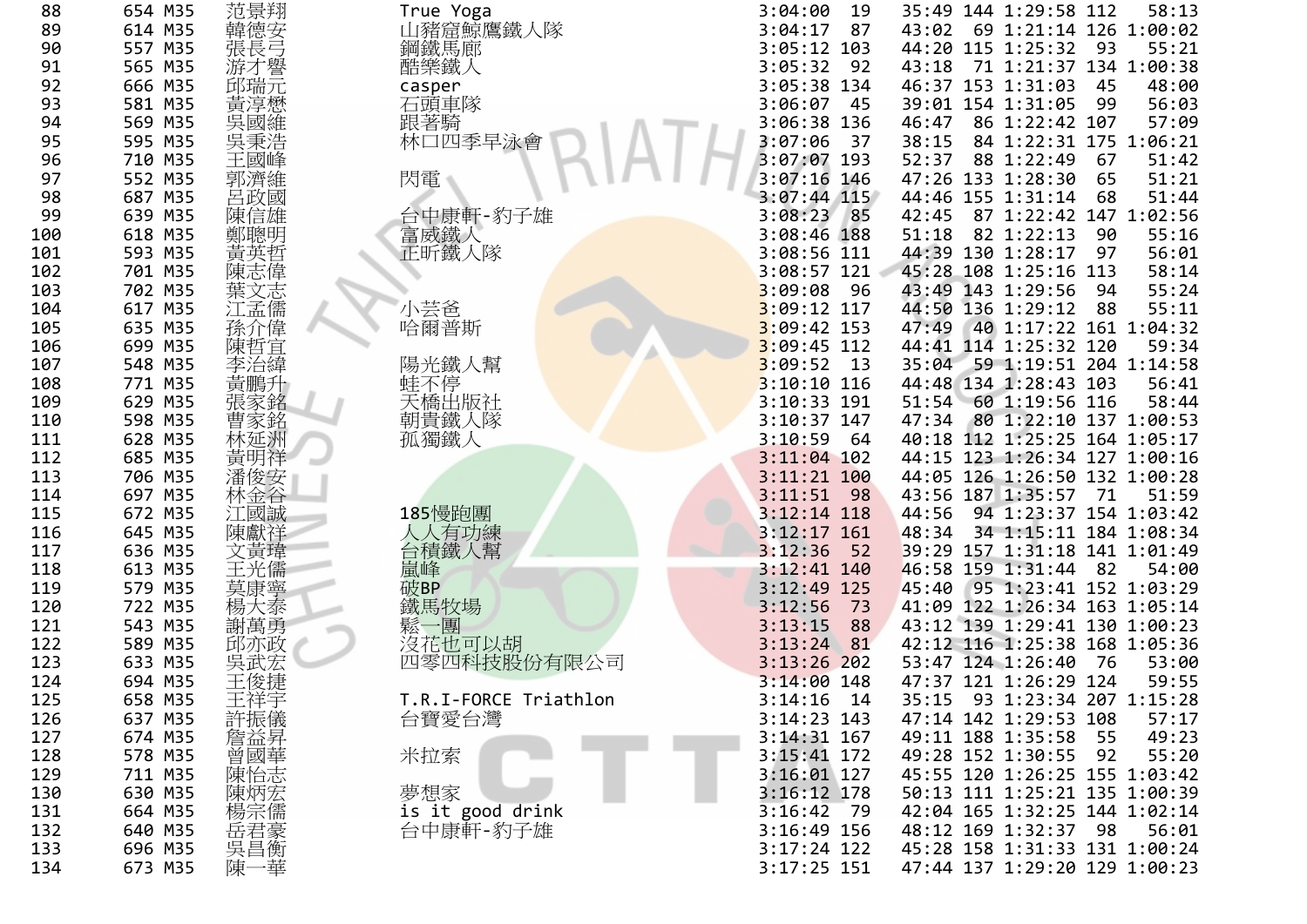| 《瀚<br>:忠凱<br>蘇榕炳<br>何俊民<br>陳彥旭<br>林致佐<br>邱雍為<br>林裕盛<br>俊儒<br>陳可相<br>託弘暉<br>支<br>陳俊<br>德<br>邫<br>錦<br>弘凱<br>栥<br>囟<br>堬<br>瑞龍<br>簡<br>梁駿川<br>林啟鍾<br>賴家鋒<br>羅吉杰<br>徐大鈞<br>賴孟祥<br>陳雨德<br>張炳復<br>魏道冠<br>黃俊鴻                                                                                                                                                                                                                                                                                                                                                                                                                                                                        |
|--------------------------------------------------------------------------------------------------------------------------------------------------------------------------------------------------------------------------------------------------------------------------------------------------------------------------------------------------------------------------------------------------------------------------------------------------------------------------------------------------------------------------------------------------------------------------------------------------------------------------------------------------------------------------------|
| 689<br>M35<br>683<br>M35<br>M35<br>546<br>M35<br>542<br>M35<br>580<br>M35<br>564<br>M35<br>566<br>M35<br>644<br>M35<br>550<br>M35<br>766<br>M35<br>714<br>M35<br>582<br>768<br>M35<br>M35<br>572<br>M35<br>719<br>M35<br>648<br>M35<br>709<br>M35<br>770<br>M35<br>675<br>M35<br>708<br>M35<br>631<br>571<br>M35<br>M35<br>625<br>745<br>M35<br>M35<br>692<br>M35<br>576<br>M35<br>734<br>577<br>M35<br>M35<br>612<br>M35<br>703<br>M35<br>660<br>M35<br>700<br>M35<br>603<br>M35<br>744<br>M35<br>748<br>M35<br>588<br>M35<br>767<br>661<br>M35<br>M35<br>643<br>765<br>M35<br>M35<br>716<br>M35<br>772<br>M35<br>761<br>M35<br>756<br>M35<br>757<br>M35<br>759<br>758<br>M35 |
| 135<br>136<br>137<br>138<br>139<br>140<br>141<br>142<br>143<br>144<br>145<br>146<br>147<br>148<br>149<br>150<br>151<br>152<br>153<br>154<br>155<br>156<br>157<br>158<br>159<br>160<br>161<br>162<br>163<br>164<br>165<br>166<br>167<br>168<br>169<br>170<br>171<br>172<br>173<br>174<br>175<br>176<br>177<br>178<br>179<br>180<br>181                                                                                                                                                                                                                                                                                                                                          |

| 陽明單車社<br>鳳凰快飛<br>石頭車隊<br>酷樂鐵人<br>酷樂鐵人<br>人有功練<br>關門兔<br>……<br>賀寶芙營養鐵人隊<br>金梁光<br>無羞恥心運動聯盟<br>賀寶芙營養鐵人隊<br>蘭陽單車休閒健身會<br>鐵馬牧場<br>中年大叔的不老 <mark>傳奇</mark> |
|-------------------------------------------------------------------------------------------------------------------------------------------------------|
| 合迪汽車                                                                                                                                                  |
| 夢想家<br>蘭陽單車休閒健身會<br>宜中校友鐵人隊<br>四處趴趴跑                                                                                                                  |
| 羅東佳音蒸氣小熊鐵人隊<br>蘇澳慢跑-極限鐵人隊<br>羅東佳音蒸氣小熊鐵人隊<br>巴爾幹三鐵                                                                                                     |
| NUMBER1                                                                                                                                               |
| 我最搖擺鐵人團<br>四處趴趴跑<br>台北捷運鐵人聯隊<br>沒花也可以胡<br>賀寶芙營養鐵人隊                                                                                                    |
| NUMBER1                                                                                                                                               |
| 南澳獵人                                                                                                                                                  |
| R2R Triathlete                                                                                                                                        |
| 鐵馬牧場<br>蛙不停                                                                                                                                           |
| TMAN鐵人隊之曉春百鐵                                                                                                                                          |
| TMAN鐵人隊之曉春百鐵                                                                                                                                          |
| TMAN鐵人隊之曉春百鐵                                                                                                                                          |
| TMAN鐵人隊之曉春百織                                                                                                                                          |

| 5 | 689 M35 | 王宗瀚        |                                | $3:17:32$ 198 |       |                     | 53:19 164 1:32:17             | 70 | 51:56 |
|---|---------|------------|--------------------------------|---------------|-------|---------------------|-------------------------------|----|-------|
| 6 | 683 M35 | 許忠凱        |                                | 3:17:43       | 59    |                     | 39:56 162 1:32:02 171 1:05:45 |    |       |
|   | 546 M35 | 蘇榕炳        | 陽明單車社                          | 3:18:08       | 83    |                     | 42:23 171 1:33:04 145 1:02:42 |    |       |
| 8 | 542 M35 | 何俊民        | 鳳凰快飛                           | 3:18:34 165   |       |                     | 48:55 148 1:30:10 118         |    | 59:30 |
| 9 | 580 M35 | 陳彥旭        | 石頭車隊                           | 3:18:56 197   |       | 53:10               | 75 1:21:50 158 1:03:56        |    |       |
| 0 | 564 M35 | 林致佐        | 「酷樂鐵人<br>酷樂鐵人<br>人見力練          | 3:19:02       | 66    |                     | 40:41 196 1:38:00 128 1:00:23 |    |       |
|   | 566 M35 | 邱雍為        |                                | 3:19:54 190   |       |                     | 51:44 119 1:26:15 143 1:01:57 |    |       |
| 2 | 644 M35 | 林裕盛        |                                | 3:19:59       | 68    |                     | 40:45 186 1:35:52 150 1:03:23 |    |       |
| 3 | 550 M35 | 曾俊儒        |                                | 3:20:05 135   |       | 46:38               | 97 1:23:57 188 1:09:31        |    |       |
| 4 | 766 M35 | 陳可桓        | 關門兔<br>賀寶芙營養鐵人隊                | 3:20:32 152   |       | 47:48               | 96 1:23:47 186 1:08:59        |    |       |
| 5 | 714 M35 | 林彥光        | 金梁光                            | 3:20:51 124   |       |                     | 45:35 189 1:36:44 114         |    | 58:33 |
| 6 | 582 M35 | 張弘暉        | 無羞恥心運動聯盟                       | 3:21:27 128   |       |                     | 46:05 160 1:31:46 153 1:03:37 |    |       |
|   | 768 M35 | 吳建誼        | 賀寶芙營養鐵人隊                       | 3:21:30 139   |       |                     | 46:54 178 1:33:53 136 1:00:44 |    |       |
| 8 | 572 M35 | 王正麟        | 蘭陽單車休閒健身會                      | 3:21:47 131   |       |                     | 46:33 110 1:25:18 190 1:09:57 |    |       |
| 9 | 719 M35 | 陳俊嘉        | 鐵馬牧場                           | 3:21:57 106   |       |                     | 44:29 129 1:27:54 189 1:09:35 |    |       |
| 0 | 648 M35 | 林志鴻        | 中年大叔的不老 <mark>傳奇</mark>        | $3:22:01$ 185 |       |                     | 50:56 146 1:30:06 138 1:01:00 |    |       |
| 1 | 709 M35 | 劉育杉        |                                | 3:22:20 159   |       |                     | 48:26 132 1:28:18 167 1:05:36 |    |       |
| 2 | 770 M35 |            | 合迪汽車                           | $3:22:24$ 181 |       |                     | 50:30 204 1:41:00             | 61 | 50:55 |
| 3 | 675 M35 | 蘇志權<br>林德棋 |                                | 3:22:49 120   |       |                     | 45:07 163 1:32:11 166 1:05:32 |    |       |
| 4 | 708 M35 | 徐福源        |                                | $3:22:50$ 169 |       |                     | 49:14 177 1:33:41 125         |    | 59:55 |
| 5 | 631 M35 | 李慶華        |                                |               |       | 3:23:57 219 1:00:44 | 90 1:23:28 123                |    | 59:47 |
| 6 | 571 M35 | 羅志康        | 夢想家<br>蘭陽單車休閒健身 <mark>會</mark> | 3:24:00 177   |       |                     | 50:09 113 1:25:28 182 1:08:24 |    |       |
|   | 625 M35 | 游弘毅        | 宜中校友鐵人隊                        | 3:24:14 158   |       |                     | 48:23 168 1:32:34 149 1:03:18 |    |       |
| 8 | 745 M35 | 林君宇        | 四處趴趴跑                          | 3:24:20 187   |       |                     | 51:09 109 1:25:17 180 1:07:55 |    |       |
| 9 | 692 M35 | 黃偉柏        |                                | 3:24:27 205   |       |                     | 55:05 174 1:33:08 100         |    | 56:15 |
| 0 | 576 M35 |            | 羅東佳音蒸氣小熊鐵人隊                    | 3:24:41       | 95    |                     | 43:36 140 1:29:43 198 1:11:24 |    |       |
|   | 734 M35 | 葉志誠        | 蘇澳慢跑-極限鐵人隊                     | 3:25:05       | 51    |                     | 39:29 209 1:43:43 142 1:01:54 |    |       |
| 2 | 577 M35 | 吳志昇        | 羅東佳音蒸氣小熊鐵人隊                    | $3:25:19$ 108 |       |                     | 44:30 182 1:35:00 172 1:05:51 |    |       |
| 3 | 612 M35 | 蔡瑋展        | 巴爾幹三鐵                          | $3:25:24$ 200 |       |                     | 53:29 195 1:37:57             | 83 | 54:00 |
| 4 | 703 M35 | 李欣榮        |                                | $3:25:25$ 208 |       |                     | 55:33 179 1:33:57             | 96 | 55:57 |
| 5 | 660 M35 | 梁弘凱        | NUMBER1                        | $3:25:28$ 141 |       |                     | 47:02 198 1:38:47 122         |    | 59:41 |
| 6 | 700 M35 | 潘昱恆        |                                | 3:25:35 145   |       |                     | 47:22 150 1:30:35 179 1:07:39 |    |       |
|   | 603 M35 | 黃致瑜        | 我最搖擺鐵人團                        | 3:25:38       | $-33$ |                     | 37:48 185 1:35:33 199 1:12:17 |    |       |
| 8 | 744 M35 | 陳冠華        | 四處趴趴跑                          | 3:26:46 186   |       |                     | 51:00 135 1:28:57 176 1:06:50 |    |       |
| 9 | 748 M35 | 賴瑞龍        | 台北捷運鐵人聯隊                       | 3:26:50 154   |       |                     | 47:54 180 1:34:47 159 1:04:09 |    |       |
| 0 | 588 M35 | ·耕<br>管    | 沒花也可以胡                         | $3:26:57$ 150 |       |                     | 47:40 173 1:33:07 173 1:06:11 |    |       |
| 1 | 767 M35 | 簡豪志        | 賀寶芙營養鐵人隊                       | $3:27:34$ 82  |       |                     | 42:12 166 1:32:30 200 1:12:53 |    |       |
| 2 | 661 M35 | 梁駿川        | NUMBER1                        | 3:27:57 199   |       |                     | 53:23 205 1:41:18             | 77 | 53:17 |
| 3 | 643 M35 |            | 南澳獵人                           | 3:28:25 192   |       |                     | 52:33 128 1:27:20 183 1:08:33 |    |       |
| 4 | 765 M35 | 林啟鍾<br>賴家鋒 | R2R Triathlete                 | 3:28:26       | - 89  |                     | 43:15 147 1:30:06 205 1:15:06 |    |       |
| 5 | 716 M35 |            | 鐵馬牧場                           | 3:28:26 207   |       |                     | 55:07 118 1:25:57 177 1:07:23 |    |       |
| 6 | 772 M35 |            | 蛙不停                            | 3:28:35 144   |       |                     | 47:21 181 1:34:55 174 1:06:19 |    |       |
| 7 | 761 M35 | 《羅徐賴語》     | TMAN鐵人隊之曉春百鐵                   | 3:29:30 114   |       | 44:46               | 79 1:22:08 214 1:22:37        |    |       |
| 8 | 756 M35 | 陳雨德        | TMAN鐵人隊之曉春百鐵                   | 3:29:35 160   |       |                     | 48:32 141 1:29:47 197 1:11:17 |    |       |
| 9 | 757 M35 | 張炳復        | TMAN鐵人隊之曉春百鐵                   | 3:29:35 133   |       |                     | 46:35 103 1:24:50 213 1:18:11 |    |       |
| 0 | 759 M35 | 魏道冠        | TMAN鐵人隊之曉春百鐵                   | 3:29:45       | - 93  | 43:19               | 35 1:15:28 217 1:30:59        |    |       |
| 1 | 758 M35 | 黃俊鴻        | TMAN鐵人隊之曉春百鐵                   | 3:29:52       | 42    | 38:48               | 39 1:16:35 218 1:34:31        |    |       |
|   |         |            |                                |               |       |                     |                               |    |       |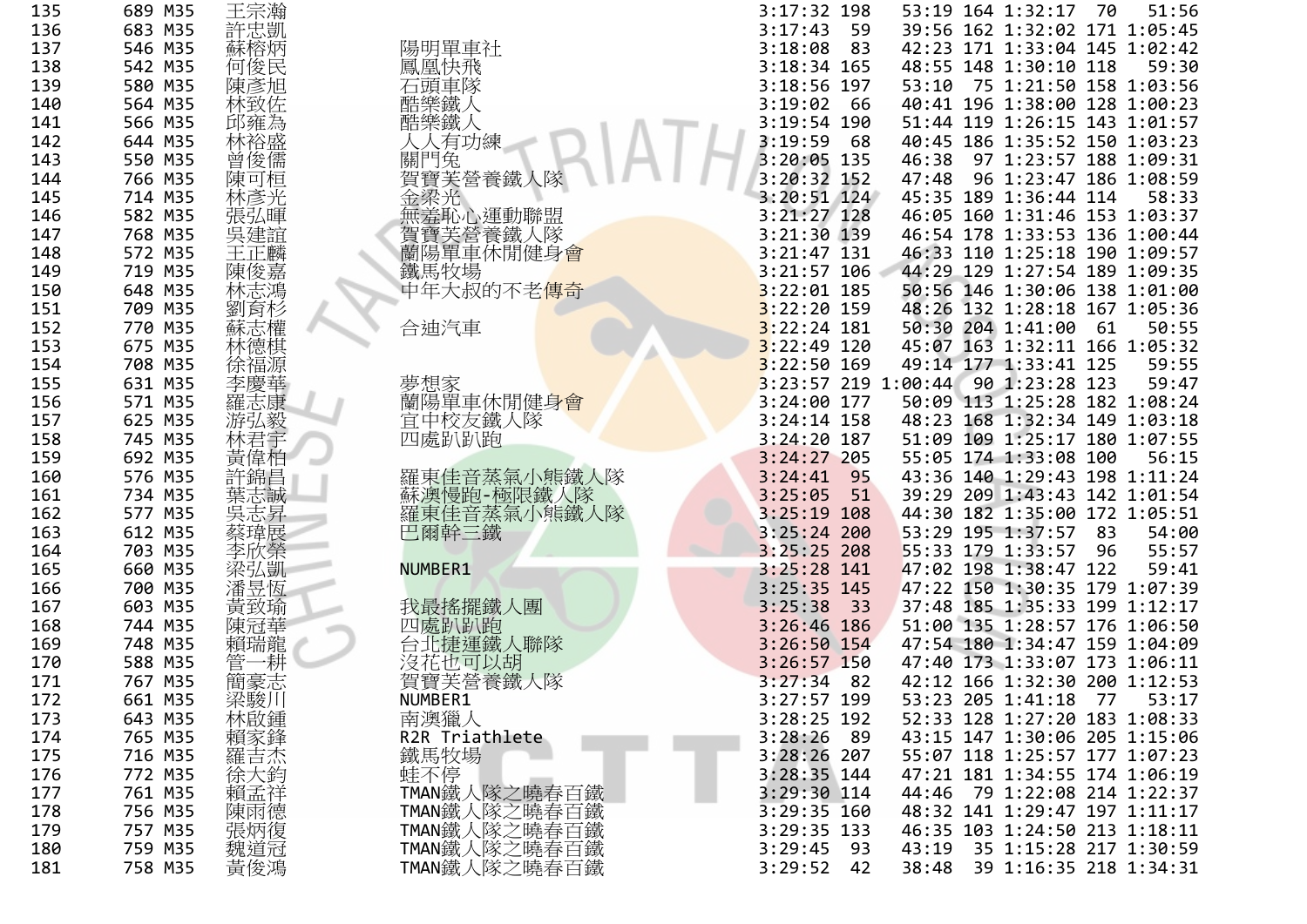| 182 |            | 698 M35 | 楊朝翔     |                               | 3:29:56 209                                 |      |       | 55:46 190 1:37:07 106         | 57:04 |                  |
|-----|------------|---------|---------|-------------------------------|---------------------------------------------|------|-------|-------------------------------|-------|------------------|
| 183 |            | 717 M35 | 林祺騏     | 鐵馬牧場                          | 3:30:40 183                                 |      |       | 50:43 202 1:40:26 119         | 59:32 |                  |
| 184 |            | 537 M35 | 林定威     | 鴨子不會飛-D.N.F                   | 3:30:53 203                                 |      |       | 54:31 151 1:30:40 169 1:05:43 |       |                  |
| 185 |            | 584 M35 | 陳建勳     | 沒花也可以胡                        | 3:30:56 129                                 |      |       | 46:18 176 1:33:31 195 1:11:09 |       |                  |
| 186 |            | 647 M35 | 賴志傑     | 支慢跑                           | 3:31:42 157                                 |      |       | 48:19 199 1:39:11 160 1:04:13 |       |                  |
| 187 |            | 570 M35 | 侯志賢     | 衝衝鐵人                          | 3:31:51 195                                 |      |       | 52:58 183 1:35:00 157 1:03:54 |       |                  |
| 188 |            | 604 M35 | 陳秉嵩     | 我愛小昕隊                         | 3:32:29                                     | - 76 |       | 41:49 191 1:37:20 201 1:13:21 |       |                  |
| 189 |            | 753 M35 | 王錫瀧     | TMAN鐵人隊之曉春百鐵                  | 3:32:29 220 1:05:07 145 1:30:04 109         |      |       |                               | 57:20 |                  |
| 190 |            | 547 M35 | 賴曉春     | TMAN鐵人隊之曉春百鐵                  | 3:33:25                                     | 18   |       | 35:41 127 1:26:52 216 1:30:53 |       |                  |
| 191 |            | 684 M35 | 蔡智宇     |                               | 3:33:26 213                                 |      |       | 57:43 170 1:32:37 148 1:03:07 |       |                  |
| 192 |            | 724 M35 | 宋克威     | 鐵馬牧場                          | 3:34:04                                     | 77   |       | 41:51 206 1:41:55 192 1:10:20 |       |                  |
| 193 |            | 650 M35 | 張哲維     | 中年大叔的不老傳奇                     | 3:35:58 216                                 |      |       | 59:23 184 1:35:06 140 1:01:30 |       |                  |
| 194 |            | 567 M35 | 張昱晟     | 跟著騎                           | 3:36:39 206                                 |      |       | 55:05 102 1:24:28 212 1:17:07 |       |                  |
| 195 |            | 587 M35 | 張藝瓊     | 沒花也可以胡                        | 3:36:44 214                                 |      |       | 58:06 149 1:30:16 181 1:08:23 |       |                  |
| 196 |            | 679 M35 | 謝欣廷     |                               | $3:37:51$ 97                                |      |       | 43:53 211 1:46:24 178 1:07:36 |       |                  |
| 197 |            | 549 M35 | 李旻融     | 陽光鐵人幫                         | 3:39:22 204                                 |      |       | 54:51 175 1:33:29 194 1:11:03 |       |                  |
| 198 |            | 663 M35 | 林俊穎     | micro                         | 3:39:35 132                                 |      |       | 46:34 193 1:37:39 206 1:15:23 |       |                  |
| 199 |            | 668 M35 | 柯宏璋     | Cash大爺隊                       | $3:39:55$ 182                               |      |       | 50:37 197 1:38:06 196 1:11:12 |       |                  |
| 200 |            | 740 M35 | 張昱彬     | 宜蘭縣鐵人三項 <mark>協會</mark>       | $3:41:27$ 201                               |      |       | 53:43 210 1:44:00 156 1:03:45 |       |                  |
| 201 |            | 610 M35 | 立偉<br>劉 | 巴爾幹三鐵                         | $3:41:30$ 194                               |      |       | 52:50 207 1:42:58 170 1:05:43 |       |                  |
| 202 |            | 540 M35 | 莊富凱     | 鳳陽軍艦                          | 3:41:38 211                                 |      |       | 56:14 203 1:40:50 162 1:04:36 |       |                  |
| 203 |            | 746 M35 | 張政信     | 台灣大腳丫三鐵隊                      | 3:42:05 222 1:10:51 167 1:32:34 115         |      |       |                               | 58:41 |                  |
| 204 |            | 741 M35 | 廖明宏     | 四處趴趴跑                         | $3:42:17$ 86                                |      |       | 42:59 212 1:48:51 193 1:10:28 |       |                  |
| 205 |            | 691 M35 | 黃元良     |                               | $3:42:41$ 164                               |      |       | 48:51 201 1:40:09 202 1:13:42 |       |                  |
| 206 |            | 651 M35 | 陳倍賢     | 三個包                           | 3:42:46 217                                 |      |       | 59:42 172 1:33:04 191 1:10:00 |       |                  |
| 207 |            | 667 M35 | 柯涵耀     | Cash大爺隊                       | $3:43:53$ 215                               |      |       | 58:16 200 1:40:08 165 1:05:30 |       |                  |
| 208 |            | 605 M35 | 陳國清     | 我來玩玩隊                         | 3:45:00 149                                 |      |       | 47:38 215 1:53:56 151 1:03:26 |       |                  |
| 209 |            | 705 M35 | 楊長榮     |                               | 3:46:19 223 1:11:47 161 1:31:48 146 1:02:45 |      |       |                               |       |                  |
| 210 |            | 597 M35 | 蔡松涵     | 木工隊                           | $3:46:21$ 218                               |      |       | 59:44 192 1:37:29 187 1:09:09 |       |                  |
| 211 |            | 688 M35 | 王國松     |                               | $3:46:29$ 166                               |      |       | 48:55 208 1:43:22 203 1:14:13 |       |                  |
| 212 |            | 649 M35 | 林尚德     | 中年大叔的不老傳奇                     | 3:52:42 221 1:06:01 194 1:37:54 185 1:08:48 |      |       |                               |       |                  |
| 213 |            | 599 M35 | 陳武峰     | 朝貴鐵人隊                         | $3:52:45$ 176                               |      |       | 50:05 216 2:01:30 139 1:01:11 |       |                  |
| 214 |            | 594 M35 | 蔡子玄     | 正崴精密工業股份有限公司職工福利委 3:53:54 170 |                                             |      |       | 49:16 213 1:49:10 208 1:15:28 |       |                  |
| 215 |            | 707 M35 | 李秉翰     |                               | 3:56:16 113                                 |      |       | 44:42 8 1:06:28 219 2:05:07   |       |                  |
| 216 |            | 725 M35 | 康皓然     | 鐵馬牧場                          | 4:00:59 189                                 |      |       | 51:25 214 1:53:49 210 1:15:46 |       |                  |
| 217 |            | 590 M35 | 蘇威嘉     | 沒花也可以胡                        | 4:14:21 105                                 |      |       | 44:28 217 2:02:18 215 1:27:36 |       |                  |
| 218 |            | 585 M35 | 黃啟源     | 沒花也可以胡                        | 4:14:29 196                                 |      |       | 53:05 218 2:04:33 211 1:16:52 |       |                  |
| 219 |            | 573 M35 |         | 肉腳2+1                         | 4:18:13 212                                 |      |       | 57:24 219 2:05:07 209 1:15:43 |       |                  |
|     | DSQ        | 713 M35 | 李豐吉     |                               |                                             |      |       | 54:18                         |       | 44:37 BIKE少圈     |
|     | <b>DSQ</b> | 755 M35 | 黃光佑     | TMAN鐵人隊之曉春百鐵                  |                                             |      |       |                               |       | SWIM DNS         |
|     | <b>DNF</b> | 738 M35 | 魏鏡倫     | 緯創資通                          |                                             |      |       | 1:33:15                       |       | 1:19:31 BIKE DNF |
|     | <b>DSQ</b> | 28 M35  | 呂紹賡     |                               |                                             |      |       | 1:23:28                       |       | 1:44:54 BIKE少圈   |
|     |            | 551 M35 | 吳百泓     |                               |                                             | 12   | 34:53 |                               |       |                  |
|     |            | 620 M35 | 林德齊     | 宜中運動家                         |                                             | 38   | 38:17 |                               |       |                  |
|     | DSQ.       | 680 M35 | 李承軒     |                               |                                             |      |       |                               |       | <b>DSQ</b>       |
|     |            | 727 M35 | 黎俊良     | 鐵馬牧場                          |                                             | 184  | 50:52 |                               |       |                  |
|     |            | 735 M35 | 李大綱     | STEVENS麥克森單車三鐵隊               |                                             | 162  | 48:43 |                               |       |                  |
|     |            |         |         |                               |                                             |      |       |                               |       |                  |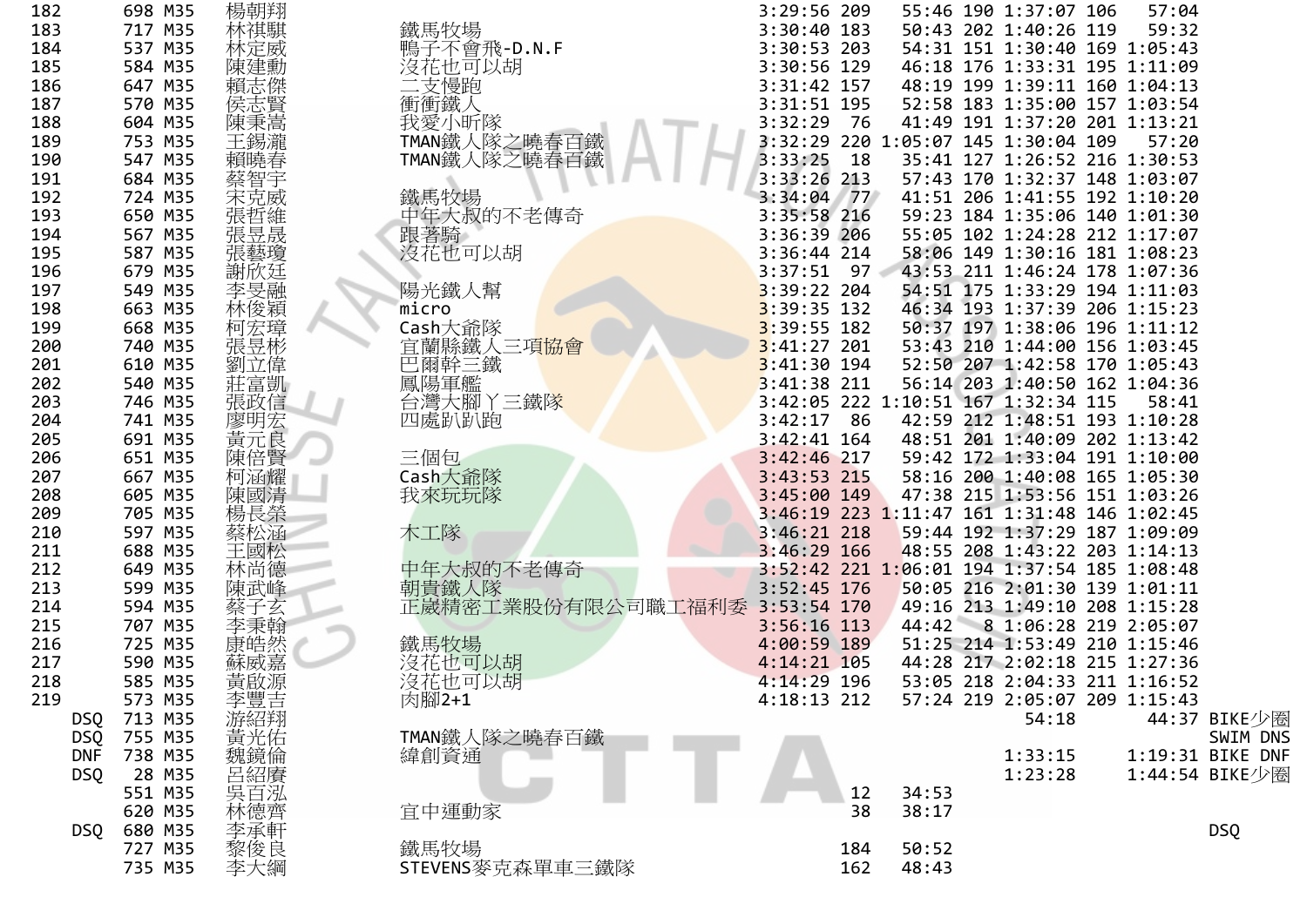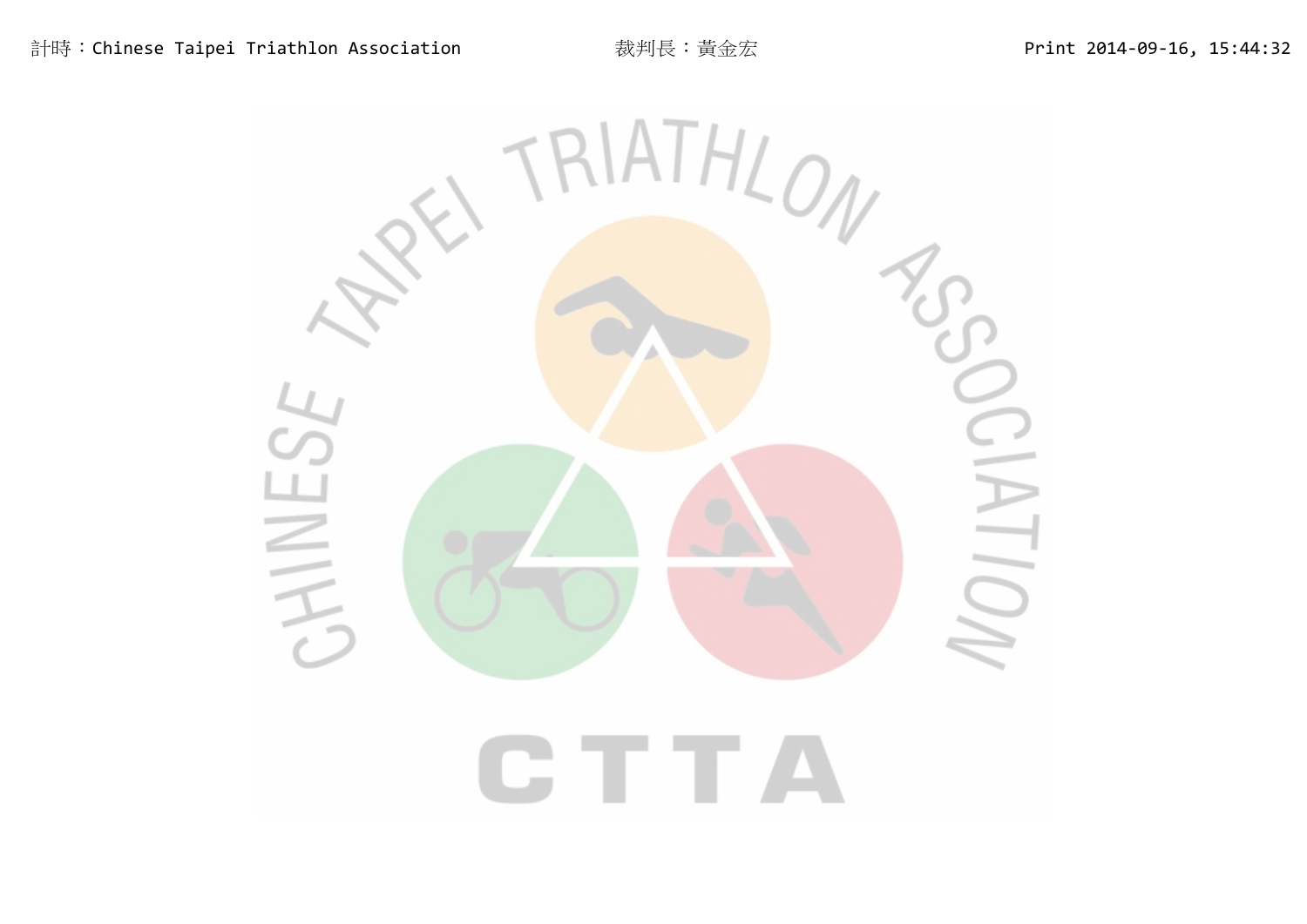M30 組成績

| Pos                 | <b>7014-09-14 00:00</b><br>Div<br>No.       | Name       | Team                                   | Time            | Rnk            | Swim          | Rnk | Bike              | Rnk            | Run           | Remarks |
|---------------------|---------------------------------------------|------------|----------------------------------------|-----------------|----------------|---------------|-----|-------------------|----------------|---------------|---------|
| === ===             | $=$ $=$ $=$ $=$ $=$<br>$== == =$<br>472 M30 | 李育仁        | 鐵馬牧場                                   | ====<br>2:12:22 | $===$<br>17    | ====<br>33:55 |     | ====<br>1 1:04:26 | $==$<br>2      | ====<br>34:02 |         |
| 1<br>$\overline{2}$ | 281 M30                                     |            | STU                                    | 2:14:35         | 20             | 34:22         |     | 3 1:04:58         | 3              | 35:16         |         |
| 3                   | 502 M30                                     | 陳俊宏<br>邱繼彥 | 熱血玩咖   X-MAN                           | 2:15:15         | $\sim$ 3       | 28:23         |     | 91:08:17          | 11             | 38:35         |         |
| 4                   | 484 M30                                     |            | 羅東偉展-出張嘴車隊                             | 2:17:00         | 10             | 32:42         |     | 4 1:05:49         | 10             | 38:31         |         |
| 5                   | 358 M30                                     | 陳弘偉<br>鄒昇陽 |                                        | 2:17:58         | 5              | 31:11         |     | 11 1:09:25        | $\overline{7}$ | 37:24         |         |
| 6                   | 417 M30                                     |            | 愛愛愛<br>N.F.N.D                         | 2:18:33         | 11             | 33:06         |     | 7 1:07:09         | 9              | 38:19         |         |
| 7                   | 478 M30                                     | 游昌憲<br>黄俊偉 | 蘇澳慢跑-極限鐵人隊                             | 2:20:29         | 23             | 35:48         |     | 61:05:53          | 12             | 38:49         |         |
| 8                   | 411 M30                                     | 林裕修        | N.F.N.D                                | 2:20:38         | 48             | 38:56         |     | 2 1:04:27         | 6              | 37:15         |         |
| 9                   | 487 M30                                     | 畢譯文        | 羅東偉展-出張嘴車隊                             | 2:20:46         | 18             | 33:57         |     | 51:05:50          | 16             | 41:00         |         |
| 10                  | 513 M30                                     | 蘇稚翔        |                                        | 2:23:45         | 31             | 36:59         |     | 10 1:08:54        | 8              | 37:53         |         |
| 11                  | 283 M30                                     | 林冠伯        | TMAN鐵人隊之曉春百鐵<br>台灣大腳丫三鐵 <mark>隊</mark> | 2:26:16         | 37             | 37:38         |     | 16 1:12:25        | $\overline{4}$ | 36:15         |         |
| 12                  | 400 M30                                     | 吳志為        | T.R.I-FORCE Triathlon                  | 2:27:15         | 41             | 37:50         |     | 12 1:10:31        | 13             | 38:55         |         |
| 13                  | 331 M30                                     | 游承翰        | 游承翰                                    | 2:27:48         | $\overline{7}$ | 31:44         |     | 49 1:18:53        | 5              | 37:12         |         |
| 14                  | 382 M30                                     | 陳鴻麒        | 勝航鐵人                                   | 2:28:34         | 24             | 35:48         |     | 81:07:48          | 29             | 44:59         |         |
| 15                  | 282 M30                                     | 林秋銘        | 祟越鐵人隊                                  | 2:31:05         | 76             | 42:52         |     | 26 1:14:34        | $\mathbf{1}$   | 33:40         |         |
| 16                  | 412 M30                                     | 陳忠勳        | N.F.N.D                                | 2:31:14         | 43             | 38:32         |     | 171:13:10         | 15             | 39:32         |         |
| 17                  | 334 M30                                     | 古永忠        | 泳酷                                     | 2:31:30         | 13             | 33:31         |     | 33 1:16:25        | 19             | 41:35         |         |
| 18                  | 464 M30                                     | 顏銘漢        |                                        | 2:32:23         | 26             | 35:57         |     | 38 1:17:00        | 14             | 39:27         |         |
| 19                  | 419 M30                                     | 徐勤凱        | GG                                     | 2:33:15         | 14             | 33:34         |     | 34 1:16:34        | 21             | 43:07         |         |
| 20                  | 486 M30                                     | 鄭嘉榮        |                                        | 2:34:15         | 25             | 35:54         |     | 37 1:16:49        | 18             | 41:33         |         |
| 21                  | 326 M30                                     | 劉瑋聖        | 祟越鐵人隊                                  | 2:35:04         | 32             | 37:03         |     | 21 1:14:06        | 24             | 43:56         |         |
| 22<br>$\ast$        | 463 M30                                     |            |                                        | 2:36:27         | 56             | 40:19         |     | 22 1:14:12        | 20             | 41:56         |         |
| 23                  | 351 M30                                     | 舌弘茂<br>吳冠億 | 戀單車                                    | 2:36:41         | 6              | 31:41         |     | 14 1:11:34        | 87             | 53:27         |         |
| 24                  | 401 M30                                     | 蔡蔚浮        | Super Fitness                          | 2:37:29         | 29             | 36:18         |     | 20 1:13:28        | 49             | 47:43         |         |
| 25                  | 307 M30                                     | 王禎毅        | 酷樂鐵人                                   | 2:37:36         | 21             | 34:56         |     | 30 1:15:42        | 43             | 46:59         |         |
| 26                  | 437 M30                                     | 游育霖        |                                        | 2:38:18         | $\overline{4}$ | 29:38         |     | 63 1:20:52        | 50             | 47:48         |         |
| 27                  | 398 M30                                     | 黃柏樵        | T.R.I-FORCE Triathlon                  | 2:38:38         | 22             | 34:58         |     | 60 1:20:20        | 23             | 43:21         |         |
| 28                  | 492 M30                                     | 廖奕帆        | 四處趴趴跑                                  | 2:39:00         | 8              | 32:36         |     | 54 1:19:46        | 37             | 46:40         |         |
| 29                  | 311 M30                                     | 梁忠仁        | 超級難止汗鐵人隊                               | 2:39:09         | 19             | 34:15         |     | 46 1:18:03        | 39             | 46:51         |         |
| 30                  | 305 M30                                     | 林昆憲        | 酷樂鐵人                                   | 2:39:14         | 52             | 39:29         |     | 18 1:13:12        | 36             | 46:34         |         |
| 31                  | 429 M30                                     | 黃中永        |                                        | 2:39:37         | 46             | 38:40         |     | 36 1:16:41        | 25             | 44:17         |         |
| 32                  | 380 M30                                     | 蕭志強        | 南澳鐵人                                   | 2:40:05         | 12             | 33:08         |     | 59 1:20:11        | 38             | 46:47         |         |
| 33                  | 482 M30                                     | 金永明        | STEVENS麥克森單車三鐵隊                        | 2:43:37         | 87             | 43:39         |     | 15 1:12:00        | 52             | 47:59         |         |
| 34                  | 499 M30                                     | 陳孝新<br>林健智 | 熱血玩咖   X-MAN                           | 2:43:45         | 16             | 33:54         |     | 28 1:15:22        | 97             | 54:31         |         |
| 35                  | 310 M30                                     |            |                                        | 2:44:12         | 62             | 41:17         |     | 53 1:19:39        | 22             | 43:17         |         |
| 36                  | 361 M30                                     | 陳銘峰        | 、路跑好朋友<br>康軒鐵人隊<br>蘇澳慢跑 極限鐵人隊          | 2:45:17         | 69             | 42:01         |     | 29 1:15:22        | 51             | 47:55         |         |
| 37                  | 480 M30                                     | 林克難        |                                        | 2:45:24         | 61             | 41:12         |     | 19 1:13:14        | 71             | 50:58         |         |
| 38                  | 367 M30                                     | 張世賢        | 宜蘭縣自由車協會                               | 2:45:31         | 71             | 42:11         |     | 27 1:15:18        | 54             | 48:03         |         |
| 39                  | 416 M30                                     | 詹益權        | N.F.N.D                                | 2:45:39         | 90             | 43:46         |     | 40 1:17:13        | 27             | 44:40         |         |
| 40                  | 449 M30                                     | 劉松霖        |                                        | 2:46:17         | 57             | 40:25         |     | 50 1:18:59        | 40             | 46:54         |         |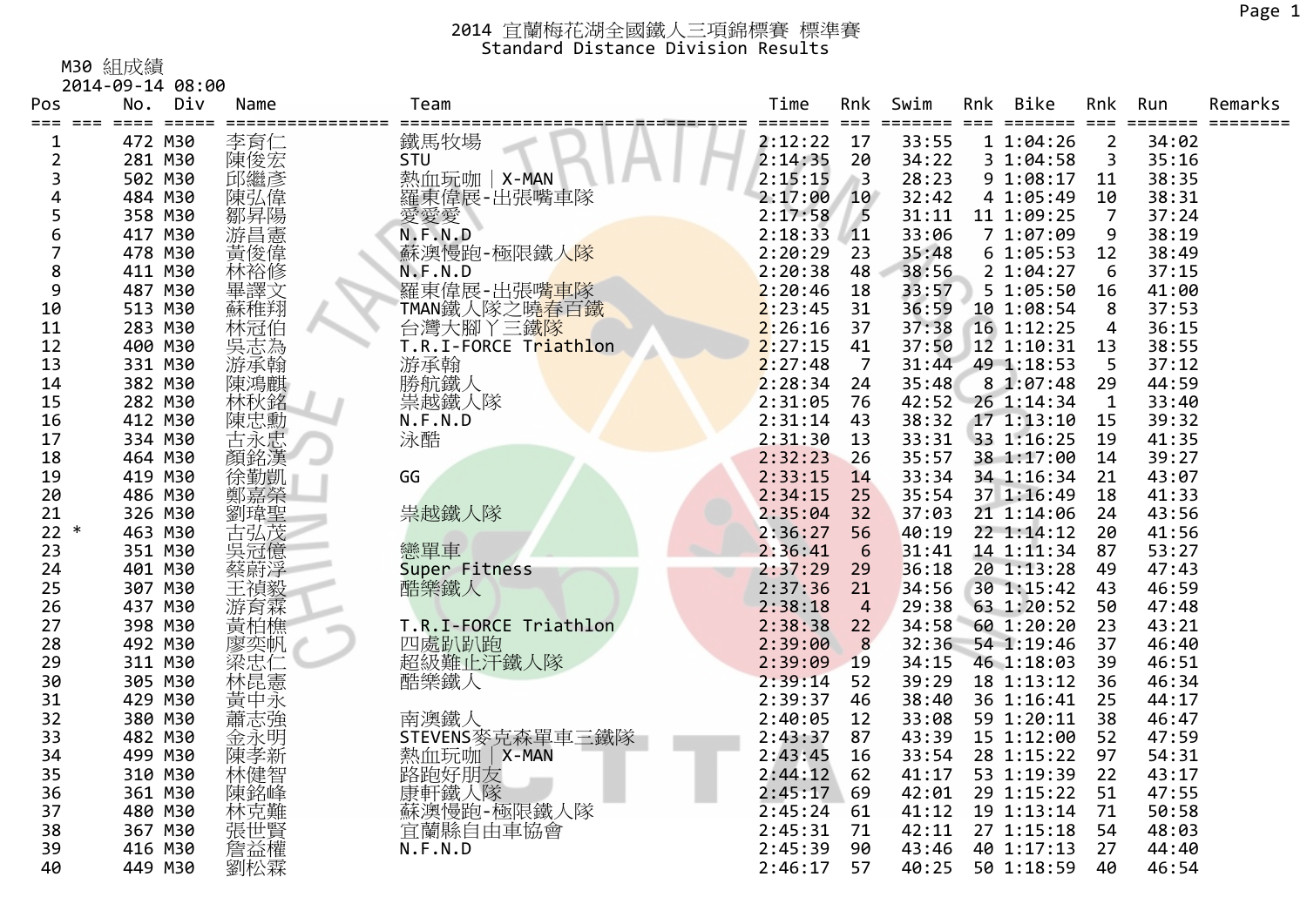| 41      | 284 M30 |            |                                           | 2:47:49<br>1              | 25:56 | 23 1:14:23 173 1:07:30 |     |       |            |
|---------|---------|------------|-------------------------------------------|---------------------------|-------|------------------------|-----|-------|------------|
| 42      | 384 M30 | 吳念平<br>王柏凱 | 凱楷靠你了                                     | 2:48:22<br>39             | 37:49 | 52 1:19:39             | 70  | 50:55 |            |
| 43      | 433 M30 | 羅智鴻        |                                           | 2:48:28<br>79             | 42:58 | 13 1:11:07             | 96  | 54:24 |            |
| 44      | 455 M30 | 陳柏均        |                                           | 2:48:41<br>15             | 33:48 | 91 1:24:44             | 65  | 50:10 |            |
| 45      | 474 M30 | 林紹輝        | 鐵馬牧場                                      | 2:49:01 110               | 45:27 | 68 1:22:06             | 17  | 41:29 |            |
| 46      | 308 M30 | 邱思圍        | 遠東新鐵人隊                                    | 2:49:14<br>28             | 36:12 | 98 1:25:42             | 45  | 47:22 |            |
| 47      | 329 M30 | 吳亭頤        | 石頭車隊                                      | 2:49:55<br>73             | 42:23 | 70 1:22:08             | 31  | 45:24 |            |
| 48      | 352 M30 | 廖國強        | 戀單車                                       | 2:51:04 167               | 50:28 | 24 1:14:27             | 34  | 46:09 |            |
| 49      | 337 M30 |            | 沒花也可以胡                                    | 2:51:24 135               | 46:59 | 51 1:18:59             | 32  | 45:28 |            |
| 50      | 479 M30 | 張君豪<br>林劉駱 | 蘇澳慢跑-極限鐵人隊                                | 2:51:58<br>54             | 40:06 | 88 1:24:24             | 46  | 47:29 |            |
|         | 431 M30 |            |                                           | 2:52:15 109               |       | 47 1:18:41             | 57  | 48:22 |            |
| 51      |         | 黃明哲        |                                           |                           | 45:13 | 41 1:17:20             |     |       |            |
| 52      | 368 M30 | 黃立昇        | 宜蘭縣自由車協會                                  | 2:52:36 105               | 45:08 |                        | 64  | 50:09 |            |
| 53      | 343 M30 | 羅敏峰        | 桃園郵局投遞股                                   | 2:52:46<br>49             |       | 39:04 107 1:26:27      | 44  | 47:16 |            |
| ∗<br>54 | 432 M30 | 黃雲海<br>吳旻達 |                                           | 2:53:59<br>94             | 43:55 | 95 1:25:28             | 26  |       | 44:37 少圈補跑 |
| 55      | 500 M30 |            | 熱血玩咖   X-MAN                              | 2:54:22<br>60             | 41:07 | 97 1:25:36             | 48  | 47:39 |            |
| 56      | 340 M30 | 鍾政勳        | 武士鐵人團                                     | 2:54:32 106               | 45:11 | 25 1:14:31             | 99  | 54:52 |            |
| 57      | 496 M30 | 郭志奕        | 內湖鐵人                                      | 2:54:34<br>50             | 39:04 | 103 1:26:16            | 60  | 49:15 |            |
| 58      | 501 M30 |            | 熱血玩咖 X-M <mark>AN</mark><br>大甲區體育會鐵人三項委員會 | 2:54:47<br>35             | 37:31 | 57 1:20:00 116         |     | 57:17 |            |
| 59      | 371 M30 | 賴嘉勇<br>陳建溢 |                                           | 2:56:01<br>92             | 43:52 | 62 1:20:33             | 75  | 51:37 |            |
| 60      | 335 M30 |            | 沙沙愛三鐵                                     | 2:56:07<br>97             | 44:19 | 99 1:25:46             | 33  | 46:03 |            |
| 61      | 447 M30 | 林岳鴻        |                                           | 2:56:20<br>45             | 38:40 | 93 1:24:47             | 83  | 52:54 |            |
| 62      | 365 M30 | 黃貫展        | 展沾                                        | 2:56:22<br>91             | 43:49 | 86 1:24:17             | 56  | 48:17 |            |
| 63      | 469 M30 | 蔡書泯        | 鐵馬牧場                                      | 2:58:02<br>53             | 39:52 | 66 1:21:29 110         |     | 56:42 |            |
| 64      | 488 M30 | 黃柏諭        | 緯創資通                                      | 2:58:16<br>98             | 44:31 | 87 1:24:17             | 62  | 49:30 |            |
| 65      | 440 M30 | 洪程寬        |                                           | 2:58:23<br>93             |       | 43:55 105 1:26:25      | 55  | 48:05 |            |
| 66      | 354 M30 | 張政勇        | 戀單車                                       | 2:59:11<br>$\overline{9}$ |       | 32:36 180 1:37:17      | 61  | 49:20 |            |
| 67      | 336 M30 | 簡志凱        | 沙沙愛三鐵                                     | 2:59:17<br>78             | 42:55 | 94 1:25:07             | 73  | 51:16 |            |
| 68      | 285 M30 | 黃銘仁        | 黃銘仁                                       | 2:59:26 179               | 51:53 | 58 1:20:05             | 47  | 47:29 |            |
| 69      | 443 M30 | 張鈞凱        |                                           | 2:59:37<br>82             | 43:06 | 74 1:22:43             | 92  | 53:49 |            |
| 70      | 349 M30 |            | 我很慢 你很爽 繼續跑!                              | 2:59:44 125               |       | 46:16 124 1:28:41      | 28  | 44:47 |            |
| 71      | 465 M30 | ·湯連林?      |                                           | 2:59:44<br>80             | 43:04 | 55 1:19:47             | 113 | 56:54 |            |
| 72      | 423 M30 |            | 17010                                     | 3:00:03 154               | 48:52 | 85 1:24:15             | 42  | 46:57 |            |
| 73      | 345 M30 |            |                                           | 3:00:23<br>84             | 43:16 | 90 1:24:38             | 80  | 52:30 |            |
|         | 297 M30 | 倪世威        | 東吳鐵三角                                     |                           |       | 78 1:23:19             |     | 50:42 |            |
| 74      |         | 陳文琦        | 陳文琦                                       | 3:00:30 127               | 46:29 |                        | 68  |       |            |
| 75      | 452 M30 | 張昶信        |                                           | 3:00:38<br>36             | 37:34 | 72 1:22:33 135 1:00:32 |     |       |            |
| 76      | 476 M30 | 葉治皭        | 鐵馬牧場                                      | 3:01:21<br>- 65           | 41:34 | 96 1:25:29             | 95  | 54:19 |            |
| 77      | 434 M30 | 高峰志        |                                           | 3:01:25<br>75             | 42:51 | 80 1:23:25 103         |     | 55:11 |            |
| 78      | 475 M30 | 洪溫張        | 鐵馬牧場                                      | 3:01:35 144               |       | 47:45 43 1:17:53 108   |     | 55:58 |            |
| 79      | 425 M30 |            |                                           | 3:01:53 122               | 46:02 | 82 1:24:00             | -77 | 51:52 |            |
| 80      | 396 M30 |            | True Yoga                                 | 3:02:11 136               |       | 47:03 126 1:28:46      | 35  | 46:23 |            |
| 81      | 316 M30 | 江尚奎        | 花防部幹訓班                                    | 3:02:43 141               | 47:32 | 45 1:18:03 115         |     | 57:09 |            |
| 82      | 389 M30 | 劉世斌        | 交友不慎三鐵部                                   | 3:03:33 132               | 46:42 | 81 1:23:54             | -84 | 52:58 |            |
| 83      | 373 M30 |            | 四月房                                       | 3:03:36 77                |       | 42:54 154 1:32:44      | -53 | 48:00 |            |
| 84      | 301 M30 | 程偉政華       | 鋼鐵馬廊                                      | 3:03:44 176               | 51:33 | 39 1:17:07 102         |     | 55:05 |            |
| 85      | 404 M30 | 高弘任        | Run Run Run S                             | 3:03:53<br>- 38           |       | 37:38 129 1:29:08 114  |     | 57:08 |            |
| 86      | 518 M30 | 陳志峰        | RBSC銳騎佰客VOLANDO鐵人隊                        | 3:03:57 121               |       | 46:02 71 1:22:24 105   |     | 55:33 |            |
| 87      | 387 M30 | 趙修譽        | 保一總隊                                      | 3:04:24 152               |       | 48:44 127 1:28:47      | 41  | 46:54 |            |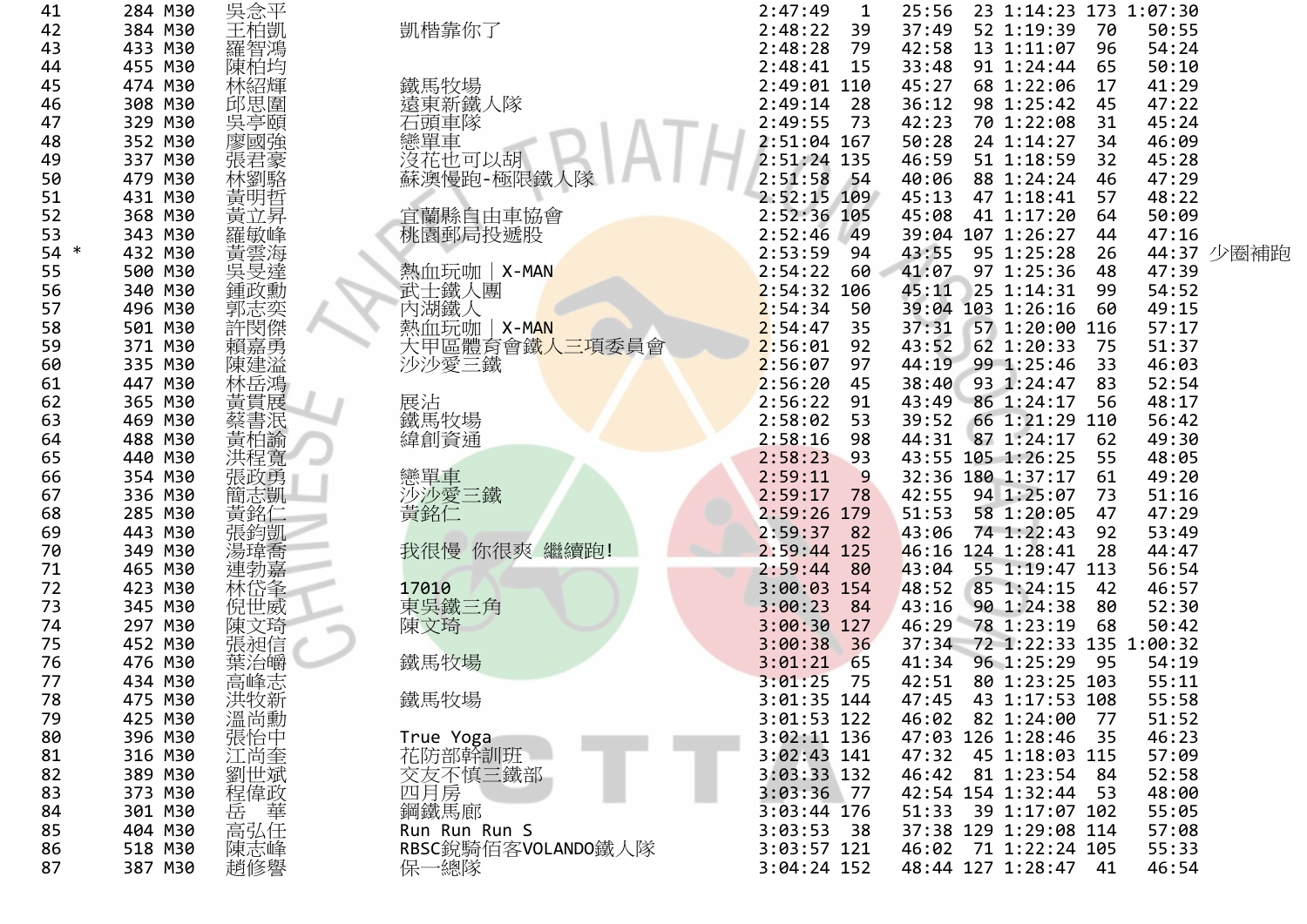| 88  | 516 M30 | 蔡宜霖   | TMAN鐵人隊之曉春百鐵              | 3:04:25 161     | 53:53<br>49:27<br>64 1:21:05<br>93             |
|-----|---------|-------|---------------------------|-----------------|------------------------------------------------|
| 89  | 393 M30 | 賴勝凱   | YMMT95                    | 3:04:48 115     | 31 1:16:22 149 1:02:52<br>45:35                |
| 90  | 303 M30 | 張偉政   | 鋼鐵人團                      | 3:05:52<br>72   | 48 1:18:42 159 1:04:52<br>42:19                |
| 91  | 457 M30 | 郭民達   |                           | 3:06:02 168     | 50:43<br>56 1:19:55<br>104<br>55:25            |
| 92  | 360 M30 | 鄧世緯   | 從來就是一個人                   | 3:06:05<br>- 58 | 40:45 144 1:31:06<br>54:16<br>-94              |
| 93  | 388 M30 | 陳銘君   | 來亂的那一隊                    | 3:06:08 149     | 48:31<br>73 1:22:42 101<br>54:56               |
| 94  | 370 M30 | 吳智凱   | 安捷倫單車隊                    | 3:06:22 153     | 92 1:24:46<br>52:45<br>48:51<br>-82            |
| 95  | 519 M30 | 江家廷   | R2R Triathlete            | 3:06:24<br>- 70 | 42:02 161 1:34:42<br>49:41<br>63               |
|     |         |       |                           |                 | 51:07<br>84 1:24:12<br>72                      |
| 96  | 292 M30 | 羅鈞延   | 霹靂遊俠                      | 3:06:25 172     | 51:07                                          |
| 97  | 338 M30 | 陳喬甫   | 沒花也可以胡                    | 3:06:26 147     | 48:17 131 1:29:21<br>48:49<br>59               |
| 98  | 485 M30 | 林承先   | 羅東偉展-出張嘴車隊                | 3:06:28 101     | 67 1:22:02 129<br>59:33<br>44:54               |
| 99  | 378 M30 | 陳勇達   | 去去就回來<br>戀單車              | 3:06:37 124     | 89 1:24:36 107<br>55:55<br>46:06               |
| 100 | 356 M30 | 呂宗華   |                           | 3:06:49<br>42   | 38:03 109 1:27:09<br>141 1:01:38               |
| 101 | 327 M30 | 林茂群   | 破BP                       | 3:07:18 134     | 46:50 108 1:27:00<br>53:29<br>-89              |
| 102 | 321 M30 | 張貴登   | 老虎怕怕                      | 3:07:54<br>- 66 | 41:44 137 1:30:19<br>55:52<br>106              |
| 103 | 391 M30 | 林信賢   | 中年大叔的夢想                   | $3:08:16$ 129   | 46:33 121 1:28:27<br>53:16<br>85               |
| 104 | 471 M30 | 張國樞   | 鐵馬牧場                      | $3:09:08$ 108   | 35 1:16:40 172 1:07:18<br>45:12                |
| 105 | 493 M30 | 林建偉   | 四處趴趴跑                     | $3:09:11$ 148   | 48:20 112 1:27:23<br>53:29<br>90               |
| 106 | 460 M30 | 趙崧福   |                           | 3:10:16<br>83   | 43:15 160 1:34:33<br>52:29<br>79               |
| 107 | 435 M30 | 邱顯強   |                           | 3:10:42<br>40   | 37:50 136 1:30:05 148 1:02:48                  |
| 108 | 323 M30 | 黃炳璋   | 羅東佳音蒸氣小 <mark>熊鐵人隊</mark> | $3:10:47$ 162   | 50:01 111 1:27:19<br>53:28<br>88               |
| 109 | 287 M30 | 沈亮君   | 麗湖鐵人                      | 3:11:02<br>2    | 28:02 138 1:30:24 190 1:12:37                  |
| 110 | 320 M30 | 顏鼎祐   | 老虎怕怕                      | 3:11:07<br>30   | 79 1:23:24 183 1:10:54<br>36:50                |
| 111 | 470 M30 | 廖培敦   | 那欸安捏                      | 3:11:19 210     | 44 1:17:57<br>59:39<br>53:44<br>91             |
| 112 | 344 M30 | 林育詩   | 柏克希爾                      | 3:11:25<br>63   | 41:23 115 1:27:34 144 1:02:30                  |
| 113 | 442 M30 | 郭禮偉   |                           | 3:11:46 128     | 46:32 117 1:27:42 119<br>57:33                 |
| 114 | 489 M30 | 陳彥辰   | 緯創資通                      | 3:12:41<br>51   | 39:12 143 1:30:59 145 1:02:31                  |
| 115 | 459 M30 | 曾俊夫   |                           | $3:13:13$ 138   | 47:17 110 1:27:13<br>124<br>58:43              |
| 116 | 497 M30 | 仝宜中   | 內湖鐵人                      | $3:13:17$ 143   | 47:37 119 1:28:03 120<br>57:39                 |
| 117 | 477 M30 | 黃俊仁   | 鐵馬牧場                      | $3:13:31$ 206   | 58:18<br>76 1:23:17<br>51:56<br>-78            |
| 118 | 430 M30 | 林裕翔   |                           | 3:13:50 205     | 57:11 104 1:26:17<br>50:23<br>67               |
| 119 | 418 M30 |       |                           |                 | 3:13:55 213 1:02:25 101 1:26:10<br>45:21<br>30 |
|     |         | 陳啟中   | Ivan                      | $3:14:01$ 145   | 58<br>48:47                                    |
| 120 | 359 M30 | 謝惟靈   | 恩典之路                      |                 | 47:56 181 1:37:19                              |
| 121 | 309 M30 | 向錫堡   | 透抽車隊                      | $3:14:11$ 165   | 50:13 139 1:30:32<br>53:27<br>86               |
| 122 | 298 M30 | 林育生   | 鐵與血的榮耀                    | $3:14:12$ 187   | 54:00 134 1:29:51<br>50:22<br>66               |
| 123 | 403 M30 | 裴?鈞   | SIU Rock!                 | $3:14:24$ 107   | 45:11 151 1:32:26 112<br>56:47                 |
| 124 | 302 M30 | 吳冠慶   | 鋼鐵馬廊                      | $3:15:04$ 191   | 54:27<br>61 1:20:32 133 1:00:06                |
| 125 | 491 M30 | 林廷祐   | 四處趴趴跑                     | $3:15:27$ 86    | 43:21 163 1:34:48 118<br>57:19                 |
| 126 | 498 M30 | 湯和軒   | 內湖鐵人                      | 3:15:30 116     | 45:38 114 1:27:32 142 1:02:21                  |
| 127 | 421 M30 | 卓哲棋   | 4人組完賽隊                    | 3:15:50 171     | 51:02 69 1:22:07 146 1:02:42                   |
| 128 | 304 M30 |       | 鉅晶小鐵人                     | $3:16:30$ 140   | 47:31 135 1:30:03 126<br>58:57                 |
| 129 | 291 M30 | 陳嚴張鄭# | 馬來貘<br>陽光鐵人幫              | $3:17:48$ 113   | 45:32 168 1:35:33 111<br>56:44                 |
| 130 | 295 M30 |       |                           | 3:18:00 146     | 48:13 141 1:30:48 127<br>58:59                 |
| 131 | 441 M30 |       |                           | $3:18:21$ 104   | 45:05 156 1:34:11 128<br>59:06                 |
| 132 | 522 M30 | 莊戶升   | R2R Triathlete            | 3:18:38 188     | 54:02 118 1:27:57 109<br>56:39                 |
| 133 | 385 M30 | 曾貴楷   | 凱楷靠你了                     | 3:18:39 157     | 77 1:23:18 166 1:06:16<br>49:06                |
| 134 | 390 M30 | 簡志偉   | 交友不慎三鐵部                   | 3:18:45<br>47   | 38:50 191 1:41:22 123<br>58:34                 |
|     |         |       |                           |                 |                                                |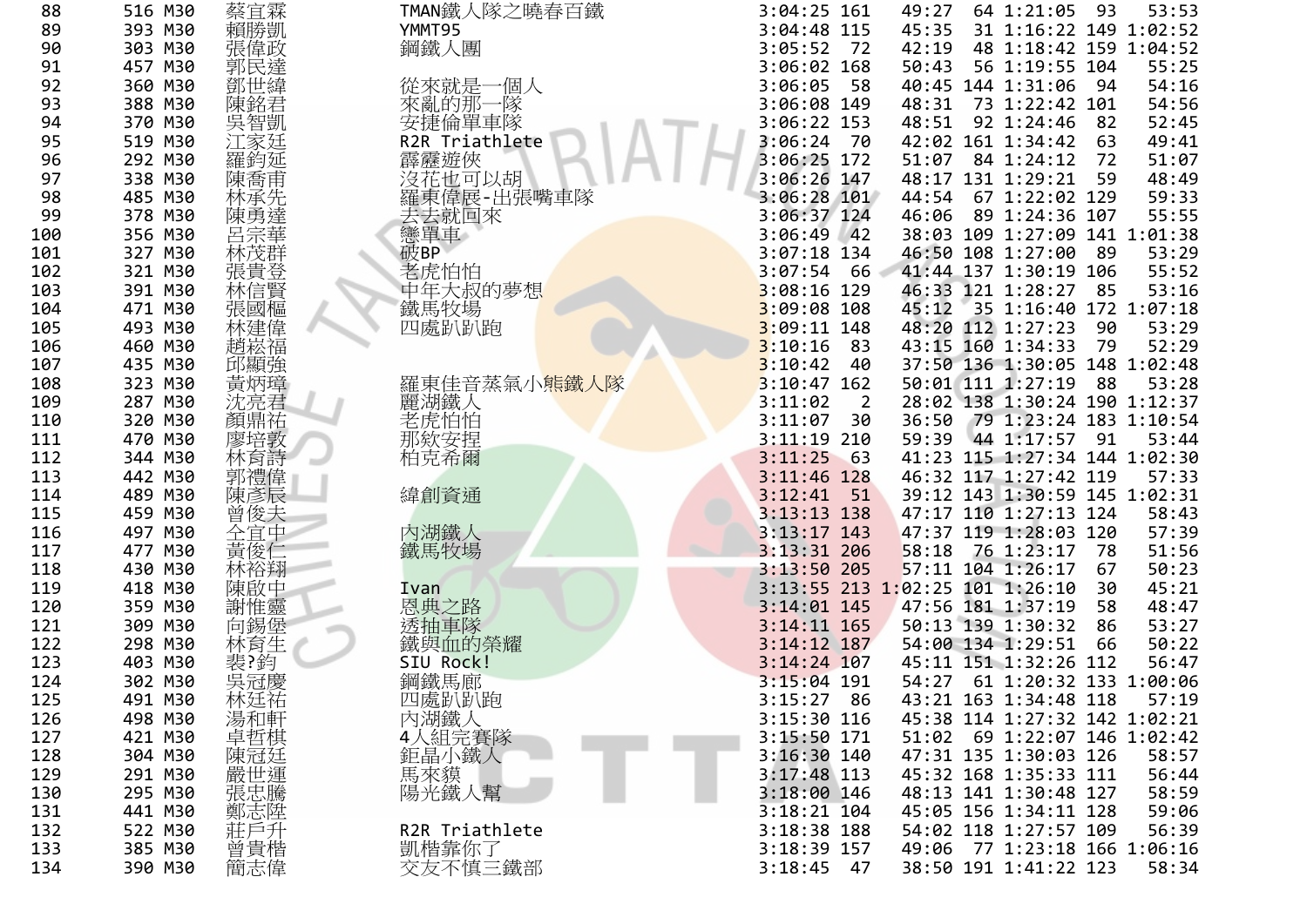| 135     | 296 M30 | 陳玟翰 | 陳玟翰                   | 3:18:57<br>99                       |                   | 44:50 116 1:27:38 168 1:06:31 |                                    |  |
|---------|---------|-----|-----------------------|-------------------------------------|-------------------|-------------------------------|------------------------------------|--|
| 136     | 453 M30 | 林行志 |                       | 3:19:10<br>88                       |                   | 43:45 146 1:32:06 151 1:03:20 |                                    |  |
| 137     | 422 M30 | 陳瀚逸 | 4人組完賽隊                | 3:19:27 159                         |                   | 49:12 149 1:32:20 121         | 57:57                              |  |
| 138     | 495 M30 | 林志峰 | 內湖鐵人                  | 3:19:51 102                         |                   | 45:00 172 1:36:06 125         | 58:45                              |  |
| 139     | 386 M30 | 吳炳勳 | 保一總隊                  | 3:20:02 137                         |                   | 47:14 106 1:26:25 167 1:06:25 |                                    |  |
| 140     | 439 M30 | 劉昶志 |                       | 3:20:40 177                         |                   | 51:45 159 1:34:22 98          | 54:34                              |  |
| 141     | 462 M30 | 陳彥璋 |                       | 3:20:52 151                         | 48:43 192 1:41:26 |                               | 50:43<br>- 69                      |  |
| 142     | 379 M30 | 馮文聲 | 去去就回來                 | $3:21:04$ 160                       |                   | 49:13 176 1:36:59 100         | 54:53                              |  |
| 143     | 481 M30 | 黃教騁 | 蘇澳慢跑-極限鐵人隊            | $3:21:13$ 190                       | 54:18 157 1:34:13 |                               | 52:44<br>- 81                      |  |
| 144     | 381 M30 | 羅大為 | 南澳獵人                  | $3:21:16$ 117                       |                   | 45:44 152 1:32:35 150 1:02:58 |                                    |  |
| $145 *$ | 397 M30 | 詹仲凡 | TMAN鐵人隊之曉春百鐵          | $3:22:05$ 59                        |                   |                               | 41:05 165 1:34:52 164 1:06:10 干擾終點 |  |
| 146     | 346 M30 | 王方銳 | 新潮女秘書(只剩我跟Sean)       | 3:22:39 186                         | 53:44             | 65 1:21:15 174 1:07:40        |                                    |  |
| 147     | 450 M30 | 周世洪 |                       | 3:22:40 193                         |                   | 54:47 171 1:36:04 76          | 51:49                              |  |
| 148     | 402 M30 | 江柏壕 | SIU Rock!             | 3:23:36 197                         | 55:16             | 83 1:24:01 156 1:04:20        |                                    |  |
| 149     | 415 M30 | 黃正翔 | 德記洋行                  | $3:24:59$ 181                       |                   | 52:16 128 1:28:56 152 1:03:48 |                                    |  |
| 150     | 530 M30 | 張銘祥 |                       | $3:25:59$ 67                        |                   |                               | 41:48 194 1:42:37 139 1:01:34      |  |
| 151     | 446 M30 | 鄭家宏 |                       | 3:26:12 119                         |                   | 45:52 196 1:43:03 117         | 57:18                              |  |
| 152     | 290 M30 | 胡祈安 | 馬來貘                   | $3:26:31$ 111                       |                   | 45:29 177 1:37:02 154 1:04:01 |                                    |  |
| 153     | 289 M30 | 張育峰 | 鴨子不會飛-D.N.F           | $3:27:10$ 201                       |                   |                               | 55:51 100 1:25:56 162 1:05:24      |  |
| 154     | 524 M30 | 陳俊豪 | 宜府鐵人隊                 | $3:28:22$ 118                       |                   | 45:45 179 1:37:15 161 1:05:23 |                                    |  |
| 155     | 328 M30 | 張一凡 | 砲台山鐵人                 | 3:28:39 198                         |                   | 55:22 155 1:33:33 130         | 59:45                              |  |
| 156     | 399 M30 | 曹家耀 | T.R.I-FORCE Triathlon | 3:28:52 68                          |                   | 41:50 169 1:35:42 186 1:11:21 |                                    |  |
| 157     | 318 M30 | 賴錦庭 | 肉腳2+1                 | 3:29:01 100                         |                   | 44:53 182 1:37:28 170 1:06:41 |                                    |  |
| 158     | 394 M30 | 陳建霖 | Wild Rabbit           | 3:29:06 216 1:11:22 102 1:26:14 74  |                   |                               | 51:31                              |  |
| 159     | 342 M30 | 莊瑛杰 | 梅花客棧                  | 3:29:53 155                         |                   | 48:53 174 1:36:41 157 1:04:21 |                                    |  |
| 160     | 494 M30 | 陳冠丞 | 四處趴趴跑                 | $3:30:13$ 103                       |                   | 45:03 150 1:32:20 193 1:12:51 |                                    |  |
| 161     | 376 M30 | 陳宗緯 | 台中康軒-豹子雄              | 3:30:22 156                         |                   | 49:04 140 1:30:34 180 1:10:45 |                                    |  |
| 162     | 377 M30 | 李俊弘 | 台中康軒-豹子雄              | 3:30:27 163                         |                   | 50:08 147 1:32:09 176 1:08:10 |                                    |  |
| 163     | 374 M30 | 邱博元 | 啟文                    | 3:30:30 199                         |                   | 55:32 132 1:29:28 163 1:05:32 |                                    |  |
| 164     | 438 M30 | 陳威宇 |                       | 3:30:40 126                         |                   |                               | 46:20 148 1:32:17 187 1:12:04      |  |
| 165     | 414 M30 | 徐尹戈 | 合迪汽車                  | $3:30:55$ 44                        |                   | 38:36 201 1:45:14 171 1:07:06 |                                    |  |
| 166     | 461 M30 | 鄭于祈 |                       | $3:31:16$ 170                       |                   | 51:01 167 1:35:32 158 1:04:43 |                                    |  |
| 167     | 369 M30 | 陳旭君 | 宜中校友鐵人隊               | $3:32:10$ 85                        |                   | 43:20 185 1:38:49 178 1:10:01 |                                    |  |
| 168     | 362 M30 | 張日謙 | 巴爾幹三鐵                 | 3:32:23 174                         |                   | 51:22 162 1:34:47 165 1:06:15 |                                    |  |
| 169     | 350 M30 | 紀正彥 | 我很慢 你很爽 繼續跑!          | 3:32:57 185                         |                   | 53:31 120 1:28:24 184 1:11:03 |                                    |  |
| 170     | 314 M30 | 楊啟俊 | 超級難止汗鐵人隊              | $3:34:18$ 96                        |                   | 44:18 145 1:31:48 198 1:18:13 |                                    |  |
| 171     | 520 M30 | 周庭羽 | R2R Triathlete        | 3:34:20 211 1:01:10 164 1:34:50 122 |                   |                               | 58:21                              |  |
| 172     | 375 M30 | 陳泓伸 | 哈爾普斯                  | 3:34:20 183                         |                   | 52:28 189 1:40:22 138 1:01:31 |                                    |  |
| 173     | 407 M30 | 陳星諭 | <b>PHS</b>            | 3:34:21 195                         |                   | 55:08 158 1:34:14 160 1:05:00 |                                    |  |
| 174     | 454 M30 | 葉政憲 |                       | 3:34:21<br>- 64                     |                   | 41:31 195 1:42:49 179 1:10:02 |                                    |  |
| 175     | 420 M30 | 余冠廷 | Brook.com             | 3:34:31 166                         |                   | 50:23 188 1:40:04 155 1:04:05 |                                    |  |
| 176     | 456 M30 | 林耿億 |                       | 3:34:47 133                         |                   | 46:50 175 1:36:51 185 1:11:07 |                                    |  |
| 177     | 339 M30 | 李逸軒 | 武士鐵人團                 | 3:35:20 192                         |                   | 54:35 186 1:39:09 140 1:01:37 |                                    |  |
| 178     | 514 M30 | 汪政諺 | TMAN鐵人隊之曉春百鐵          | 3:35:29 142                         |                   | 47:35 178 1:37:07 181 1:10:48 |                                    |  |
| 179     | 512 M30 | 蔡榮全 | TMAN鐵人隊之曉春百鐵          | 3:35:33 203                         |                   | 56:24 130 1:29:14 177 1:09:55 |                                    |  |
| 180     | 366 M30 | 黃健旻 | 宜蘭縣自由車協會              | 3:35:33 164                         |                   | 50:10 198 1:44:23 137 1:01:01 |                                    |  |
| 181     | 511 M30 | 石桂鐘 | TMAN鐵人隊之曉春百鐵          | 3:35:38 139                         |                   | 47:23 133 1:29:47 199 1:18:29 |                                    |  |
|         |         |     |                       |                                     |                   |                               |                                    |  |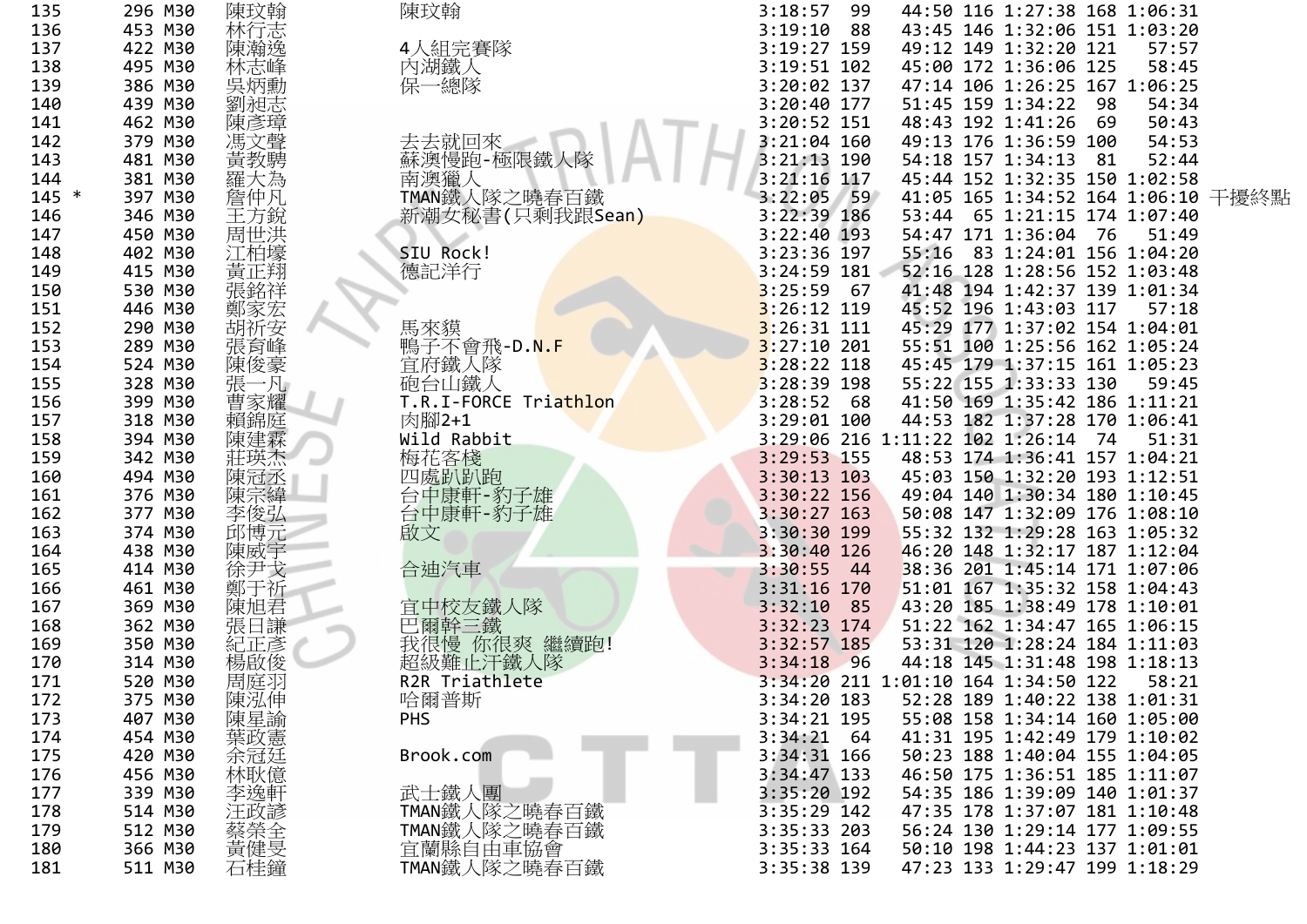| 182        |            | 458 M30            | 謝偉仁        |                  | 43:46 202 1:45:17 169 1:06:40<br>3:35:42<br>89                                                   |
|------------|------------|--------------------|------------|------------------|--------------------------------------------------------------------------------------------------|
| 183        |            | 509 M30            | 一龍<br>朱-   | TMAN鐵人隊之曉春百鐵     | 3:35:44<br>43:06 123 1:28:37 207 1:24:02<br>81                                                   |
| 184        |            | 508 M30            | 王奕凱        | TMAN鐵人隊之曉春百鐵     | 3:35:46<br>55<br>42 1:17:50 213 1:37:43<br>40:13                                                 |
| 185        |            | 510 M30            | 楊仲翔        | TMAN鐵人隊之曉春百鐵     | 3:35:46 120<br>45:55 122 1:28:34 203 1:21:18                                                     |
| 186        |            | 503 M30            | 黃信遠        | TMAN鐵人隊之曉春百鐵     | 3:35:48<br>37:18 125 1:28:44 212 1:29:47<br>34                                                   |
| 187        |            | 504 M30            | 賴煌吉        | TMAN鐵人隊之曉春百鐵     | 3:35:52 95<br>44:11 75 1:23:06 211 1:28:35                                                       |
| 188        |            | 395 M30            |            | Van              | 3:36:01 123<br>46:03 205 1:47:37 143 1:02:22                                                     |
| 189        |            | 473 M30            |            | 鐵馬牧場             | 3:36:06 180<br>51:56 197 1:43:38 136 1:00:34                                                     |
| 190        |            | 466 M30            | 王聖崴        |                  | 3:36:08 212 1:01:17 142 1:30:58 153 1:03:54                                                      |
| $191 *$    |            | 324 M30            | 簡政浩        | 簡政浩              | 晶片掉落<br>3:37:20<br>215                                                                           |
| 192        |            | 312 M30            | 林子為        | 超級難止汗鐵人隊         | 45:31 209 1:52:26 131<br>3:37:42 112<br>59:46                                                    |
| 193        |            | 413 M30            | 羅威士        | 松運鐵人隊            | $3:37:49$ 27<br>36:04 32 1:16:22 214 1:45:23                                                     |
| 194        |            | 348 M30            | 蘇孟慧        | 推坑隊              | 3:39:42 196<br>55:15 199 1:44:25 132 1:00:03                                                     |
| 195        |            | 406 M30            | 張光億        | Quanta Green     | 46:39 187 1:39:25 194 1:14:14<br>3:40:16 131                                                     |
| 196        |            | 409 M30            | 張國良        | NUMBER1          | 52:18 206 1:48:16 134 1:00:10<br>3:40:44 182                                                     |
| 197        |            | 353 M30            | 林定緯        | 戀單車              | $3:42:13$ 189<br>54:03 190 1:40:30 175 1:07:41                                                   |
| 198        |            | 445 M30            | 鄭勝中        |                  | $3:43:48$ 173<br>51:18 207 1:49:46 147 1:02:45                                                   |
| 199        |            | 372 M30            | 吳國彰        | 夢想家              | $3:44:25$ 200<br>55:39 113 1:27:24 204 1:21:24                                                   |
| 200        |            | 448 M30            | 洪健祐        |                  | 48:34 200 1:45:04 182 1:10:49<br>$3:44:26$ 150                                                   |
| 201        |            | 436 M30            | 名凱         |                  | $3:46:13$ 178<br>51:50 193 1:41:47 189 1:12:37                                                   |
| 202        |            | 330 M30            | 葉明道        | 無羞恥心運動聯 <u>盟</u> | $3:46:16$ 204<br>56:30 184 1:37:39 188 1:12:08                                                   |
| 203        |            | 426 M30            | 莊淳傑        |                  | 3:47:08 130<br>46:38 170 1:35:50 208 1:24:41                                                     |
| 204        |            | 341 M30            | 林俊榮        | 武士鐵人團            | 3:47:59 207<br>58:20 166 1:35:23 195 1:14:17                                                     |
| 205        |            | 424 M30            | 陳燿方        |                  | 3:48:15 202<br>56:14 173 1:36:36 196 1:15:27                                                     |
| 206        |            | 467 M30            | 伯翰         |                  | 3:55:56 74<br>42:43 212 2:00:30 192 1:12:44                                                      |
| 207        |            | 364 M30            | 張中懷        | 巴爾幹三鐵            | 3:59:59 209<br>59:02 183 1:37:32 205 1:23:25                                                     |
| 208        |            | 392 M30            |            | 一人小隊             | 4:07:20 175<br>51:30 211 1:55:44 201 1:20:07<br>4:08:20 214 1:03:06 203 1:45:56 200 1:19:19      |
| 209        |            | 483 M30            | 書宏         | STEVENS麥克森單車三鐵隊  |                                                                                                  |
| 210<br>211 |            | 427 M30<br>286 M30 | 康宏嘉        | 麗湖鐵人             | 4:16:53 217 1:14:24 208 1:49:50 191 1:12:40<br>4:18:40<br>37:14 216 2:14:37 210 1:26:50<br>$-33$ |
| 212        |            | 319 M30            | 李良杰<br>鄭鈺霖 | 肉腳2+1            | 49:09 213 2:08:17 209 1:26:02<br>4:23:28 158                                                     |
| 213        |            | 294 M30            | 洪銘蔚        | 陽明單車社            | 4:23:35 208<br>58:53 214 2:09:06 197 1:15:37                                                     |
| 214        |            | 325 M30            | 吳文凱        | 築夢踏實             | 4:23:56 215 1:09:49 210 1:53:07 202 1:21:01                                                      |
| 215        |            | 317 M30            | 林祜民        | 肥龍過江             | 4:27:22 184<br>53:04 215 2:10:53 206 1:23:26                                                     |
|            | DSQ        | 523 M30            | 陳繼正        | 賀寶芙營養鐵人隊         | 無折返                                                                                              |
|            | <b>DNF</b> | 288 M30            | 滿立鴻        | 鴨子不會飛-D.N.F      | <b>BIKE DNF</b>                                                                                  |
|            | <b>DSQ</b> | 517 M30            | 汪政緯        | TMAN鐵人隊之曉春百鐵     | 1:42:58 BIKE少圈<br>1:10:45                                                                        |
|            | <b>DSQ</b> | 515 M30            | 趙貞明        | TMAN鐵人隊之曉春百鐵     | 1:03:33 BIKE少圈<br>1:43:49                                                                        |
|            | <b>DNF</b> | 405 M30            | 吳唯丞        | Quanta Green     | 55:01 153 1:32:37<br><b>BIKE DNF</b><br>194                                                      |
|            | <b>DNF</b> | 300 M30            | 吳太元        | 鐵僕人              | <b>BIKE DNF</b><br>218 1:23:07 204 1:46:28                                                       |
|            | $\ast$     | 507 M30            | 陳定佑        | TMAN鐵人隊之曉春百鐵     | 晶片掉落<br>169<br>51:00                                                                             |
|            |            | 521 M30            | 謝中堯        | R2R Triathlete   | 45:35<br>114                                                                                     |
|            |            |                    |            |                  |                                                                                                  |
|            |            |                    |            |                  |                                                                                                  |

計時:Chinese Taipei Triathlon Association 裁判長:黃金宏 Print 2014-09-16, 15:44:32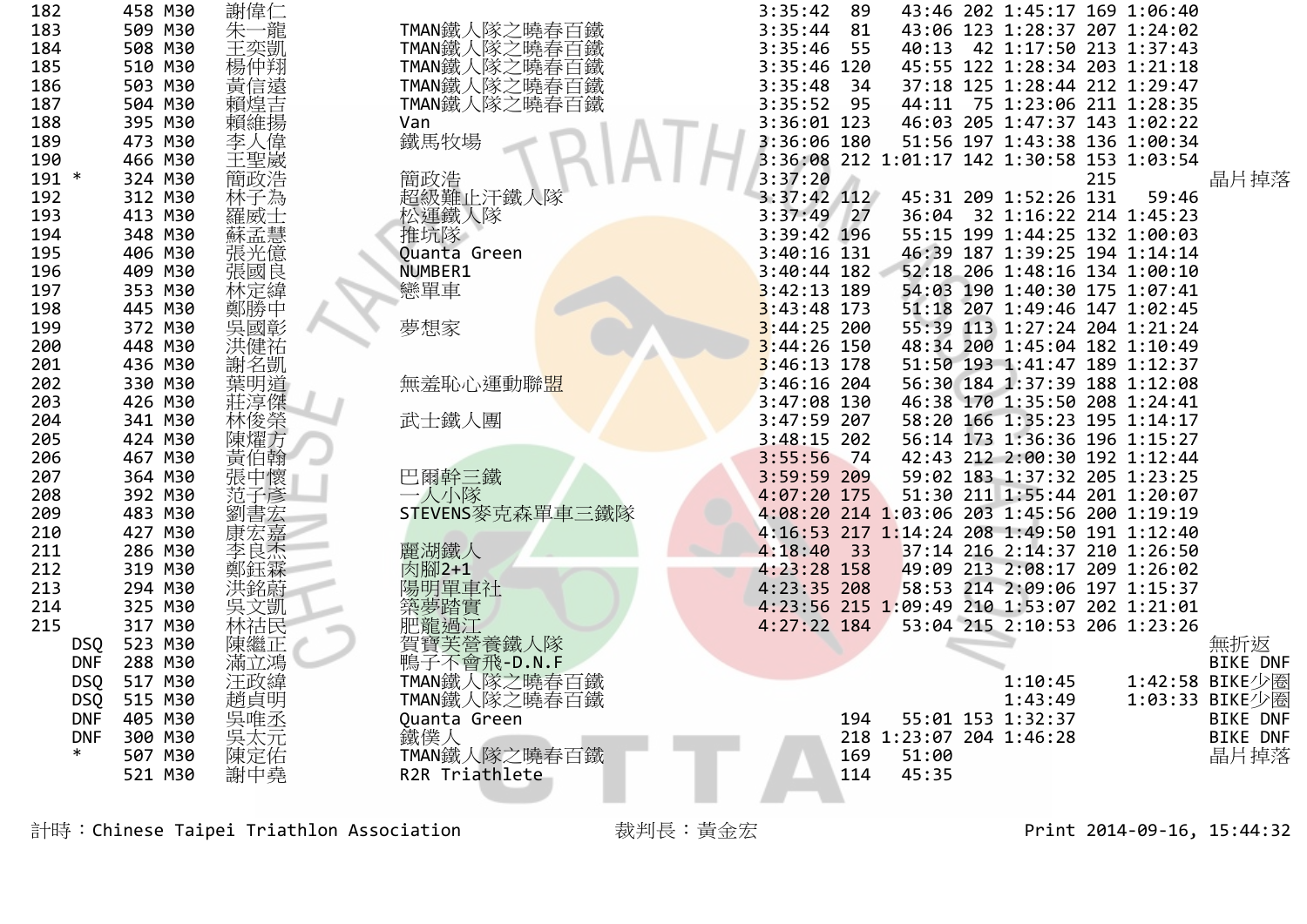M25 組成績

|                | 2014-09-14 08:00                                 |              |                          |                 |                      |       |     |            |                |                 |         |
|----------------|--------------------------------------------------|--------------|--------------------------|-----------------|----------------------|-------|-----|------------|----------------|-----------------|---------|
| Pos            | Div<br>No.                                       | Name         | Team                     | Time            | Rnk                  | Swim  | Rnk | Bike       | Rnk            | Run             | Remarks |
| $===$<br>1     | $=$ $=$ $=$ $=$ $=$<br>$====$<br>$==$<br>146 M25 | 林伯恩          | RBSC銳騎佰客VOLANDO鐵人隊       | ====<br>2:10:45 | $==$<br>$\mathbf{1}$ | 25:31 |     | 8 1:08:54  | $\overline{2}$ | $====$<br>36:22 |         |
| $\overline{2}$ | 170 M25                                          | 蘇漢卿          | 祟越鐵人隊                    | 2:16:23         | 19                   | 36:02 |     | 4 1:07:40  | $\mathbf{1}$   | 32:43           |         |
| 3              | 161 M25                                          | 曾奕穎          | Featherlight TriTeam     | 2:17:05         | $\overline{3}$       | 27:43 |     | 61:08:35   | 9              | 40:48           |         |
| 4              | 148 M25                                          |              |                          | 2:17:06         | 8 <sup>1</sup>       | 31:59 |     | 7 1:08:45  | 3              | 36:22           |         |
| 5              | 147 M25                                          | 劉格臺<br>林敬航   | 鐵馬牧場<br>鐵馬牧場             | 2:19:52         | 9                    | 33:47 |     | 5 1:08:24  | 5              | 37:42           |         |
| 6              | 195 M25                                          | 梁生永          |                          | 2:21:27         | $\overline{2}$       | 27:42 |     | 91:09:24   | 13             | 44:22           |         |
| 7              | 261 M25                                          | 洪銘聰          | 悍將鐵人場                    | 2:24:24         | 6                    | 29:14 |     | 10 1:10:29 | 16             | 44:43           |         |
| 8              | 178 M25                                          |              | 牟家水餃                     | 2:25:59         | 17                   | 35:48 |     | 12 1:10:49 | 8              | 39:23           |         |
| 9              | 245 M25                                          | 牟紹元<br>游憲鵬   |                          | 2:27:14         | 12                   | 34:06 |     | 11 1:10:33 | 10             | 42:36           |         |
| 10             | 150 M25                                          | 黃照理          | 內湖鐵人                     | 2:29:33         | $\overline{4}$       | 28:50 |     | 14 1:14:55 | 20             | 45:48           |         |
| 11             | 256 M25                                          | Wong wai-ho  |                          | 2:30:12         | 15                   | 34:58 |     | 18 1:18:03 | 4              | 37:13           |         |
| 12             | 168 M25                                          |              | 蘆洲鐵人三項<br>蘇澳慢跑-極限鐵人隊     | 2:31:16         | 39                   | 41:42 |     | 2 1:04:48  | 17             | 44:47           |         |
| 13             | 264 M25                                          | 何沫春<br>蔡銘佳   |                          | 2:31:48         | 73                   | 46:06 |     | 3 1:06:33  | $\overline{7}$ | 39:10           |         |
| 14             | 216 M25                                          | 李宗穎          | 【三星小綿羊】<br>三星小綿羊<br>鐵馬牧場 | 2:39:32         | 13                   | 34:13 |     | 17 1:17:26 | 27             | 47:53           |         |
| 15             | 260 M25                                          |              |                          | 2:40:44         | 42                   | 41:59 |     | 15 1:15:30 | 12             | 43:15           |         |
| 16             | 182 M25                                          | 林育賢          | 泳者成大醫學                   | 2:41:14         | 10                   | 33:49 |     | 29 1:21:28 | 21             | 45:58           |         |
| 17             | 263 M25                                          | 陳龍孝          | 蘇澳慢跑-極限鐵人隊               | 2:42:27         | 58                   | 43:39 |     | 16 1:16:04 | 11             | 42:45           |         |
| 18             | 213 M25                                          | 張榆澤          | 不鐵不馬                     | 2:45:04         | 72                   | 45:55 |     | 13 1:13:56 | 19             | 45:14           |         |
| 19             | 257 M25                                          | 劉孟豪          | 鐵馬牧場                     | 2:49:33         | 37                   | 41:36 |     | 38 1:23:18 | 14             | 44:40           |         |
| 20             | 181 M25                                          | 林唯勤<br>王乙翔   | 泳者成大醫學                   | 2:50:05         | 52                   | 42:52 |     | 32 1:22:32 | 15             | 44:42           |         |
| 21             | 175 M25                                          |              |                          | 2:51:35         | 55                   | 43:30 |     | 26 1:20:26 | 25             | 47:40           |         |
| $\ast$<br>22   | 107 M25                                          | 林張傳子:        | 眼鏡Q凱文<br>阿嬤敲三角鐵          | 2:51:49         | 32                   | 40:34 |     | 25 1:20:21 | 38             | 50:55 原157      |         |
| 23             | 154 M25                                          |              | 雅集路跑社                    | 2:52:57         | 36                   | 41:33 |     | 22 1:19:19 | 43             | 52:05           |         |
| 24             | 196 M25                                          |              | 悍將鐵人                     | 2:53:45         | 21                   | 38:10 |     | 33 1:22:46 | 47             | 52:50           |         |
| 25             | 269 M25                                          | 梁誠允          | 熱血玩咖   X-MAN             | 2:54:26         | 14                   | 34:52 |     | 48 1:25:30 | 52             | 54:05           |         |
| 26             | 276 M25                                          | 朱一偉          | TMAN鐵人隊之曉春百鐵             | 2:54:35         | 16                   | 35:25 |     | 49 1:26:03 | 48             | 53:07           |         |
| 27             | 230 M25                                          | 游府融          |                          | 2:54:40         | 43                   | 42:10 |     | 36 1:23:03 | 33             | 49:29           |         |
| 28             | 237 M25                                          | 陳冠廷          |                          | 2:54:52         | 50                   | 42:42 |     | 45 1:24:10 | 28             | 48:01           |         |
| 29             | 204 M25                                          |              | 今天的我沒有極限                 | 2:56:49         | 18                   | 35:55 |     | 40 1:23:53 | 63             | 57:02           |         |
| 30             | 274 M25                                          | 郭詠翔          | TMAN鐵人隊之曉春百鐵             | 2:57:11         | 24                   | 38:53 |     | 28 1:21:20 | 62             | 56:59           |         |
| 31             | 241 M25                                          | 蔡承叡          |                          | 2:57:20         | 33                   | 40:50 |     | 68 1:29:51 | 24             | 46:40           |         |
| 32             | 207 M25                                          | 梁蕭錠          | 交友不慎三鐵部                  | 2:57:49         | 11                   | 33:58 |     | 41 1:23:57 | 67             | 59:54           |         |
| 33             | 234 M25                                          | 邱煒紘          |                          | 2:59:11         | 69                   | 45:25 |     | 23 1:19:36 | 53             | 54:11           |         |
| 34             | 235 M25                                          | 林宏益          |                          | 2:59:23         | 89                   | 51:31 |     | 37 1:23:05 | 18             | 44:47           |         |
| 35             | 240 M25                                          | 葉家睿          |                          | 2:59:32         | 74                   | 46:24 |     | 42 1:24:05 | 32             | 49:04           |         |
| 36             | 255 M25                                          | 林予澤          |                          | 2:59:56         | 30                   | 40:11 |     | 61 1:28:16 | 41             | 51:30           |         |
| 37             | 212 M25                                          | 穆孝武          | 不鐵不馬                     | 3:00:00         | 63                   | 44:28 |     | 44 1:24:09 | 40             | 51:24           |         |
| 38             | 214 M25                                          | 白御豪          | 下次跑226                   | 3:00:44         | 26                   | 38:58 |     | 90 1:35:17 | 23             | 46:30           |         |
| 39             | 229 M25                                          | Simon SPRIET |                          | 3:00:48         | 47                   | 42:34 |     | 98 1:39:44 | 6              | 38:31           |         |
| 40             | 244 M25                                          | 陳俊宏          |                          | 3:01:22         | 67                   | 45:18 |     | 57 1:27:39 | 30             | 48:26           |         |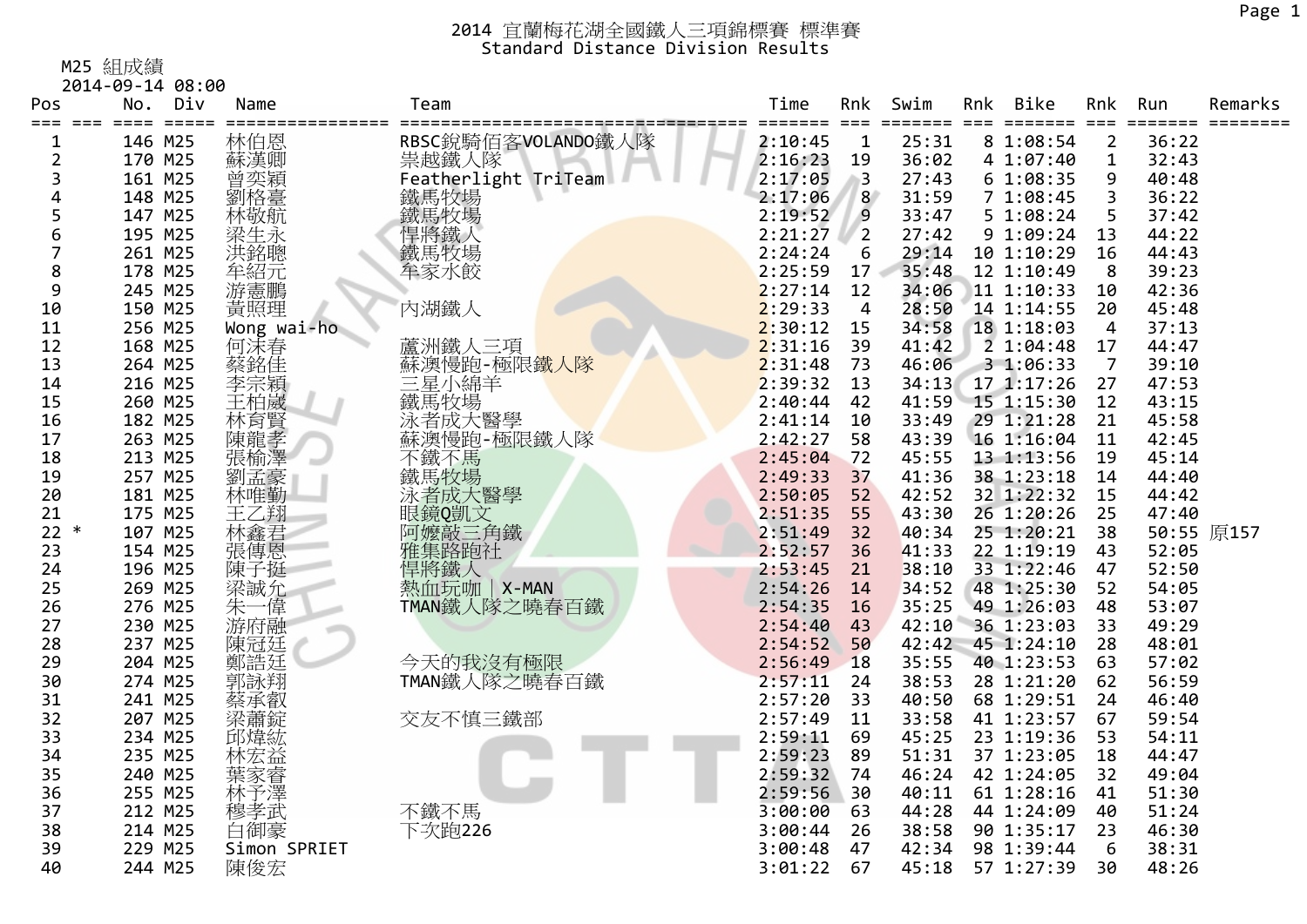| 41   | 163 M25 | 何誌峰                                                           | 酷樂鐵人<br>鐵馬牧場<br>交友不慎三鐵部                                                                                                                      | 3:02:07             | 70 | 45:46               | 20 1:18:25             | 66 | 57:57       |
|------|---------|---------------------------------------------------------------|----------------------------------------------------------------------------------------------------------------------------------------------|---------------------|----|---------------------|------------------------|----|-------------|
| 42 * | 258 M25 | 陳治熹                                                           |                                                                                                                                              | 3:02:23             | 84 | 49:55               | 19 1:18:07             | 54 | 54:22       |
| 43   | 208 M25 | 許維哲                                                           |                                                                                                                                              | 3:03:09             | 79 | 47:30               | 34 1:22:54             | 46 | 52:46       |
| 44   | 232 M25 | 陳宇翔                                                           |                                                                                                                                              | 3:04:07             | 53 | 42:53               | 54 1:27:22             | 51 | 53:52       |
| 45   | 250 M25 | 陳世軍                                                           |                                                                                                                                              | 3:04:36             | 31 | 40:32               | 78 1:32:03             | 42 | 52:03       |
| 46   | 227 M25 | 黃育立                                                           | <b>EVA01</b>                                                                                                                                 | 3:04:59             | 29 | 39:43               | 94 1:37:33             | 26 | 47:43       |
| 47   | 184 M25 | 戴紹益                                                           | 永鴿鐵腿團                                                                                                                                        | 3:05:34             | 41 | 41:47               | 82 1:32:44             | 39 | 51:04       |
| 48   | 202 M25 | 魏祥恩                                                           | 四零四科技股份有限公司                                                                                                                                  | 3:05:47             | 65 | 44:47               | 75 1:31:12             | 36 | 49:50       |
| 49   | 262 M25 |                                                               |                                                                                                                                              | 3:06:02             | 22 | 38:14               | 39 1:23:30             |    | 82 1:04:19  |
| 50   | 259 M25 | 廖仁安<br>蔡書泓                                                    |                                                                                                                                              | 3:06:19             | 48 | 42:37               | 58 1:28:03             | 58 | 55:41       |
| 51   | 265 M25 | 王柏策                                                           | 「鐵鐵馬<br><br><br><br><br><br><br><br><br><br><br><br><br><br><br><br><br><br><br><br><br><br><br><br><br><br><br><br><br><br><br><br><br><br> | 3:08:15             | 80 | 48:51               | 21 1:19:05             |    | 69 1:00:19  |
| 52   | 203 M25 | 葉展嘉                                                           | 今天的我沒有極限                                                                                                                                     | 3:08:20             | 54 | 43:23               | 65 1:28:58             | 59 | 56:01       |
| 53   | 251 M25 | Thelo Gaultier                                                |                                                                                                                                              | 3:08:48             | 23 | 38:16               | 66 1:29:33             |    | 73 1:01:00  |
| 54   | 277 M25 |                                                               | TMAN鐵人隊之曉春百鐵                                                                                                                                 | 3:08:50             | 51 | 42:46               | 35 1:22:58             |    | 79 1:03:07  |
| 55   | 270 M25 | 陳冠志                                                           | 熱血玩咖<br>X-MAN                                                                                                                                | 3:08:54             | 40 | 41:46               | 52 1:27:15             | 68 | 59:54       |
| 56   | 271 M25 | 洪 睿洲                                                          | X-MAN<br>熱血玩咖                                                                                                                                | 3:09:42             | 93 | 51:50               | 60 1:28:14             | 35 | 49:39       |
| 57   | 233 M25 | 伍偉傑                                                           |                                                                                                                                              | 3:10:09             | 78 | 47:09               | 92 1:36:33             | 22 | 46:28       |
| 58   | 185 M25 |                                                               | 永鴿鐵腿團                                                                                                                                        | 3:10:15             | 94 | 52:09               | 53 1:27:22             | 37 | 50:44       |
| 59   | 254 M25 | 林育諒                                                           |                                                                                                                                              | 3:10:39             | 45 | 42:23               | 30 1:22:18             |    | 88 1:05:58  |
| 60   | 238 M25 | 方思漢                                                           |                                                                                                                                              | 3:10:56             | 61 | 44:24               | 63 1:28:47             | 65 | 57:46       |
| 61   | 205 M25 | 鄞建章                                                           | 今天的我沒有極限                                                                                                                                     | 3:11:06             | 71 | 45:54               | 46 1:24:32             |    | 70 1:00:40  |
| 62   | 222 M25 | 林家立                                                           | TAIWAN X-MAN                                                                                                                                 | 3:11:11             | 62 | 44:27               | 86 1:33:34             | 49 | 53:11       |
| 63   | 215 M25 | 潘明旭                                                           | 下次跑226                                                                                                                                       | 3:12:51             | 99 | 53:21               | 69 1:29:53             | 34 | 49:37       |
| 64   | 210 M25 | 王永賢                                                           |                                                                                                                                              | 3:14:27             | 68 | 45:20               | 85 1:33:30             | 57 | 55:38       |
| 65   | 279 M25 | 陳創新                                                           | 中年大叔的夢想<br>宜府鐵人隊                                                                                                                             |                     |    | 3:14:44 114 1:01:18 | 27 1:20:57             | 45 | 52:29       |
| 66   | 201 M25 | 李哲先                                                           | 四零四科技股份有限公司                                                                                                                                  | 3:15:09             | 75 | 46:31               | 50 1:26:39             |    | 77 1:02:00  |
| 67   | 220 M25 | 邱威勝                                                           | TOTO辰珈                                                                                                                                       | 3:15:55             | 49 | 42:38               | 79 1:32:18             |    | 72 1:00:59  |
| 68   | 173 M25 | 趙育頡                                                           | 石頭車隊                                                                                                                                         | $3:15:56$ 110       |    | 59:38               | 31 1:22:30             | 50 | 53:49       |
| 69   | 231 M25 | 張國清                                                           |                                                                                                                                              | 3:16:03             | 28 | 39:17               | 71 1:31:00             |    | 86 1:05:47  |
| 70   | 217 M25 | 邱羽廷                                                           | 三星小綿羊                                                                                                                                        | 3:16:23 115 1:01:43 |    |                     | 24 1:20:05             | 55 | 54:36       |
| 71   | 236 M25 | 陳韋嘉                                                           |                                                                                                                                              | 3:17:54             | 66 | 45:10               | 51 1:27:08             |    | 85 1:05:37  |
| 72   | 183 M25 |                                                               | 泳者成大醫學                                                                                                                                       | 3:17:58             | 34 | 41:07               | 76 1:31:33             |    | 83 1:05:20  |
| 73   | 243 M25 | 王 澄<br>湯智傑                                                    |                                                                                                                                              | 3:19:55             |    | 112 1:00:07         | 72 1:31:01             | 31 | 48:48       |
| 74   | 174 M25 | 蔡濟帆                                                           | 眼鏡Q凱文                                                                                                                                        | 3:20:12             | 56 | 43:33               | 43 1:24:08             |    | 102 1:12:32 |
| 75   | 171 M25 | 陳棠笙                                                           | 礁溪老爺                                                                                                                                         | 3:20:35             | 57 |                     | 43:33 103 1:41:30      | 56 | 55:32       |
| 76   | 225 M25 | 黃子睿                                                           | GO                                                                                                                                           | 3:20:50             | 85 | 49:59               | 64 1:28:56             |    | 75 1:01:56  |
| 77   | 156 M25 | 張含弘                                                           | 陽明單車社                                                                                                                                        | 3:23:33             | 97 | 52:56               | 67 1:29:38             |    | 74 1:01:00  |
| 78   | 158 M25 |                                                               | 鐵與血的榮耀                                                                                                                                       | 3:24:23             | 88 | 51:25               | 56 1:27:31             |    | 84 1:05:27  |
| 79   | 268 M25 |                                                               | 內湖鐵人                                                                                                                                         | 3:24:40 106         |    |                     | 56:07 101 1:40:28      | 29 | 48:06       |
| 80   | 226 M25 |                                                               | GO                                                                                                                                           | $3:25:47$ 87        |    | 51:17               | 73 1:31:03             |    | 80 1:03:28  |
| 81   | 199 M25 |                                                               | 天雷馬戲團                                                                                                                                        |                     |    | 3:25:59 116 1:02:07 | 55 1:27:26             | 61 | 56:27       |
| 82   | 172 M25 |                                                               | 〈礁室建築社会の開発者、全運動家<br>富溪中記行<br>超級と共に出現した                                                                                                       | 3:28:26 107         |    | 57:04               | 97 1:39:05             | 44 | 52:18       |
| 83   | 198 M25 |                                                               |                                                                                                                                              | 3:28:57 60          |    | 44:07               | 81 1:32:44 101 1:12:07 |    |             |
| 84   | 247 M25 |                                                               |                                                                                                                                              |                     |    | 3:28:59 113 1:00:17 | 80 1:32:31             | 60 | 56:12       |
| 85   | 166 M25 |                                                               |                                                                                                                                              | 3:29:06             | 86 | 51:08               | 77 1:31:42             |    | 89 1:06:16  |
| 86   | 187 M25 | <sup> 於謝劉李梁黃鄭黃黃陳林  1廷岳聖書俊舜立致銳[1] <br/> 1年の「『朝鮮」  1999年。</sup> | 武士鐵人團                                                                                                                                        | 3:31:04             | 76 | 46:46               | 95 1:37:45             |    | 90 1:06:33  |
| 87   | 249 M25 | 林冠羽                                                           |                                                                                                                                              | 3:31:45             | 27 |                     | 39:07 109 1:48:53      |    | 81 1:03:46  |
|      |         |                                                               |                                                                                                                                              |                     |    |                     |                        |    |             |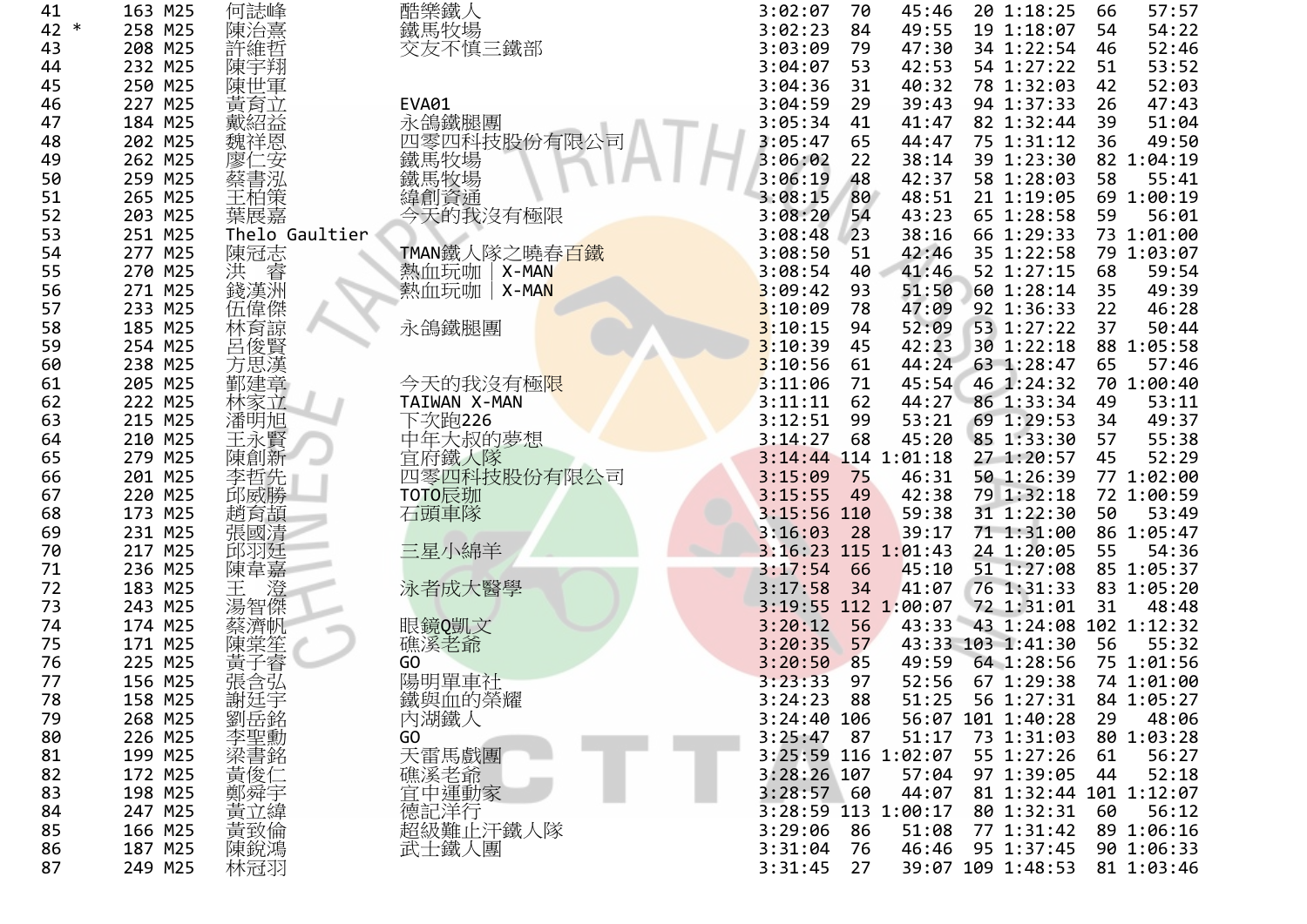| 88         | 160 M25 | 余宗憲                                      | 鋼鐵馬廊                     | 3:32:08 108   |     | 58:34                           | 74 1:31:09                    |    | 78 1:02:26  |                            |
|------------|---------|------------------------------------------|--------------------------|---------------|-----|---------------------------------|-------------------------------|----|-------------|----------------------------|
| 89         | 169 M25 | 李曜宏                                      | j林單車                     | 3:32:22 109   |     | 58:56                           | 47 1:25:26                    |    | 93 1:08:01  |                            |
| 90         | 186 M25 | 黃郁剴                                      | 水安鐵人隊                    | 3:32:54       | 35  |                                 | 41:31 104 1:41:55             |    | 96 1:09:29  |                            |
| 91         | 153 M25 | 許世閣                                      | 鴨子不會飛-D.N.F              | 3:33:52       | 20  |                                 | 36:45 100 1:40:17             |    | 107 1:16:51 |                            |
| 92         | 189 M25 | 李東霖                                      | 正昕鐵人隊                    | 3:34:05       | 82  | 49:29                           | 87 1:35:03                    |    | 97 1:09:34  |                            |
| 93         | 176 M25 | 陳宗煜                                      | 眼鏡Q凱文                    | 3:34:48 111   |     | 59:58                           | 93 1:37:20                    | 64 | 57:30       |                            |
| 94         | 191 M25 | 蔡治文                                      | 戀單重                      | 3:35:39       | 81  | 48:54                           | 96 1:38:28                    |    | 94 1:08:18  |                            |
| 95         | 209 M25 | 謝明廷                                      | 中年大叔的夢想                  | 3:36:53       | 102 | 54:51                           | 91 1:36:13                    |    | 87 1:05:50  |                            |
| 96         | 165 M25 | 一<br>黃偉晨<br>江柏賢                          | 超級難止汗鐵入隊<br>TMAN鐵人隊之曉春百鐵 | 3:38:19       | 90  | 51:34                           | 84 1:33:21 103 1:13:25        |    |             |                            |
| 97         | 275 M25 |                                          |                          | 3:40:55       | 44  | 42:14                           | 62 1:28:20 113 1:30:22        |    |             |                            |
| 98         | 206 M25 | 薛勝榮                                      | 今天的我沒有極限                 | 3:43:06       | 91  | 51:36                           | 89 1:35:16 106 1:16:15        |    |             |                            |
| 99         | 200 M25 | 許勝發                                      | 夢想家                      | 3:44:32 103   |     | 55:14                           | 70 1:30:45 108 1:18:35        |    |             |                            |
| 100        | 224 M25 | 葉柏成                                      | <b>PHS</b>               | 3:44:42       | 96  |                                 | 52:54 110 1:50:54             |    | 71 1:00:56  |                            |
| 101        | 221 M25 | 邱威翰                                      | TOTO辰珈                   | 3:44:47       | 77  |                                 | 47:08 106 1:42:28 105 1:15:12 |    |             |                            |
| 102        | 211 M25 | 游秋銘                                      | 中年大叔的夢想                  | 3:45:06       | 64  |                                 | 44:37 102 1:41:28 109 1:19:02 |    |             |                            |
| 103        | 151 M25 | 陳元鴻                                      | 麗湖鐵人                     | 3:45:24       | 5   |                                 | 29:01 113 1:56:49 111 1:19:35 |    |             |                            |
| 104        | 197 M25 | 邱永振                                      | 巴爾幹三鐵                    | 3:46:20       | 98  | 53:00                           | 99 1:39:50 104 1:13:31        |    |             |                            |
| 105        | 155 M25 | 簡秉民                                      | 陽明單車社                    | $3:46:31$ 104 |     |                                 | 55:15 105 1:42:27             |    | 95 1:08:51  |                            |
| 106        | 152 M25 |                                          | 麗湖鐵人                     | 3:47:03       | 95  |                                 | 52:27 108 1:46:48             |    | 91 1:07:49  |                            |
| 107        | 246 M25 |                                          |                          | 3:47:04       | 46  |                                 | 42:29 59 1:28:14 114 1:36:22  |    |             |                            |
| 108        | 267 M25 |                                          | 內湖鐵人                     | 3:47:37       | 59  |                                 | 43:51 112 1:55:54             |    | 92 1:07:53  |                            |
| 109        | 159 M25 | 黃冠華                                      | 鋼鐵馬廊                     | 3:48:01 100   |     | 53:38                           | 88 1:35:12 110 1:19:12        |    |             |                            |
| 110        | 188 M25 |                                          | 正听鐵人隊                    | 3:53:11       | 92  | 51:43                           | 83 1:32:50                    |    | 112 1:28:40 |                            |
| 111        | 180 M25 |                                          | 泳者成大醫學                   | 3:54:24       | 83  |                                 | 49:47 111 1:52:35             |    | 100 1:12:03 |                            |
| 112        | 167 M25 |                                          | 超級難止汗鐵人隊                 |               |     | 3:57:56 117 1:02:49 107 1:44:11 |                               |    | 99 1:10:57  |                            |
| 113        | 278 M25 |                                          | R2R Triathlete           | 4:03:06 105   |     |                                 | 56:00 114 2:05:10             |    | 76 1:01:58  |                            |
| 114        | 192 M25 | 劉志文                                      |                          | 4:11:24 101   |     |                                 | 54:27 115 2:07:10             |    | 98 1:09:48  |                            |
| DSQ        | 26 M25  | 黃彥仁<br>蕭仁信                               | 感恩團<br>章魚哥               |               |     |                                 | 1:30:29                       |    |             | 41:08 未依梯次                 |
| <b>DNF</b> | 272 M25 |                                          | TMAN鐵人隊之曉春百鐵<br>申鎰不銹鋼鐵人  |               | 25  | 38:55                           | 1 1:00:52                     |    |             | <b>BIKE DNF</b>            |
| <b>DNF</b> | 177 M25 | 林彥甫                                      |                          |               | 38  | 41:40                           |                               |    |             | <b>BIKE DNF</b>            |
|            | 253 M25 | Cameron Miller                           |                          |               | 7   | 30:20                           |                               |    |             |                            |
|            |         |                                          |                          |               |     |                                 |                               |    |             |                            |
|            |         |                                          |                          |               |     |                                 |                               |    |             |                            |
|            |         | 計時: Chinese Taipei Triathlon Association | 裁判長:黃金宏                  |               |     |                                 |                               |    |             | Print 2014-09-16, 15:44:32 |
|            |         |                                          |                          |               |     |                                 |                               |    |             |                            |
|            |         |                                          |                          |               |     |                                 |                               |    |             |                            |
|            |         |                                          |                          |               |     |                                 |                               |    |             |                            |
|            |         |                                          |                          |               |     |                                 |                               |    |             |                            |

CTTA